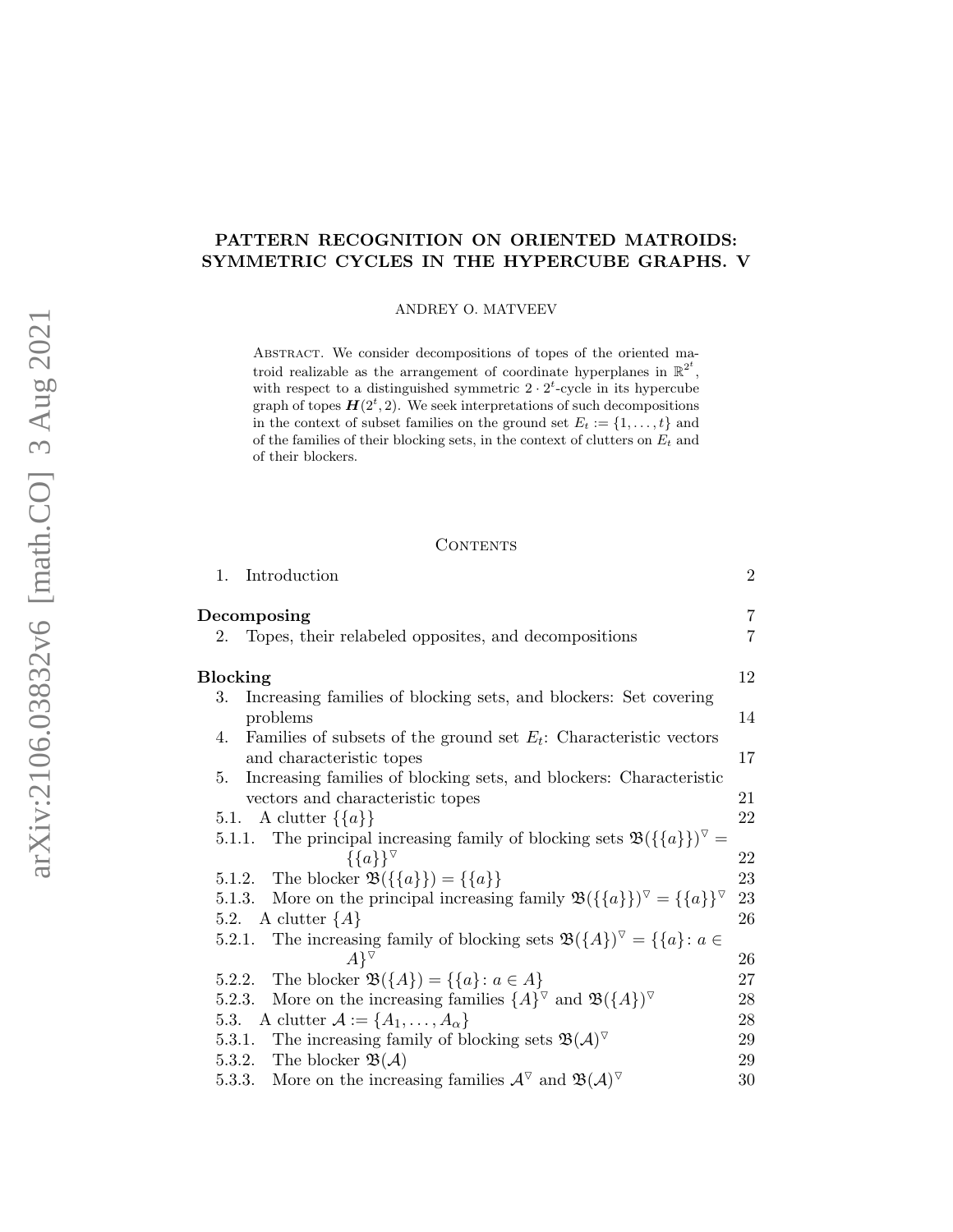| 5.3.4. The characteristic vector of the subfamily of inclusion-minimal |    |
|------------------------------------------------------------------------|----|
| sets $\min \mathcal{F}$ in a family $\mathcal{F}$                      | 31 |
| 5.3.5. More on the blocker $\mathfrak{B}(\mathcal{A})$                 | 32 |
|                                                                        |    |
| Blocking / Voting                                                      | 33 |
| 6. Decompositions of the characteristic topes and of the               |    |
| characteristic vectors of families                                     | 33 |
| 6.1. A clutter $\{\{a\}\}\$                                            | 39 |
| 6.2. A clutter ${A}$                                                   | 40 |
| 6.3. A clutter $\mathcal{A} := \{A_1, \ldots, A_\alpha\}$              | 42 |
| References                                                             | 42 |

#### 1. INTRODUCTION

<span id="page-1-0"></span>Let  $\mathcal{H} := (E_t, \{1, -1\}^t)$  be the oriented matroid on its ground set  $E_t := [t]$  $:= [1, t] := \{1, \ldots, t\}$ , where  $t \geq 3$ , and with its set of *topes*  $\{1, -1\}^t$ . This oriented matroid is realizable as the arrangement of coordinate hyperplanes in the real Euclidean space  $\mathbb{R}^t \supset \{1, -1\}^t$  of row vectors, see [\[14,](#page-42-0) Example 4.1.4].

See, e.g., [\[8,](#page-42-1) [18,](#page-42-2) [19,](#page-42-3) [36,](#page-43-0) [62,](#page-44-0) [78,](#page-45-0) [84\]](#page-45-1) on oriented matroids.

Each of the  $2^t$  maximal covectors  $T := (T(1), \ldots, T(t)) \in \{1, -1\}^t$  of  $\mathcal{H}$ can be regarded as the *characteristic tope* of the *negative part*  $T^- := \{e \in$  $E_t$ :  $T(e) = -1$ . Conversely, given an arbitrary subset  $A \subseteq E_t$ , we define the *characteristic tope* of A to be the *reorientation*  $_{-A}T^{(+)}$  of the *posi*tive tope  $T^{(+)} := (1, \ldots, 1)$  on the subset A; recall that  $\binom{-A T^{(+)}}{=} = A$ . Let  $H(t, 2)$  denote the *hypercube graph* of *topes* of the oriented matroid  $H$ , that is, the vertex set of the graph  $H(t, 2)$  is the set  $\{1, -1\}^t$ , and the edges of  $\mathbf{H}(t,2)$  are the pairs  $\{T',T''\}\subset \{1,-1\}^t$ , such that  $|\{e \in E_t: T'(e) \neq \emptyset\}|$  $T''(e)$ }| = 1.

Let  $\mathbf{R} := (R^0, R^1, \ldots, R^{2t-1}, R^0)$  be a distinguished symmetric cycle in the graph  $H(t, 2)$ , where

$$
R^{0} := T^{(+)},
$$
  
\n
$$
R^{s} := {}_{-[s]}R^{0}, \quad 1 \le s \le t - 1,
$$
\n(1.1)

<span id="page-1-2"></span>and

<span id="page-1-3"></span>
$$
R^{t+k} := -R^k \ , \quad 0 \le k \le t-1 \ . \tag{1.2}
$$

For any vertex  $T \in \{1, -1\}^t$  of the graph  $H(t, 2)$ , there exists a *unique* inclusion-minimal subset

<span id="page-1-4"></span>
$$
Q(T, R) \subset V(R) := (R^0, R^1, \dots, R^{2t-1})
$$
\n(1.3)

of the vertex sequence  $V(R)$  of the cycle R, such that

<span id="page-1-1"></span>
$$
T = \sum_{Q \in \mathbf{Q}(T,\mathbf{R})} Q \,, \tag{1.4}
$$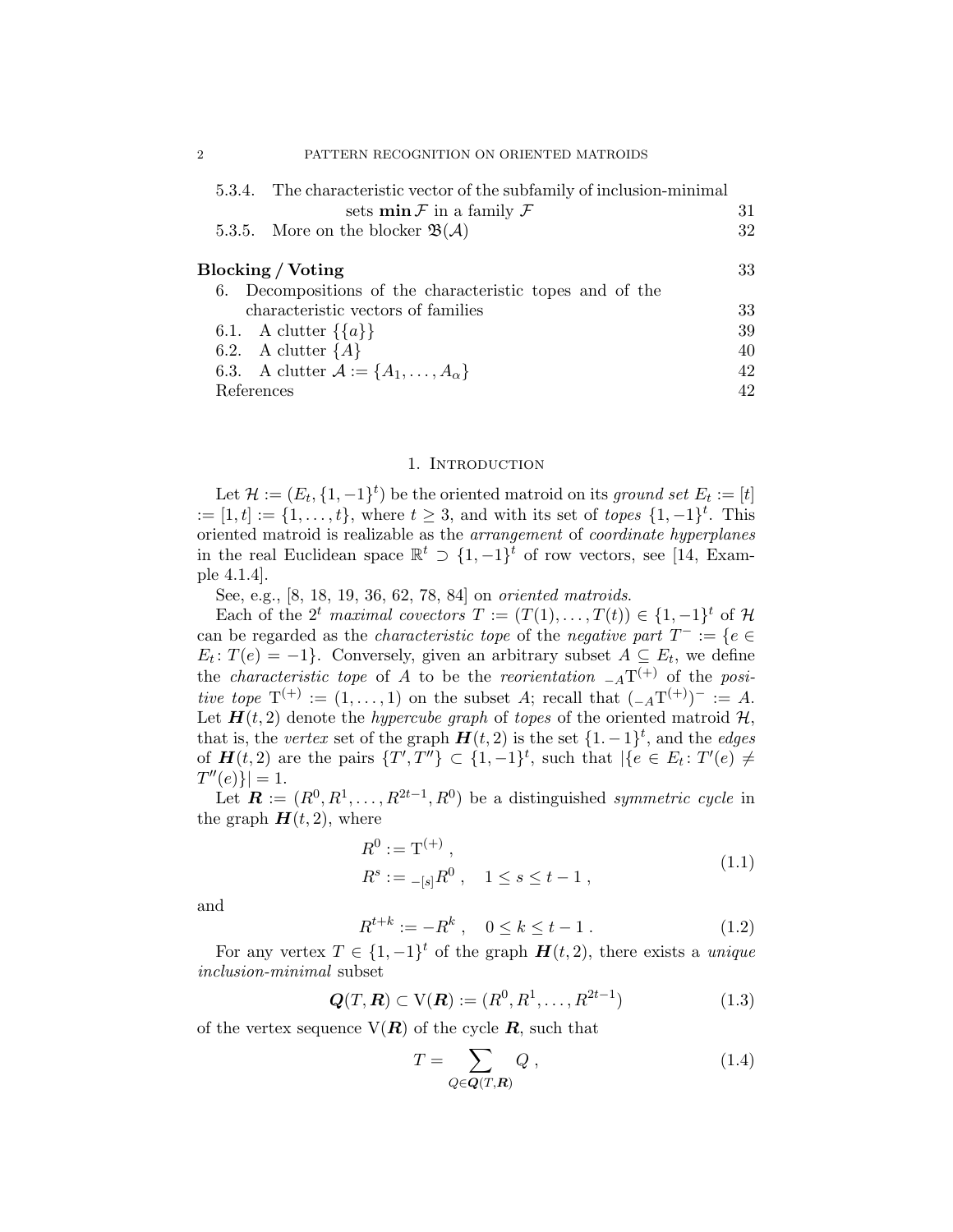see [\[68,](#page-45-2) §11.1]. This subset  $Q(T, R) \subset \mathbb{R}^t$  is linearly independent, and it contains an *odd* number  $q(T) := q(T, R) := |Q(T, R)|$  of topes. In fact, the linear algebraic decomposition [\(1.4\)](#page-1-1) is just a way to describe a particular mechanism of majority voting.

Let  $\sigma(e)$  denote the eth standard unit vector of the space  $\mathbb{R}^t$ ,  $e \in [t]$ . The bijections

$$
\{1, -1\}^t \to \{0, 1\}^t: \qquad T \mapsto \frac{1}{2}(T^{(+)} - T) , \qquad (1.5)
$$

and

$$
\{0,1\}^t \to \{1,-1\}^t: \qquad \qquad \widetilde{T} \mapsto \mathcal{T}^{(+)} - 2\widetilde{T} , \qquad (1.6)
$$

between the vertex set  $\{1, -1\}^t$  of the hypercube graph  $H(t, 2)$  and the vertex set  $\{0,1\}^t$  of the hypercube graph  $\widetilde{H}(t,2)$  allow us to associate with the symmetric cycle **R** in the graph  $H(t, 2)$  a symmetric cycle  $\widetilde{R}$  :=  $(\widetilde{R}^0, \widetilde{R}^1, \ldots, \widetilde{R}^{2t-1}, \widetilde{R}^0)$  in the graph  $\widetilde{H}(t, 2)$ , where

<span id="page-2-1"></span><span id="page-2-0"></span>
$$
\widetilde{R}^0 := (0, \dots, 0) ,
$$
  

$$
\widetilde{R}^s := \sum_{e \in [s]} \sigma(e) , \quad 1 \le s \le t - 1 ,
$$

and

$$
\widetilde{R}^{t+k}:=\mathbf{T}^{(+)}-\widetilde{R}^k\;,\quad 0\leq k\leq t-1\;.
$$

For any vertex T of the hypercube graph  $H(t, 2)$ , let us define a subset  $\widetilde{Q}(\widetilde{T}, \widetilde{R}) \subset V(\widetilde{R}) := (\widetilde{R}^0, \widetilde{R}^1, \ldots, \widetilde{R}^{2t-1})$  indirectly, via the mapping

$$
\widetilde{T} \stackrel{(1.6)}{\mapsto} T ,
$$

and via the bijection

$$
\mathbf{Q}(T,\mathbf{R}) \xrightarrow{(1.5)} \widetilde{\mathbf{Q}}(\widetilde{T},\widetilde{\mathbf{R}}).
$$

Involving the quantity  $q(\widetilde{T}) := q(\widetilde{T}, \widetilde{R}) := |\widetilde{Q}(\widetilde{T}, \widetilde{R})| = q(T)$ , we can write down the decomposition

<span id="page-2-3"></span>
$$
\widetilde{T} = -\frac{1}{2}(\mathfrak{q}(\widetilde{T}) - 1) \cdot \mathbf{T}^{(+)} + \sum_{\substack{\widetilde{Q} \in \widetilde{\mathbf{Q}}(\widetilde{T}, \widetilde{\mathbf{R}}): \\ \widetilde{Q} \neq (0, \dots, 0) = : \widetilde{R}^0}} \widetilde{Q},
$$
\n(1.7)

that describes yet another mechanism of *majority voting*,<sup>[1](#page-2-2)</sup> but this decomposition has no essential meaning from the linear algebraic viewpoint, since

<span id="page-2-2"></span><sup>1</sup> Let  $2^{[t]}$  denote the *power set* (i.e., the family of all subsets) of  $E_t$ . Recall that maps

$$
f: \{0,1\}^t \to \mathbb{R} \,, \qquad -\frac{1}{2}(\mathfrak{q}(\widetilde{T})-1) \cdot \mathbf{T}^{(+)} + \sum_{\substack{\widetilde{Q} \in \widetilde{\mathbf{Q}}(\widetilde{T}, \widetilde{\mathbf{R}}) : \\ \widetilde{Q} \neq (0,\ldots,0)=:\widetilde{R}^0}} \widetilde{Q} = \widetilde{T} \ \mapsto \ f(\widetilde{T}) \,,
$$

and

$$
g\colon \{1,-1\}^t \to \mathbb{R} \;, \qquad \qquad \sum_{Q\in \mathbf{Q}(T,\mathbf{R})} Q = T \ \mapsto \ g(T) \;,
$$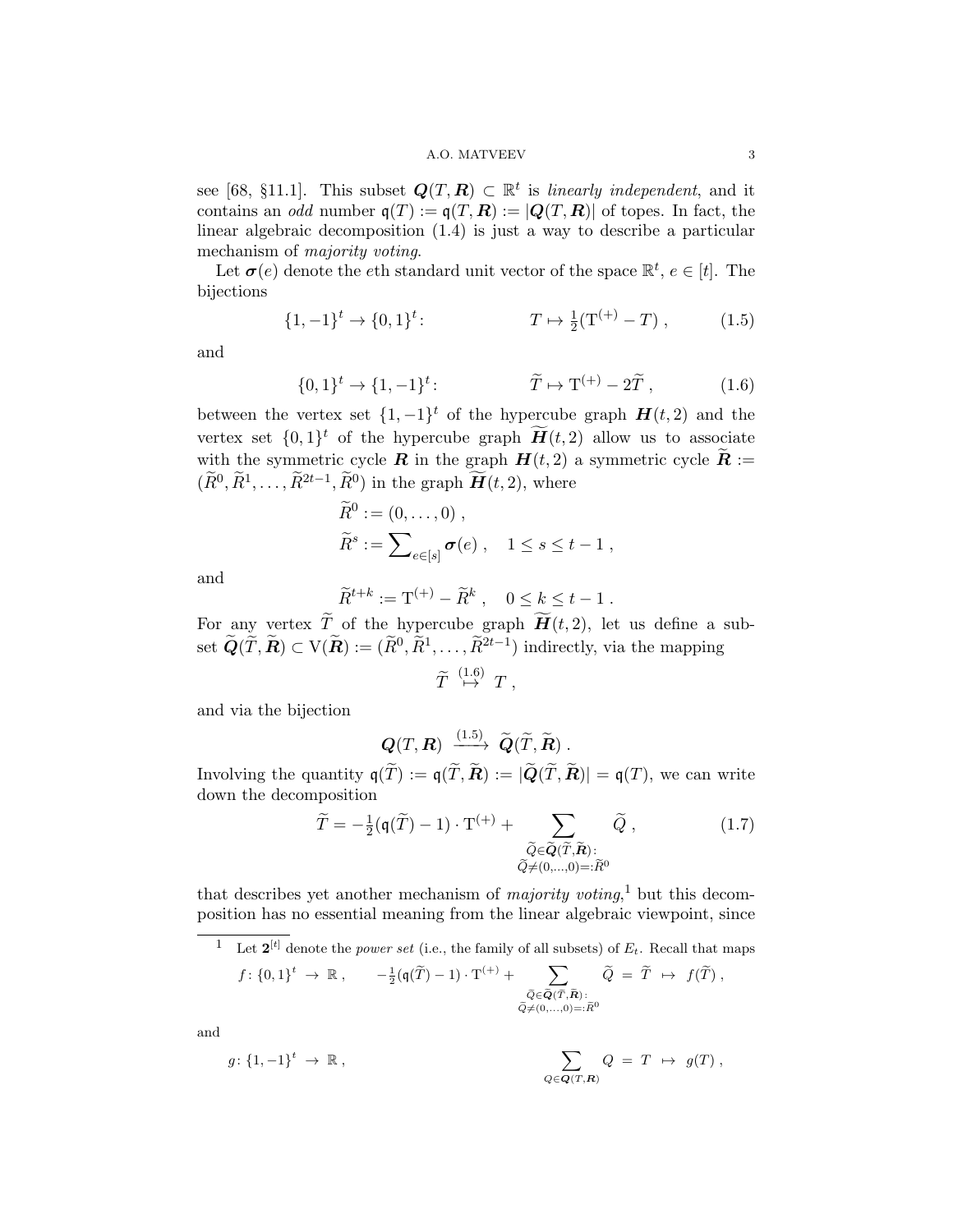the set  $\widetilde{Q} \in \widetilde{Q}(\widetilde{T}, \widetilde{R})$  can contain the origin  $(0, \ldots, 0) =: \widetilde{R}^0$  of the space  $\mathbb{R}^t$ , which should be omitted in calculations.

For the topes  $T \in \{1, -1\}^t$  of the oriented matroid  $\mathcal{H}$ , we define topes  $\texttt{ro}(T) \in \{1, -1\}^t \text{ by}^2$  $\texttt{ro}(T) \in \{1, -1\}^t \text{ by}^2$ 

<span id="page-3-6"></span>
$$
\mathbf{ro}(T) := -T \, \overline{\mathbf{U}}(t) \;, \tag{1.8}
$$

where  $\overline{\mathbf{U}}(t)$  denotes<sup>[3](#page-3-1)</sup> the *backward identity matrix* (with the rows and columns indexed starting with 1) of order t whose  $(i, j)$ th entry is the Kronecker delta  $\delta_{i+j,t+1}$ .

For vertices  $\widetilde{T}$  of the discrete hypercube  $\{0,1\}^t$ , the counterparts of topes ro(T) of the oriented matroid H are vertices  $\text{rn}(\tilde{T}) \in \{0, 1\}^t$ , defined by<sup>[4](#page-3-2)</sup>

<span id="page-3-5"></span>
$$
\mathbf{rn}(\widetilde{T}) := \mathbf{T}^{(+)} - \widetilde{T}\,\overline{\mathbf{U}}(t) \,. \tag{1.9}
$$

For example, suppose

$$
T := (1, -1, 1, -1, -1) \in \{1, -1\}^{5},
$$
  

$$
\widetilde{T} := (0, 1, 0, 1, 1) \in \{0, 1\}^{5}.
$$

Then we have

$$
\mathbf{ro}(T) = (1, 1, -1, 1, -1),
$$
  

$$
\mathbf{rn}(\widetilde{T}) = (0, 0, 1, 0, 1).
$$

• In the first part of the paper we compare the decompositions  $\mathbf{Q}(T,\mathbf{R})$ and  $Q(\text{ro}(T), R)$  of topes T and  $\text{ro}(T)$  with respect to the symmetric cycle R in the graph  $H(t, 2)$ , defined by  $(1.1)(1.2)$  $(1.1)(1.2)$ .

Our interest in considering relabeled opposites  $\text{ro}(T)$  and relabeled negations  $\text{rn}(T)$  lies in their application to combined blocking/voting-models of increasing families of sets and of clutters. We study those impractical  $2<sup>t</sup>$ dimensional vector models in order to gain a better understanding of the structure of families.

Recall that a family  $\mathcal{A} := \{A_1, \ldots, A_\alpha\} \subset \mathbf{2}^{[t]}$  of subsets<sup>[5](#page-3-3)</sup> of the ground set  $E_t$  is called a *clutter*<sup>[6](#page-3-4)</sup> if no set  $A_i$  from  $A$  contains another set  $A_j$ .

are pseudo-Boolean functions. Maps  $f: 2^{[t]} \to \mathbb{R}$  are set functions. Maps  $f: \{0,1\}^t \to$  $\{0,1\}$ , and  $g: \{1,-1\}^t \rightarrow \{1,-1\}$  are *Boolean functions*.

<span id="page-3-1"></span><span id="page-3-0"></span> $2 \cdot \text{ro}(T)$  means the *relabeled opposite* of T.

<sup>&</sup>lt;sup>3</sup> In [\[68,](#page-45-2) Sect. 2.1] the similar notation  $\mathbf{U}(m)$  was used to denote the backward identity matrix of order  $(m + 1)$  whose rows and columns were indexed starting with zero.

<span id="page-3-3"></span><span id="page-3-2"></span><sup>&</sup>lt;sup>4</sup> rn( $\widetilde{T}$ ) means the *relabeled negation* of  $\widetilde{T}$ .

<sup>&</sup>lt;sup>5</sup> We denote by  $\hat{0}$  the *empty subset* of the ground set  $E_t$ , and we let  $\emptyset$  denote the empty family containing no sets.

Given a family  $\mathcal{F} \subseteq 2^{[t]}$ , such that  $\emptyset \neq \mathcal{F} \neq \hat{0}$ , the set  $E_t := [t]$  is the ground set of  $\mathcal{F}$ , while the set  $V(\mathcal{F}) := \bigcup_{F \in \mathcal{F}} F \subseteq E_t$  is the vertex set of  $\mathcal{F}$ .

The families  $\emptyset$  and  $\{\hat{0}\}\$ are the two *trivial clutters* on the ground set  $E_t$ . The other clutters on  $E_t$  are nontrivial.

<span id="page-3-4"></span> $6$  Or *Sperner family, antichain, simple hypergraph.*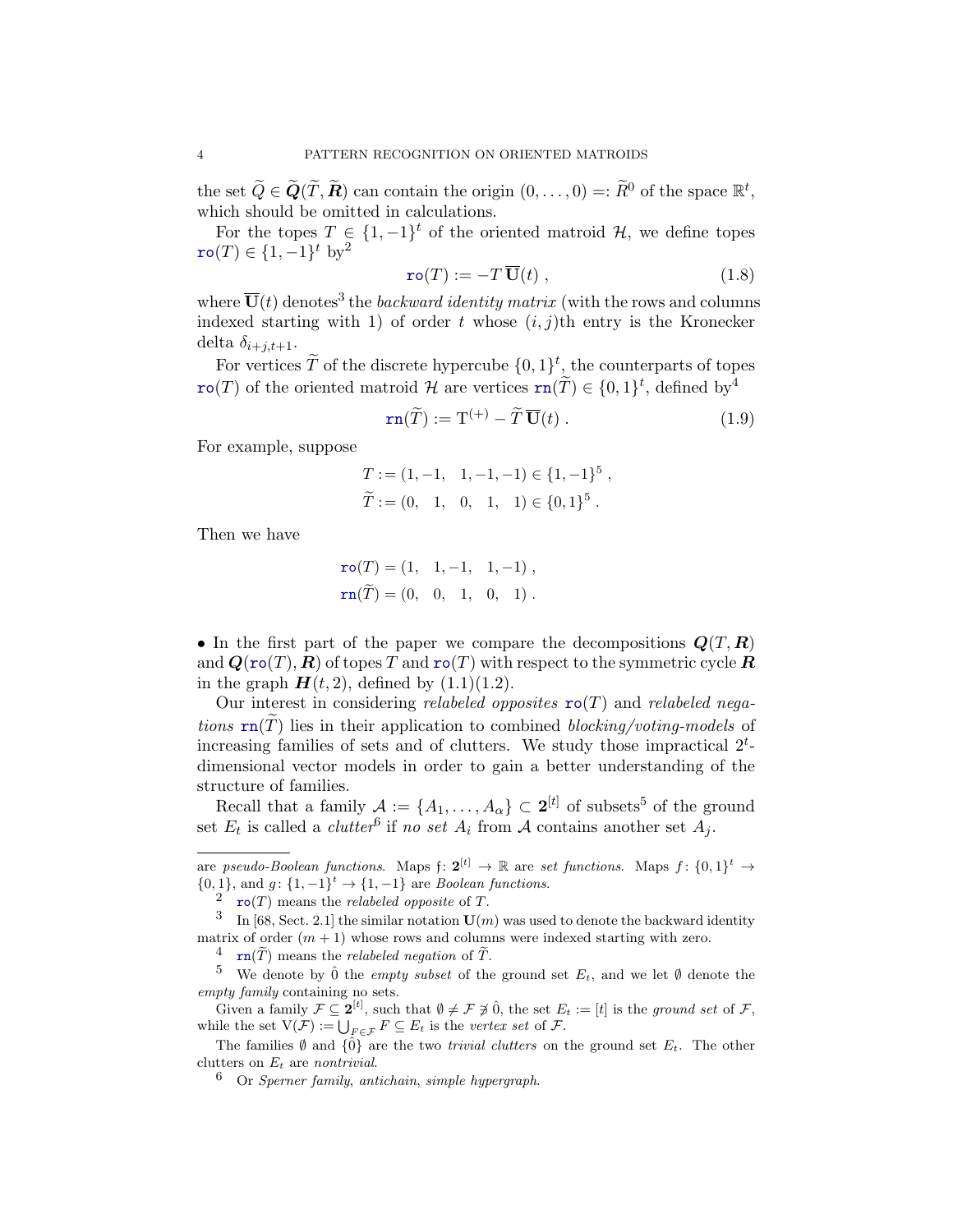Given a family  $\mathcal{F} \subseteq 2^{[t]}$ , we let  $\min \mathcal{F}$  denote the clutter composed of the inclusion-minimal sets in F.

We say that a family of subsets  $\mathcal{F} \subseteq 2^{[t]}$  is an *increasing family*<sup>[7](#page-4-0)</sup> if the following implications hold:

$$
A\in\mathcal{F},\ \ \mathbf{2}^{[t]}\ni B\supset A\ \ \Longrightarrow\ \ B\in\mathcal{F}.
$$

If  $C \subseteq E_t$ , then the family  $\{C\}^\nabla := \{D \subseteq E_t : D \supseteq C\}$  is called the *princi*pal increasing family generated by the *one-member* clutter  $\{C\}$ . Conversely, an increasing family  $\mathcal{F} \subseteq 2^{[t]}$  is said to be *principal* if  $\#\min \mathcal{F} = 1$ .

Given an arbitrary nonempty family  $C \subseteq 2^{[t]}$ , we denote by  $C^{\triangledown}$  the *increasing family* on  $E_t$ , generated by  $C$ :

$$
\mathcal{C}^\triangledown:=\bigcup\nolimits_{C\in\mathcal{C}}\{C\}^\triangledown=\bigcup\nolimits_{C\in\min\mathcal{C}}\{C\}^\triangledown.
$$

"Decreasing" constructs are defined in the obvious similar way.[9](#page-4-2)

The duality philosophy behind clutters and increasing families is that any clutter is the *blocker*<sup>[10](#page-4-3)</sup> of a unique clutter, and any increasing family is the family of *blocking sets* of a unique clutter.

We often meet in the literature the *free distributive lattice* of antichains in the Boolean lattice of subsets of a finite nonempty set, ordered by containment of the corresponding generated order ideals, but an intrinsically related construct, the free distributive lattice of those antichains ordered by containment of the corresponding generated order filters has greater discrete

$$
B\in\mathcal{F}, A\subset B \implies A\in\mathcal{F}.
$$

If  $\emptyset \neq \mathcal{F} \neq \{0\}$ , then this decreasing family is the *abstract simplicial complex* on its vertex set  $\bigcup_{M\in \max \mathcal{F}} M$ , with the facet family  $\max \mathcal{F}$ .

If  $D \subseteq E_t$ , then the family  $\{D\}^{\Delta} := \{C : C \subseteq D\}$  is called the *principal* decreasing family generated by the *one-member* clutter  $\{D\}$ . Conversely, a decreasing family  $\mathcal{F} \subseteq 2^{[t]}$ is said to be *principal* if  $\#\max \mathcal{F} = 1$ .

Given an arbitrary nonempty family  $\mathcal{D} \subseteq 2^{[t]}$ , we denote by  $\mathcal{D}^{\Delta}$  the *decreasing family* on  $E_t$ , generated by  $\mathcal{D}$ :

$$
\mathcal{D}^{\vartriangle}:=\bigcup\nolimits_{D\in\mathcal{D}}\{D\}^{\vartriangle}=\bigcup\nolimits_{D\in\max\mathcal{D}}\{D\}^{\vartriangle}~.
$$

<span id="page-4-1"></span><span id="page-4-0"></span><sup>7</sup> Or up-set, upward-closed family of sets, filter of sets.

<sup>&</sup>lt;sup>8</sup> We denote by  $|\cdot|$  the cardinality of a set, and we denote by  $\#\cdot$  the number of sets in a family.

<span id="page-4-2"></span><sup>&</sup>lt;sup>9</sup> For a family  $\mathcal{F} \subseteq 2^{[t]}$ , we use the notation  $\max \mathcal{F}$  to denote the clutter composed of the *inclusion-maximal* sets in  $\mathcal{F}$ .

A family  $\mathcal{F} \subseteq 2^{[t]}$  is said to be a *decreasing family* (or *down-set, downward-closed family* of sets, ideal of sets) if the following implications hold:

<span id="page-4-3"></span><sup>&</sup>lt;sup>10</sup> I enjoyed working with Ray [Fulkerson] and I coined the terms "clutter" and "blocker". Jack Edmonds [\[37,](#page-43-1) p. 201]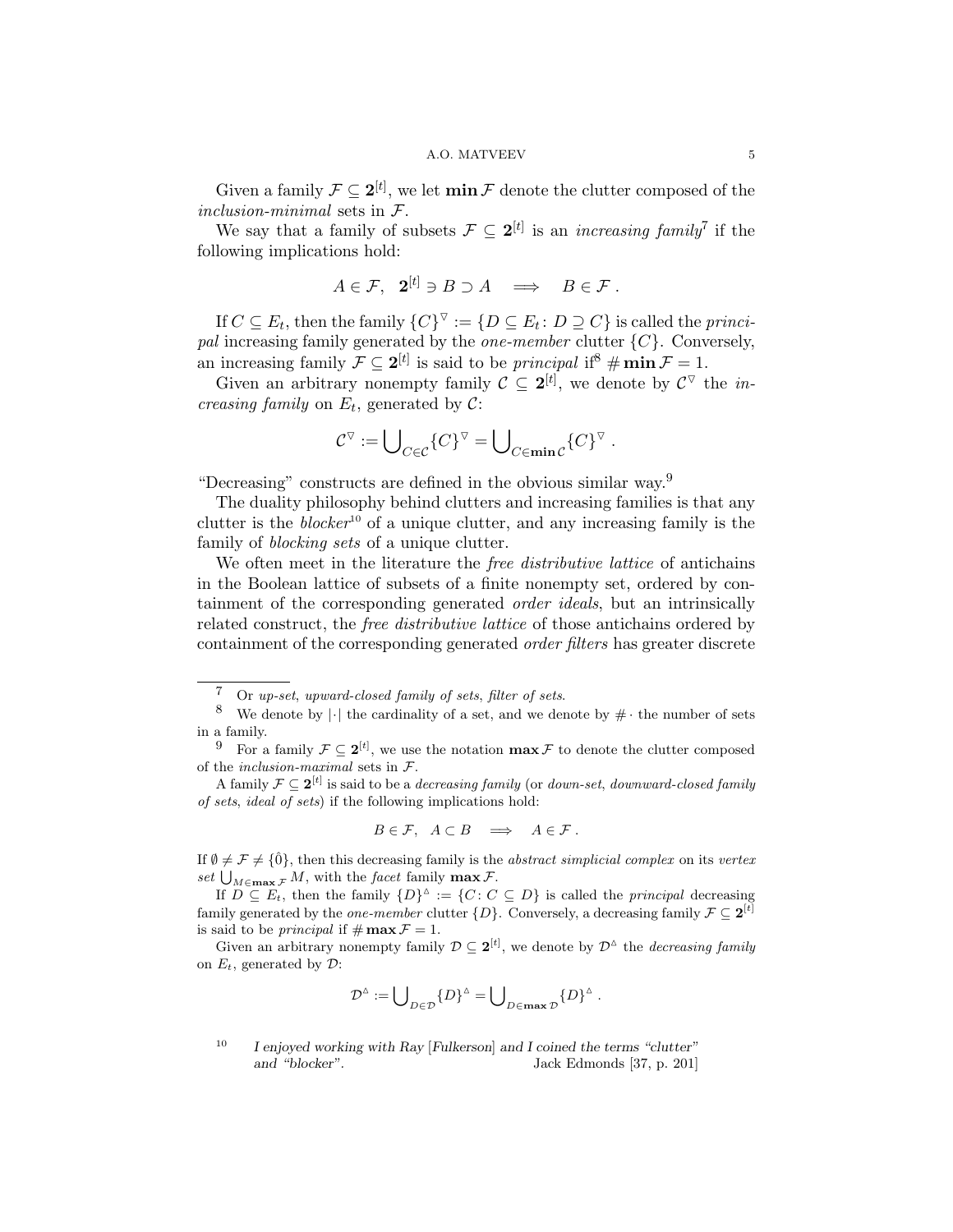mathematical expressiveness, because the latter lattice can be interpreted as the *lattice* of *blockers*, for which the *blocker map* is its anti-automorphism.<sup>[11](#page-5-0)</sup>

Recall that a subset  $B \subseteq E_t$  is called a *blocking set*<sup>[12](#page-5-1)</sup> of a subset family  $\mathcal{F} \subset \mathbf{2}^{[t]}$ , where  $\emptyset \neq \mathcal{F} \not\ni \hat{0}$ , if we have

<span id="page-5-4"></span>
$$
|B \cap F| > 0,
$$

for each set  $F \in \mathcal{F}$ . The *blocker*<sup>[13](#page-5-2)</sup>  $\mathfrak{B}(\mathcal{F})$  of the family  $\mathcal F$  is the family of all inclusion-minimal blocking sets of F; note that we have  $\mathfrak{B}(\mathcal{F}) = \mathfrak{B}(\min \mathcal{F})$ . The notation  $\mathfrak{B}(\mathcal{F})^{\triangledown}$  just means the increasing family of all blocking sets of the family F.

For a nonempty family of subsets  $\mathcal{F} \subseteq 2^{[t]}$ , we define a family<sup>[14](#page-5-3)</sup> of complements  $\mathcal{F}^{\complement}$  by  $\mathcal{F}^{\complement} := \{ F^{\complement} \colon F \in \mathcal{F} \}$ , where  $F^{\complement} := E_t - F$ .

Given a nontrivial clutter  $A \subset 2^{[t]}$ , one associates with A the four extensively studied partitions of the power set of the ground set  $E_t$ :

$$
2^{[t]} = \mathcal{A}^{\nabla} \dot{\cup} (\mathfrak{B}(\mathcal{A})^{\mathfrak{C}})^{\Delta} ,
$$
  
\n
$$
2^{[t]} = \mathcal{A}^{\Delta} \dot{\cup} \mathfrak{B}(\mathcal{A}^{\mathfrak{C}})^{\nabla} ,
$$
  
\n
$$
2^{[t]} = \mathfrak{B}(\mathcal{A})^{\nabla} \dot{\cup} (\mathcal{A}^{\mathfrak{C}})^{\Delta} ,
$$
\n(1.10)

and

$$
\mathbf{2}^{[t]} = \mathfrak{B}(\mathcal{A})^{\triangle} \stackrel{.}{\cup} \mathfrak{B}(\mathfrak{B}(\mathcal{A})^{\complement})^{\triangledown}.
$$

• In the second part of the paper we arrange the subsets of the ground set  $E_t$  in linear order. We then turn to the so-called *characteristic vectors*  $\boldsymbol{\gamma}(\mathcal{F}) \in \{0,1\}^{2^t}$  of subset families  $\mathcal{F} \subseteq 2^{[t]}$ . If  $\mathcal{A} \subset 2^{[t]}$  is a nontrivial clutter on  $E_t$ , then relation [\(1.10\)](#page-5-4) reformulated in the form (cf. [\(1.9\)](#page-3-5))

$$
\boldsymbol{\gamma}(\mathfrak{B}(\mathcal{A})^{\triangledown}) = \mathrm{T}_{2^t}^{(+)} - \boldsymbol{\gamma}(\mathcal{A}^{\triangledown}) \cdot \overline{\mathbf{U}}(2^t) ,
$$

where  $T_{2^t}^{(+)} := (1, \ldots, 1)$  is the 2<sup>*t*</sup>-dimensional row vector of all 1's, provides us with the characteristic vector

$$
\boldsymbol{\gamma}(\mathfrak{B}(\mathcal{A})^{\triangledown})=\mathtt{rn}(\boldsymbol{\gamma}(\mathcal{A}^{\triangledown}))
$$

of the increasing family of blocking sets  $\mathfrak{B}(\mathcal{A})^{\triangledown}$  of the clutter  $\mathcal{A}$ .

• In the third part of the paper we mention a blocking/voting-connection of the characteristic vectors  $\gamma(\mathcal{A}^{\vee})$  and  $\gamma(\mathfrak{B}(\mathcal{A})^{\vee})$  with the decompositions of the corresponding characteristic topes of the increasing families  $\mathcal{A}^{\triangledown}$ 

<span id="page-5-0"></span><sup>&</sup>lt;sup>11</sup> For this paper, we chose the language of *power sets, clutters*, and *increasing* and decreasing families. A parallel exposition could be presented in poset-theoretic terms of Boolean lattices, antichains, and order filters and ideals.

<span id="page-5-2"></span><span id="page-5-1"></span> $12$  Or transversal, hitting set, vertex cover (or node cover), system of representatives.

 $13$  Or blocking hypergraph (or transversal hypergraph), blocking clutter, dual clutter, Alexander dual clutter.

<span id="page-5-3"></span><sup>&</sup>lt;sup>14</sup> Given a nonempty family of subsets  $\mathcal{F} \subseteq 2^{[t]}$ , we define a family of complements  $\mathcal{F}^{\perp}$ by  $\mathcal{F}^{\perp} := \{ F^{\perp} \colon F \in \mathcal{F} \}, \text{ where } F^{\perp} := V(\mathcal{F}) - F.$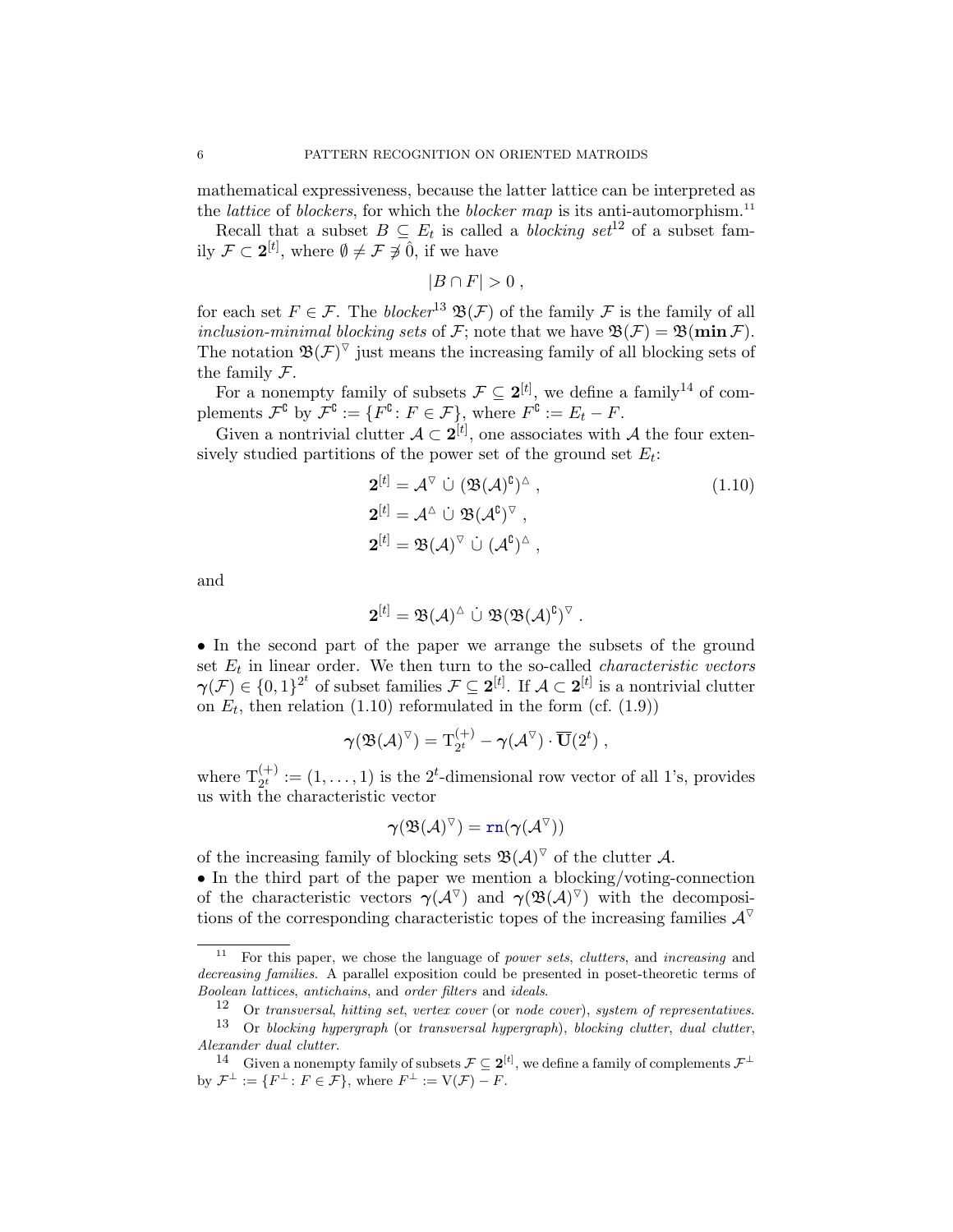#### <span id="page-6-3"></span><span id="page-6-2"></span>A.O. MATVEEV 7

and  $\mathfrak{B}(\mathcal{A})^{\nabla}$  with respect to a distinguished symmetric cycle in the hypercube graph  $H(2^t, 2)$ , which is analogous to the cycle  $(1.1)(1.2)$  $(1.1)(1.2)$  in the graph  $H(t, 2)$ .

### <span id="page-6-1"></span><span id="page-6-0"></span>Decomposing

#### 2. Topes, their relabeled opposites, and decompositions

In this section we consider vertices T of the discrete hypercube  $\{1, -1\}^t$ , their relabeled opposites  $\texttt{ro}(T)$  defined by [\(1.8\)](#page-3-6), and we discuss basic properties of the decompositions  $Q(T, R)$  and  $Q(\text{ro}(T), R)$  of the topes T and  $\text{ro}(T)$ with respect to the distinguished symmetric cycle  $\boldsymbol{R} := (R^0, R^1, \dots, R^{2t-1}, R^0)$ in the graph  $H(t, 2)$ , defined by  $(1.1)(1.2)$  $(1.1)(1.2)$ .

• Definitions  $(1.8)$  and  $(1.9)$  determine the maps

$$
\{1, -1\}^t \to \{1, -1\}^t : T \mapsto \text{ro}(T) := -T\,\overline{\mathbf{U}}(t) , \qquad (2.1)
$$

$$
\{0,1\}^t \to \{0,1\}^t: \qquad \widetilde{T} \mapsto \operatorname{rn}(\widetilde{T}) := \mathbf{T}^{(+)} - \widetilde{T}\,\overline{\mathbf{U}}(t) , \qquad (2.2)
$$

and since we deal with the standard one-to-one correspondences between the vertex sets of the discrete hypercubes  $\{1, -1\}^t$  and  $\{0, 1\}^t$ , established by means of the maps  $(1.5)$  and  $(1.6)$ , we mention the mappings

$$
\{1,-1\}^t \ni \operatorname{ro}(T) \stackrel{(1.5)}{\mapsto} \operatorname{rn}(\widetilde{T}) = \frac{1}{2}(T^{(+)} + T\overline{\mathbf{U}}(t)) \in \{0,1\}^t,
$$

and

$$
\{0,1\}^t \ni \operatorname{rn}(\widetilde{T}) \stackrel{(1.6)}{\mapsto} \operatorname{ro}(T) = -\mathbf{T}^{(+)} + 2\widetilde{T}\,\overline{\mathbf{U}}(t) \in \{1,-1\}^t \,. \tag{2.3}
$$

• Of course, the maps  $(2.1)$  and  $(2.2)$  are both *involutions*:

$$
\{1, -1\}^t \ni \operatorname{ro}(\operatorname{ro}(T)) = T , \quad \text{and} \quad \{0, 1\}^t \ni \operatorname{rn}(\operatorname{rn}(\widetilde{T})) = \widetilde{T} .
$$

• Given a vector  $\boldsymbol{z} := (z_1, \ldots, z_t) \in \mathbb{R}^t$ , we denote its support  $\{e \in E_t : z_e \neq 0\}$ 0} by supp(z). For a vertex  $\widetilde{T}$  of the discrete hypercube  $\{0,1\}^t$ , we let  $\text{hwt}(\widetilde{T})$ denote its Hamming weight:  $hwt(\widetilde{T}) := |\text{supp}(\widetilde{T})|$ .

Note that we have

<span id="page-6-4"></span>
$$
\{1, -1\}^t \ni \operatorname{ro}(T) = T \iff -T = T \overline{\mathbf{U}}(t) ;
$$

$$
\operatorname{ro}(T) = T \iff |T^-| = \frac{t}{2} .
$$

We also have

$$
\{0,1\}^t \ni \operatorname{rn}(\widetilde{T}) = \widetilde{T} \iff \operatorname{T}^{(+)} - \widetilde{T} = \widetilde{T} \, \overline{\mathbf{U}}(t) ;
$$

$$
\operatorname{rn}(\widetilde{T}) = \widetilde{T} \implies \operatorname{hwt}(\widetilde{T}) = \frac{t}{2} .
$$

Thus, if t is odd, then we always have  $\text{ro}(T) \neq T$ , and  $\text{rn}(\widetilde{T}) \neq \widetilde{T}$ .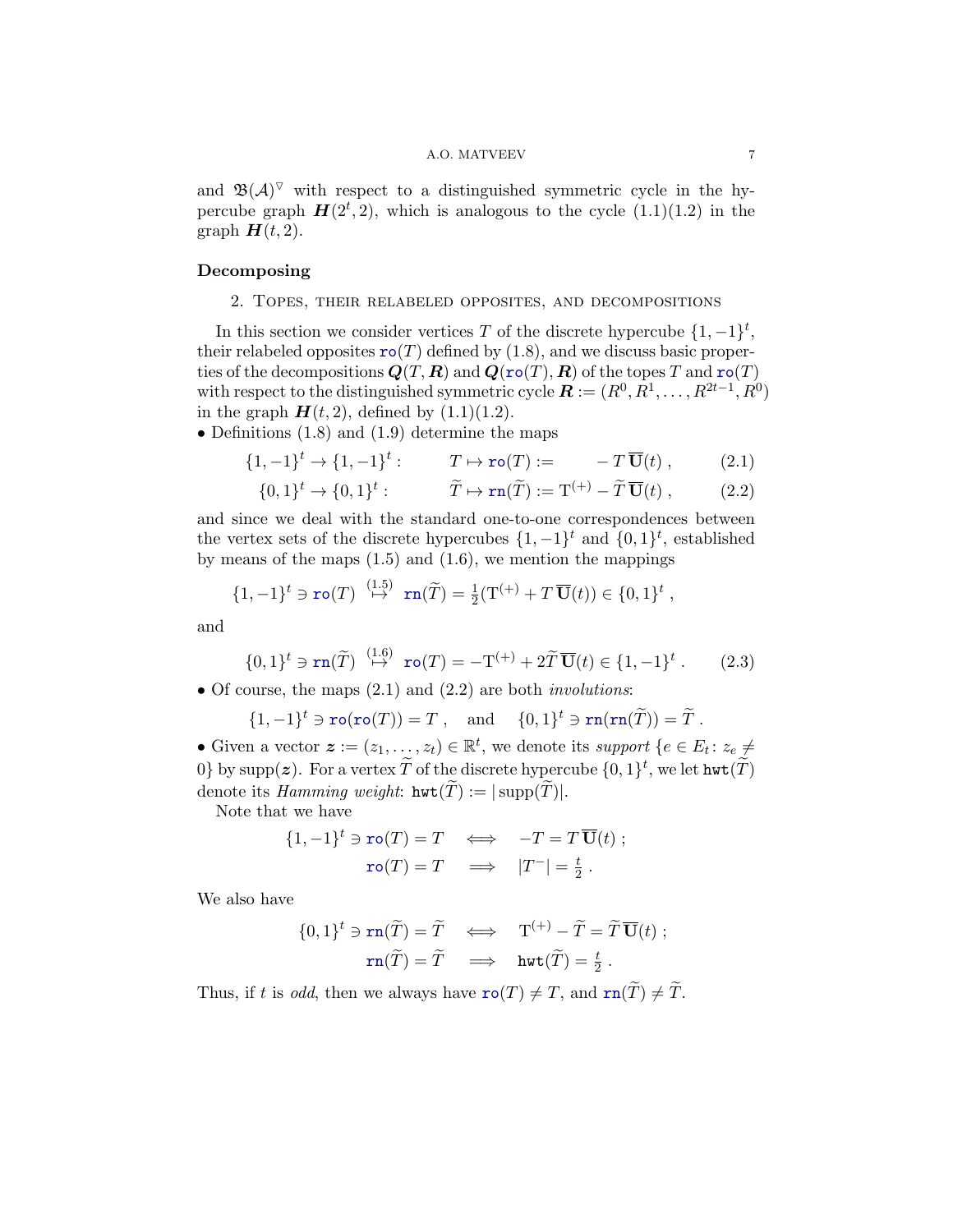• Let  $\langle \cdot, \cdot \rangle$  denote the standard scalar product on the space  $\mathbb{R}^t$ . For vertices  $\widetilde{T} \in \{0,1\}^t$  and  $T := \sup_{\widetilde{T}}(\widetilde{T})$   $T^{(+)} \in \{1, -1\}^t$ , we have

$$
\langle T, \text{ro}(T) \rangle = -T \overline{\mathbf{U}}(t) T^{\top} = -\sum_{e \in [t]} T(e) T(t - e + 1)
$$

$$
= \begin{cases} -1 - 2 \sum_{e \in [(t-1)/2]} T(e) T(t - e + 1), & \text{if } t \text{ is odd,} \\ -2 \sum_{e \in [t/2]} T(e) T(t - e + 1), & \text{if } t \text{ is even;} \end{cases}
$$

$$
\langle \widetilde{T}, \operatorname{rn}(\widetilde{T}) \rangle := \langle \widetilde{T}, \operatorname{T}^{(+)} - \widetilde{T} \, \overline{\mathbf{U}}(t) \rangle = \operatorname{hwt}(\widetilde{T}) - \sum_{e \in [t]} \widetilde{T}(e) \widetilde{T}(t - e + 1)
$$
  
= 
$$
\operatorname{hwt}(\widetilde{T}) - \begin{cases} \widetilde{T}((t+1)/2) + 2 \sum_{e \in [(t-1)/2]} \widetilde{T}(e) \widetilde{T}(t - e + 1), & \text{if } t \text{ is odd,} \\ 2 \sum_{e \in [t/2]} \widetilde{T}(e) \widetilde{T}(t - e + 1), & \text{if } t \text{ is even.} \end{cases}
$$

• Given two words  $X, Y \in \{-1, 0, 1\}^t$ , we let  $d(X, Y) := |\{e \in E_t \colon X(e) \neq \emptyset\}|$  $|Y(e)|$  denote the *Hamming distance* between them.<sup>[15](#page-7-0)</sup>

Since the equal distances  $d(T, \text{ro}(T)) = d(\tilde{T}, \text{rn}(\tilde{T}))$  can be calculated with the help of the formulas (see  $(1.6)$  and  $(2.3)$ )

$$
d(T, \text{ro}(T)) = \frac{1}{2} \big( t - \langle T, \text{ro}(T) \rangle \big) ,
$$
  

$$
d(\widetilde{T}, \text{rn}(\widetilde{T})) = \frac{1}{2} \big( t - \langle T^{(+)} - 2\widetilde{T}, -T^{(+)} + 2\widetilde{T} \overline{\mathbf{U}}(t) \rangle \big) ,
$$

we see that

$$
d(T, \text{ro}(T)) = \frac{1}{2} \left( t + T \overline{\mathbf{U}}(t) T^{\top} \right) = \frac{1}{2} \left( t + \sum_{e \in [t]} T(e) T(t - e + 1) \right)
$$
  
=  $\frac{t}{2} + \begin{cases} \frac{1}{2} + \sum_{e \in [(t-1)/2]} T(e) T(t - e + 1), & \text{if } t \text{ is odd,} \\ \sum_{e \in [t/2]} T(e) T(t - e + 1), & \text{if } t \text{ is even,} \end{cases}$ 

and

$$
d(\widetilde{T}, \text{rn}(\widetilde{T})) = t - 2 \cdot \text{hwt}(\widetilde{T}) + 2 \sum_{e \in [t]} \widetilde{T}(e)\widetilde{T}(t - e + 1)
$$
  
=  $t - 2 \cdot \text{hwt}(\widetilde{T})$   
+  $2 \cdot \begin{cases} \widetilde{T}((t+1)/2) + 2 \sum_{e \in [(t-1)/2]} \widetilde{T}(e)\widetilde{T}(t - e + 1), & \text{if } t \text{ is odd,} \\ 2 \sum_{e \in [t/2]} \widetilde{T}(e)\widetilde{T}(t - e + 1), & \text{if } t \text{ is even.} \end{cases}$ 

<span id="page-7-0"></span><sup>&</sup>lt;sup>15</sup> If X and Y are topes, then one says that  $d(X, Y)$  is the graph distance.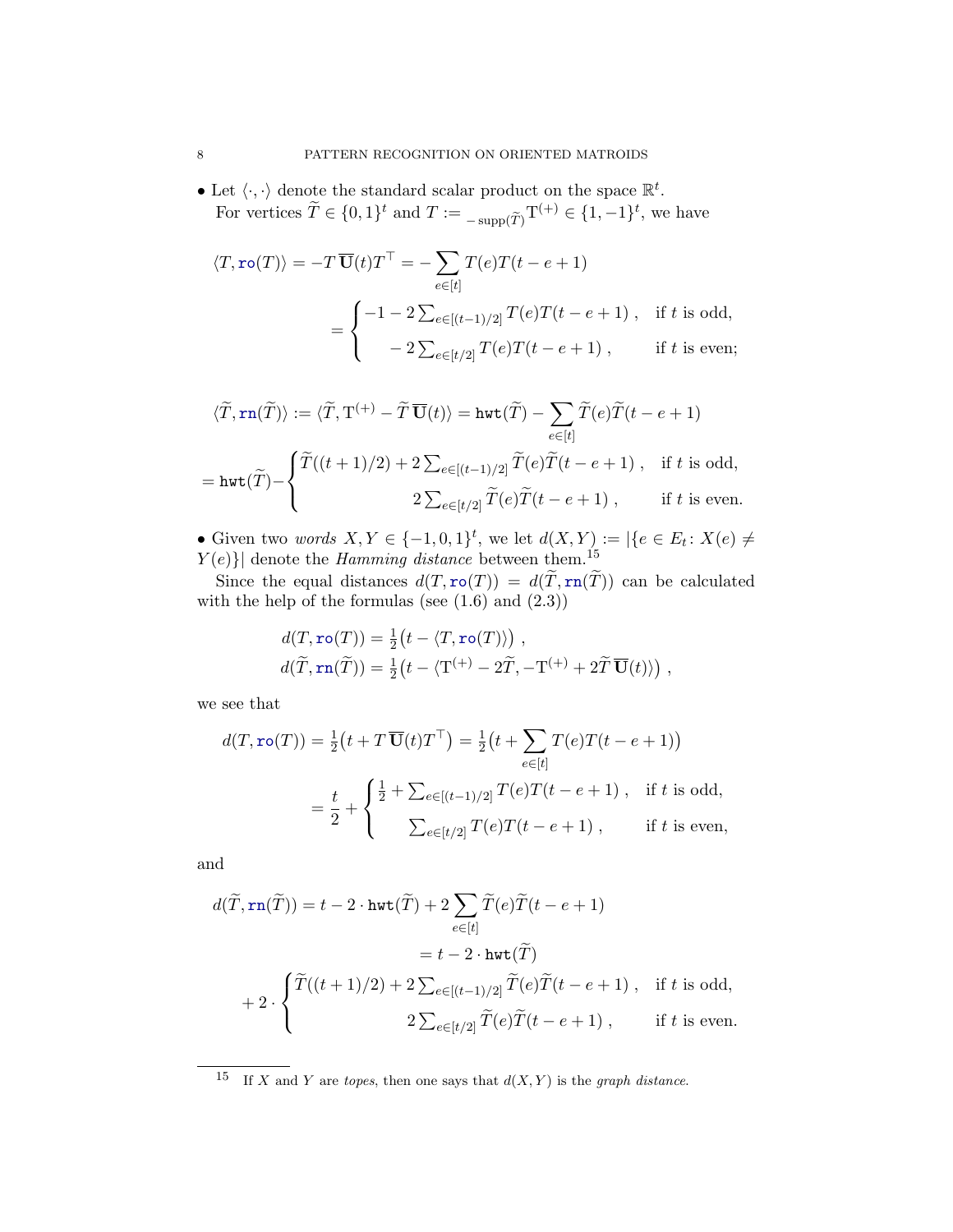#### A.O. MATVEEV 9

• Suppose that  $4|t$  (i.e., t is divisible by 4). Note that

$$
\langle T, \text{ro}(T) \rangle = 0 \iff \sum_{e \in [t/2]} T(e)T(t - e + 1) = 0 ;
$$
  

$$
\langle T, \text{ro}(T) \rangle = 0 \iff \sum_{e \in [t/2]} \widetilde{T}(e)\widetilde{T}(t - e + 1) = \frac{4 \cdot \text{hwt}(\widetilde{T}) - t}{8}.
$$

• Considering the restriction of the map  $(2.1)$  to the vertex set  $V(R)$  of the symmetric cycle **R** in the hypercube graph  $H(t, 2)$ , defined by  $(1.1)(1.2)$  $(1.1)(1.2)$ , we have the mappings

$$
R^{i} \stackrel{(2.1)}{\mapsto} \text{ro}(R^{i}) = R^{(3t-i) \mod 2t} = \begin{cases} R^{t-i}, & \text{if } 0 \leq i \leq t ,\\ R^{3t-i}, & \text{if } t+1 \leq i \leq 2t-1 . \end{cases}
$$

If  $t$  is *even*, then the following implication holds:

$$
R^i \in V(\mathbf{R}), \quad \text{ro}(R^i) = R^i \quad \Longrightarrow \quad i \in \{\frac{t}{2}, \frac{3t}{2}\} \ .
$$

**Remark 2.1.** Let **R** be the symmetric cycle in the hypercube graph  $H(t, 2)$ , defined by [\(1.1\)](#page-1-2)[\(1.2\)](#page-1-3). Given a vertex  $T \in \{1, -1\}^t$  of  $H(t, 2)$ , suppose that

$$
(R^0, R^1, \ldots, R^{2t-1}) =: \mathcal{V}(\mathbf{R}) \supset \mathbf{Q}(T, \mathbf{R}) = (R^{i_0}, R^{i_1}, \ldots, R^{i_{\mathfrak{q}(T)-1}}),
$$

for some indices  $i_0 < i_1 < \cdots < \mathfrak{q}(T) - 1$ .

(i) We have

$$
\mathbf{Q}(\mathbf{r}\mathbf{o}(T),\mathbf{R}) = (R^{(3t-i_0) \mod 2t}, R^{(3t-i_1) \mod 2t}, \ldots, R^{(3t-i_{\mathfrak{q}(T)-1}) \mod 2t}),
$$

or, in other words,

$$
\mathbf{Q}(\texttt{ro}(T), \mathbf{R}) = \{R^{(3t-i) \mod 2t} \colon R^i \in \mathbf{Q}(T, \mathbf{R})\}.
$$

(ii) If t is even, then

$$
\text{ro}(T) = T \quad \Longleftrightarrow \quad \left(Q \in \mathbf{Q}(T, \mathbf{R}) \Longrightarrow \text{ro}(Q) \in \mathbf{Q}(T, \mathbf{R})\right).
$$

Note that the following implication holds:

$$
\text{ro}(T) = T \quad \Longrightarrow \quad |\{R^{t/2}, R^{3t/2}\} \cap \mathbf{Q}(T, \mathbf{R})| = 1 \; .
$$

• Recall that for any vertex  $T \in \{1, -1\}^t$  of the hypercube graph  $H(t, 2)$ with its distinguished symmetric cycle  $\vec{R}$  defined by [\(1.1\)](#page-1-2)[\(1.2\)](#page-1-3), there exists a unique row vector  $\bm{x} := \bm{x}(T) := \bm{x}(T, \bm{R}) := (x_1, \dots, x_t) \in \{-1, 0, 1\}^t$  such that

$$
T = \sum_{i \in [t]} x_i \cdot R^{i-1} = x \mathbf{M} ,
$$

where

$$
\mathbf{M}:=\mathbf{M}(\boldsymbol{R}):=\left(\begin{array}{c} R^0 \\ R^1 \\ \vdots \\ R^{t-1} \end{array}\right)\ .
$$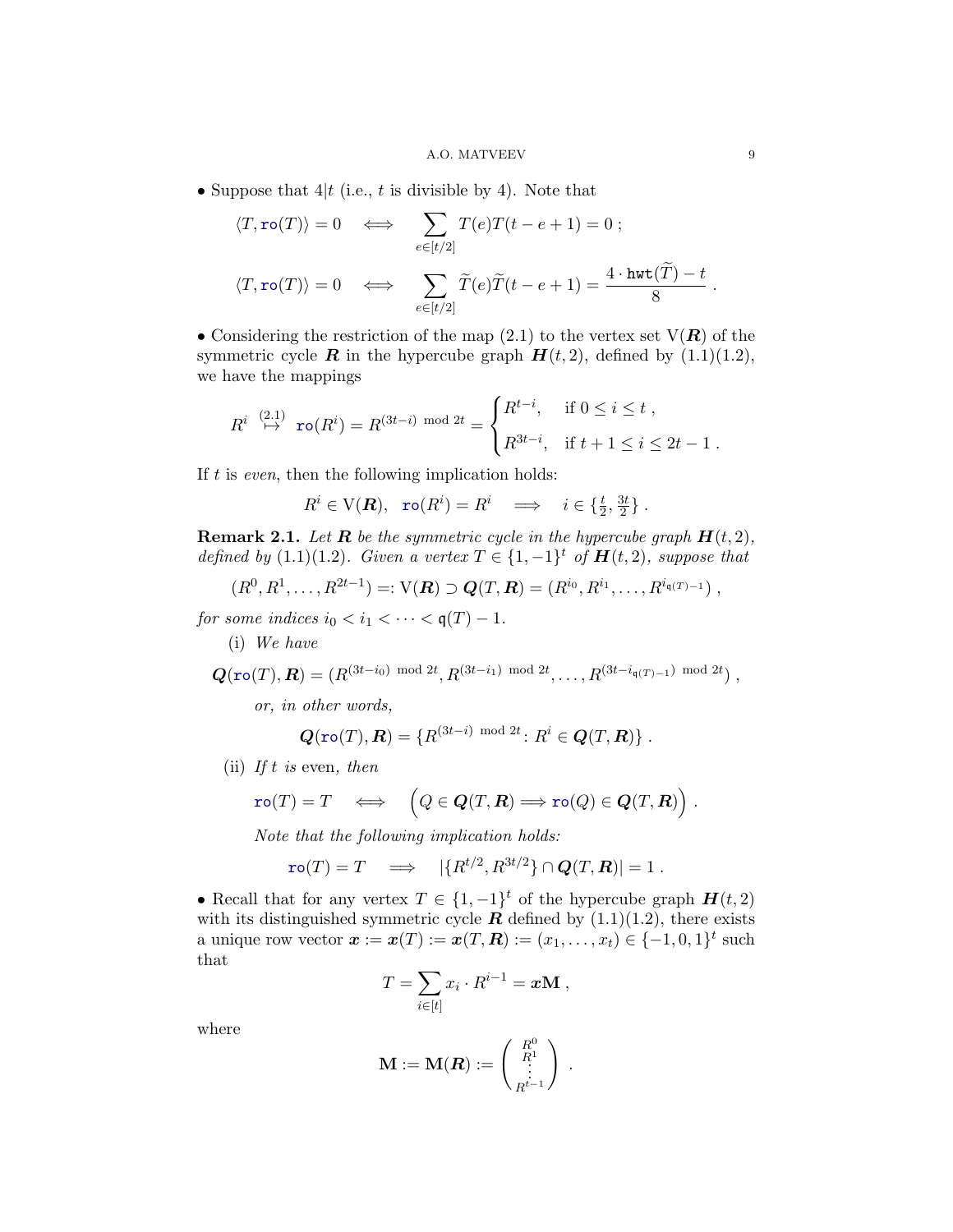In other words, the inclusion-minimal linearly independent set  $Q(T, R)$  of odd cardinality, given in  $(1.3)(1.4)$  $(1.3)(1.4)$ , is described as

$$
Q(T, R) = \{x_i \cdot R^{i-1} \colon x_i \neq 0\} .
$$

Recall that if  $x_e \neq 0$  for some  $e \in E_t$ , then  $x_e = T(e)$ .

We will now give an explicit description of decompositions  $Q(T, R)$  and  $\mathbf{Q}(\texttt{ro}(T), \mathbf{R})$  via the corresponding "*x*-vectors".

Let  $\overline{T}(t)$  denote<sup>[16](#page-9-0)</sup> the *forward shift matrix* of order t whose  $(i, j)$ th entry is  $\delta_{i-i,1}$ .

<span id="page-9-1"></span>**Proposition 2.2.** [\[69,](#page-45-3) Prop. 2.4, extended] Let  $\bf{R}$  be the symmetric cycle in the hypercube graph  $H(t, 2)$ , defined by  $(1.1)(1.2)$  $(1.1)(1.2)$ .

Let A be a nonempty subset of the ground set  $E_t$ , regarded as a disjoint union

$$
A = [i_1, j_1] \cup [i_2, j_2] \cup \cdots \cup [i_{\varrho-1}, j_{\varrho-1}] \cup [i_{\varrho}, j_{\varrho}]
$$

of intervals such that

$$
j_1 + 2 \leq i_2, \quad j_2 + 2 \leq i_3, \quad \ldots, \quad j_{\varrho-2} + 2 \leq i_{\varrho-1}, \quad j_{\varrho-1} + 2 \leq i_{\varrho},
$$

for some  $\rho := \rho(A)$ .

(i) (a) If  $\{1, t\} \cap A = \{ \begin{matrix} 1 \\ \uparrow \\ i_1 \end{matrix} \}$ }, then we have

$$
|\mathbf{Q}(_{A}T^{(+)}, \mathbf{R})| = 2\varrho - 1 ,
$$
  

$$
\mathbf{x}(_{A}T^{(+)}, \mathbf{R}) = \sum_{1 \leq k \leq \varrho} \sigma(j_k + 1) - \sum_{2 \leq \ell \leq \varrho} \sigma(i_{\ell}).
$$

(b) Since

$$
\{t - e + 1 \colon e \in E_t - A\} = \left[\begin{matrix} 1 \\ 1 \\ i_1 \end{matrix}\right] \cup \left[t - i_{\varrho} + 2, t - j_{\varrho-1}\right]
$$
  

$$
\dot{\cup} \cdots \dot{\cup} \left[t - i_3 + 2, t - j_2\right] \dot{\cup} \left[t - i_2 + 2, t - j_1\right],
$$

and  ${1, t} \cap {t - e + 1: e \in E_t - A} = {1}$ , we see that

$$
|\mathbf{Q}(\text{ro}(-A T^{(+)}), \mathbf{R})| = 2\varrho - 1,
$$
  

$$
\mathbf{x}(\text{ro}(-A T^{(+)}), \mathbf{R}) = \sum_{1 \le k \le \varrho} \sigma(t - j_k + 1) - \sum_{2 \le \ell \le \varrho} \sigma(t - i_{\ell} + 2).
$$

(c) Note that

$$
\boldsymbol{x}(\texttt{ro}(\mathcal{-}_A\mathrm{T}^{(+)}),\boldsymbol{R})=\boldsymbol{x}(\mathcal{-}_A\mathrm{T}^{(+)},\boldsymbol{R})\cdot\overline{\mathbf{U}}(t)\cdot\overline{\mathbf{T}}(t).
$$

<span id="page-9-0"></span><sup>&</sup>lt;sup>16</sup> In [\[68,](#page-45-2) Sect. 2.1] the similar notation  $\mathbf{T}(m)$  was used to denote the forward shift matrix of order  $(m + 1)$  whose rows and columns were indexed starting with zero.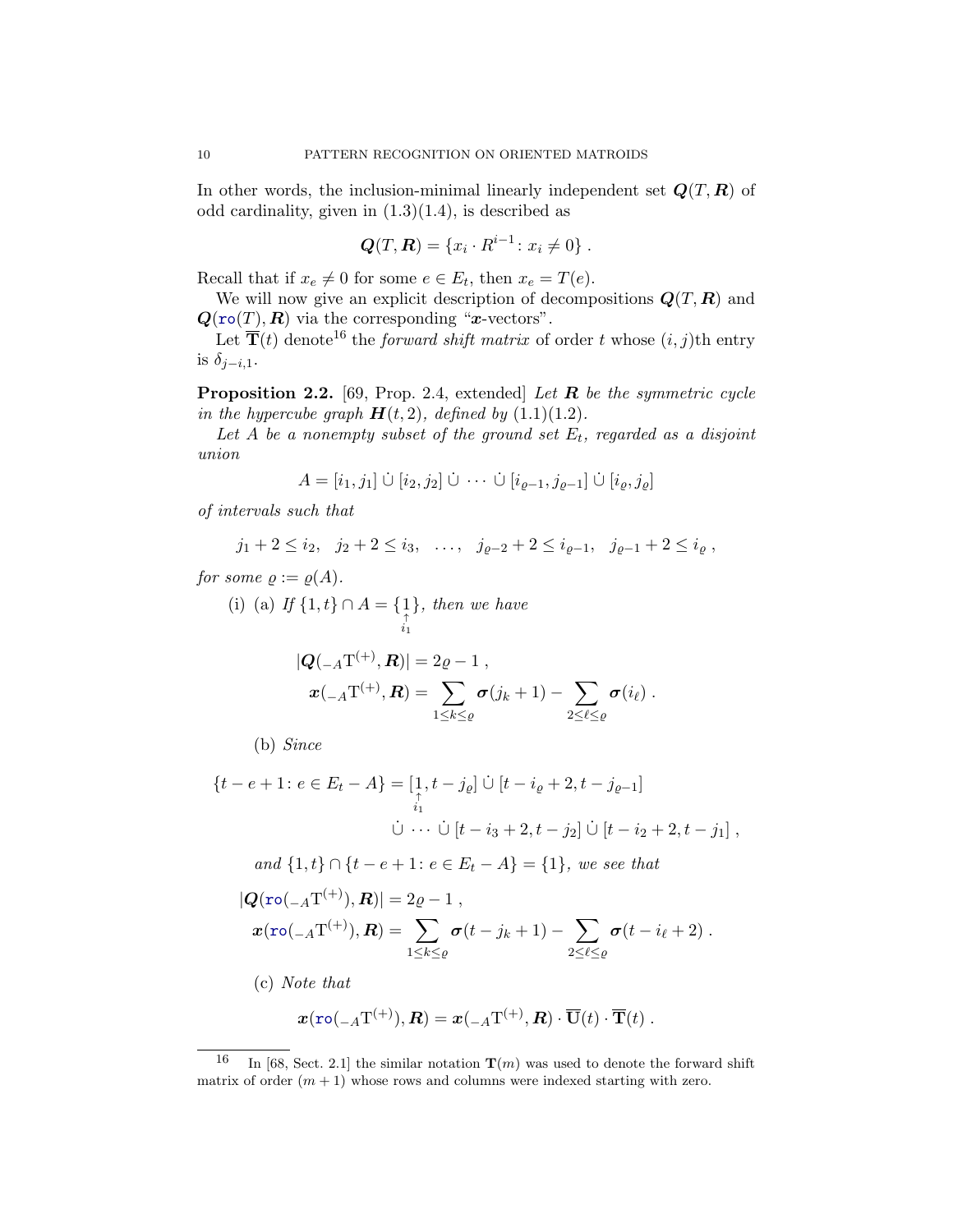(ii) (a) If 
$$
\{1, t\} \cap A = \{\underset{i_1}{\overset{\uparrow}{\underset{j_2}{\overset{\uparrow}{\underset{i_1}{\overset{\uparrow}{\underset{j_\ell}{\underset{j_\ell}{\longrightarrow}}}}}}} 1
$$
, then  
\n
$$
|Q(\underset{-A}{-\underset{i_1}{\cdot}(T^{(+)}, R)}| = 2\varrho - 1,
$$
\n
$$
x(\underset{-A}{-\underset{1}{\cdot}(T^{(+)}, R)} = -\sigma(1) + \sum_{1 \le k \le \varrho - 1} \sigma(j_k + 1) - \sum_{2 \le \ell \le \varrho} \sigma(i_\ell).
$$

(b) Since

$$
\{t - e + 1 \colon e \in E_t - A\} = [t - i_{\varrho} + 2, t - j_{\varrho-1}] \cup [t - i_{\varrho-1} + 2, t - j_{\varrho-2}]
$$
  

$$
\dot{\cup} \cdots \dot{\cup} [t - i_3 + 2, t - j_2] \dot{\cup} [t - i_2 + 2, t - j_1],
$$

and 
$$
|\{1,t\} \cap \{t-e+1 : e \in E_t - A\}| = 0
$$
, we have

$$
|\mathbf{Q}(\text{ro}(_{-A}T^{(+)}), \mathbf{R})| = 2\varrho - 1 ,\n\mathbf{x}(\text{ro}(_{-A}T^{(+)}), \mathbf{R}) = \sigma(1) + \sum_{1 \leq k \leq \varrho - 1} \sigma(t - j_k + 1) - \sum_{2 \leq \ell \leq \varrho} \sigma(t - i_{\ell} + 2) .
$$

(c) Note that

$$
\mathbf{x}(\mathbf{r}\mathbf{o}(\mathbf{v}_A \mathbf{T}^{(+)}), \mathbf{R}) = \boldsymbol{\sigma}(1) + \mathbf{x}(\mathbf{v}_A \mathbf{T}^{(+)}, \mathbf{R}) \cdot \overline{\mathbf{U}}(t) \cdot \overline{\mathbf{T}}(t).
$$
\n(iii) (a) If [1, +1, 0, 4] = 0, then

$$
(III) (a) If  $|{1, t} \cap A| = 0$ , then
$$

$$
|\mathbf{Q}(_{A}T^{(+)}, \mathbf{R})| = 2\varrho + 1 ,
$$
  

$$
\mathbf{x}(_{A}T^{(+)}, \mathbf{R}) = \sigma(1) + \sum_{1 \leq k \leq \varrho} \sigma(j_k + 1) - \sum_{1 \leq \ell \leq \varrho} \sigma(i_{\ell}).
$$

(b) Since

$$
\{t - e + 1 \colon e \in E_t - A\} = [1, t - j_\varrho] \dot{\cup} [t - i_\varrho + 2, t - j_{\varrho-1}]
$$
  

$$
\dot{\cup} \cdots \dot{\cup} [t - i_2 + 2, t - j_1] \dot{\cup} [t - i_1 + 2, t],
$$

and 
$$
\{1, t\} \cap \{t - e + 1 : e \in E_t - A\} = \{1, t\}, we have
$$

$$
|\mathbf{Q}(\text{ro}(-A\text{T}^{(+)}), \mathbf{R})| = 2\varrho + 1,
$$
  

$$
\mathbf{x}(\text{ro}(-A\text{T}^{(+)}), \mathbf{R}) = -\sigma(1) + \sum_{1 \le k \le \varrho} \sigma(t - j_k + 1) - \sum_{1 \le \ell \le \varrho} \sigma(t - i_{\ell} + 2).
$$
  
(c) Note that

$$
\mathbf{x}(-(-A\mathbf{T}^{(+)})\cdot\overline{\mathbf{U}}(t),\mathbf{R}) = -\boldsymbol{\sigma}(1) + \mathbf{x}(-A\mathbf{T}^{(+)},\mathbf{R})\cdot\overline{\mathbf{U}}(t)\cdot\overline{\mathbf{T}}(t).
$$
\n(iv) (a) If  $\{1,t\} \cap A = \{\underset{j_e}{t}\},\text{ then}$   
\n
$$
|\mathbf{Q}(-A\mathbf{T}^{(+)},\mathbf{R})| = 2\varrho - 1,
$$
  
\n
$$
\mathbf{x}(-A\mathbf{T}^{(+)},\mathbf{R}) = \sum_{1 \le k \le \varrho - 1} \boldsymbol{\sigma}(j_k + 1) - \sum_{1 \le \ell \le \varrho} \boldsymbol{\sigma}(i_\ell).
$$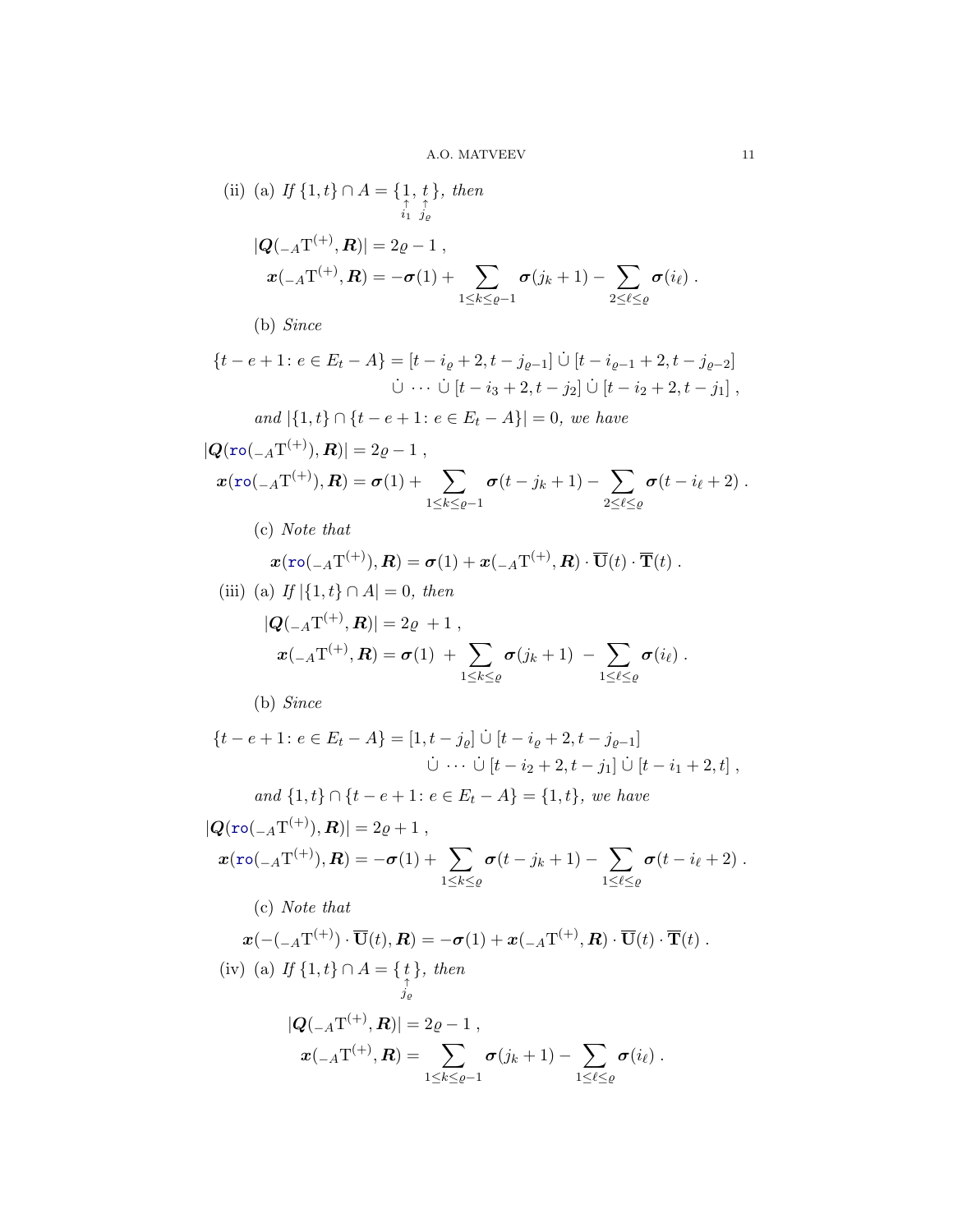(b) Since

$$
\{t - e + 1 \colon e \in E_t - A\} = [t - i_{\varrho} + 2, t - j_{\varrho-1}] \cup [t - i_{\varrho-1} + 2, t - j_{\varrho-2}]
$$
  

$$
\cup \cdots \cup [t - i_2 + 2, t - j_1] \cup [t - i_1 + 2, t],
$$
  

$$
\cup \cdots \cup [t - i_2 + 2, t - j_1] \cup [t - i_1 + 2, t],
$$

and 
$$
\{1, t\} \cap \{t - e + 1 : e \in E_t - A\} = \{t\}
$$
, we see that  
\n
$$
|\mathbf{Q}(\mathbf{ro}(_{-A}\mathbf{T}^{(+)}), \mathbf{R})| = 2\varrho - 1,
$$
\n
$$
\mathbf{x}(\mathbf{ro}(_{-A}\mathbf{T}^{(+)}), \mathbf{R}) = \sum_{1 \le k \le \varrho - 1} \sigma(t - j_k + 1) - \sum_{1 \le \ell \le \varrho} \sigma(t - i_\ell + 2).
$$
\n(c) Note that\n
$$
\mathbf{x}(\mathbf{ro}(_{-A}\mathbf{T}^{(+)}), \mathbf{R}) = \mathbf{x}(_{-A}\mathbf{T}^{(+)}, \mathbf{R}) \cdot \overline{\mathbf{U}}(t) \cdot \overline{\mathbf{T}}(t).
$$

<span id="page-11-2"></span>**Corollary 2.3.** Let **R** be the symmetric cycle in the hypercube graph  $H(t, 2)$ , defined by  $(1.1)(1.2)$  $(1.1)(1.2)$ .

For any vertex 
$$
T \in \{1, -1\}^t
$$
 of the graph  $\mathbf{H}(t, 2)$  we have  
\n
$$
\mathfrak{q}(\mathbf{r} \circ (T)) := |\operatorname{supp}(\mathbf{x}(\mathbf{r} \circ (T), \mathbf{R}))| = |\operatorname{supp}(\mathbf{x}(T, \mathbf{R}))| =: \mathfrak{q}(T) .
$$
\n(i) If  $|T - \cap \{1, t\}| = 1$ , then  
\n
$$
\mathfrak{x}(\mathbf{r} \circ (T)) = \mathfrak{x}(T) \cdot \overline{\mathbf{U}}(t) \cdot \overline{\mathbf{T}}(t) .
$$
\n(ii) If  $|T - \cap \{1, t\}| = 2$ , then  
\n
$$
\mathfrak{x}(\mathbf{r} \circ (T)) = \sigma(1) + \mathfrak{x}(T) \cdot \overline{\mathbf{U}}(t) \cdot \overline{\mathbf{T}}(t) .
$$
\n(iii) If  $|T - \cap \{1, t\}| = 0$ , then  
\n
$$
\mathfrak{x}(\mathbf{r} \circ (T)) = -\sigma(1) + \mathfrak{x}(T) \cdot \overline{\mathbf{U}}(t) \cdot \overline{\mathbf{T}}(t) .
$$

### <span id="page-11-0"></span>Blocking

Blocking sets and the blockers of set families (families are often regarded as the hyperedge families of hypergraphs) are discussed, e.g., in the monographs [\[11,](#page-42-4) [22,](#page-42-5) [29,](#page-43-2) [31,](#page-43-3) [32,](#page-43-4) [33,](#page-43-5) [44,](#page-43-6) [47,](#page-44-1) [49,](#page-44-2) [51,](#page-44-3) [52,](#page-44-4) [54,](#page-44-5) [55,](#page-44-6) [57,](#page-44-7) [68,](#page-45-2) [71,](#page-45-4) [73,](#page-45-5) [74,](#page-45-6) [79,](#page-45-7) [80,](#page-45-8) [82\]](#page-45-9) and in the works [\[3,](#page-41-2) [4,](#page-41-3) [5,](#page-42-6) [6,](#page-42-7) [7,](#page-42-8) [9,](#page-42-9) [10,](#page-42-10) [12,](#page-42-11) [13,](#page-42-12) [16,](#page-42-13) [17,](#page-42-14) [20,](#page-42-15) [21,](#page-42-16) [23,](#page-42-17) [24,](#page-42-18) [25,](#page-43-7) [26,](#page-43-8) [27,](#page-43-9) [28,](#page-43-10) [30,](#page-43-11) [34,](#page-43-12) [35,](#page-43-13) [39,](#page-43-14) [40,](#page-43-15) [41,](#page-43-16) [42,](#page-43-17) [43,](#page-43-18) [45,](#page-44-8) [46,](#page-44-9) [48,](#page-44-10) [53,](#page-44-11) [58,](#page-44-12) [59,](#page-44-13) [60,](#page-44-14) [61,](#page-44-15) [66,](#page-45-10) [67,](#page-45-11) [72,](#page-45-12) [75,](#page-45-13) [76,](#page-45-14) [77,](#page-45-15) [83\]](#page-45-16).

$$
\bullet \ \mathrm{Let}
$$

$$
\mho([t]):=\{\mathcal{A}\subset \mathbf{2}^{[t]}\colon \; \mathcal{A}\,=\, \min \mathcal{A}\,=\, \max \mathcal{A}\}
$$

denote the family of clutters on the ground set  $E_t$ . The map

<span id="page-11-1"></span>
$$
\mathcal{O}([t]) \to \mathcal{O}([t]) , \quad \mathcal{A} \mapsto \mathfrak{B}(\mathcal{A}) , \qquad (2.4)
$$

is called the blocker map on clutters [\[30\]](#page-43-11).

• If the *(abstract simplicial)* complex  $\Delta := (\mathfrak{B}(\mathcal{A})^{\mathfrak{C}})^{\Delta}$  appearing in [\(2.5\)](#page-12-0) and the complex  $\Delta^{\vee} := \{ F^{\complement} \colon F \in \mathcal{A}^{\nabla} \}$  both have the same vertex set  $E_t$ , then the complex  $\Delta^{\vee}$  is called the *Alexander dual* of the complex  $\Delta$ ; see, e.g., [\[82\]](#page-45-9) and [\[15\]](#page-42-19) on combinatorial Alexander duality.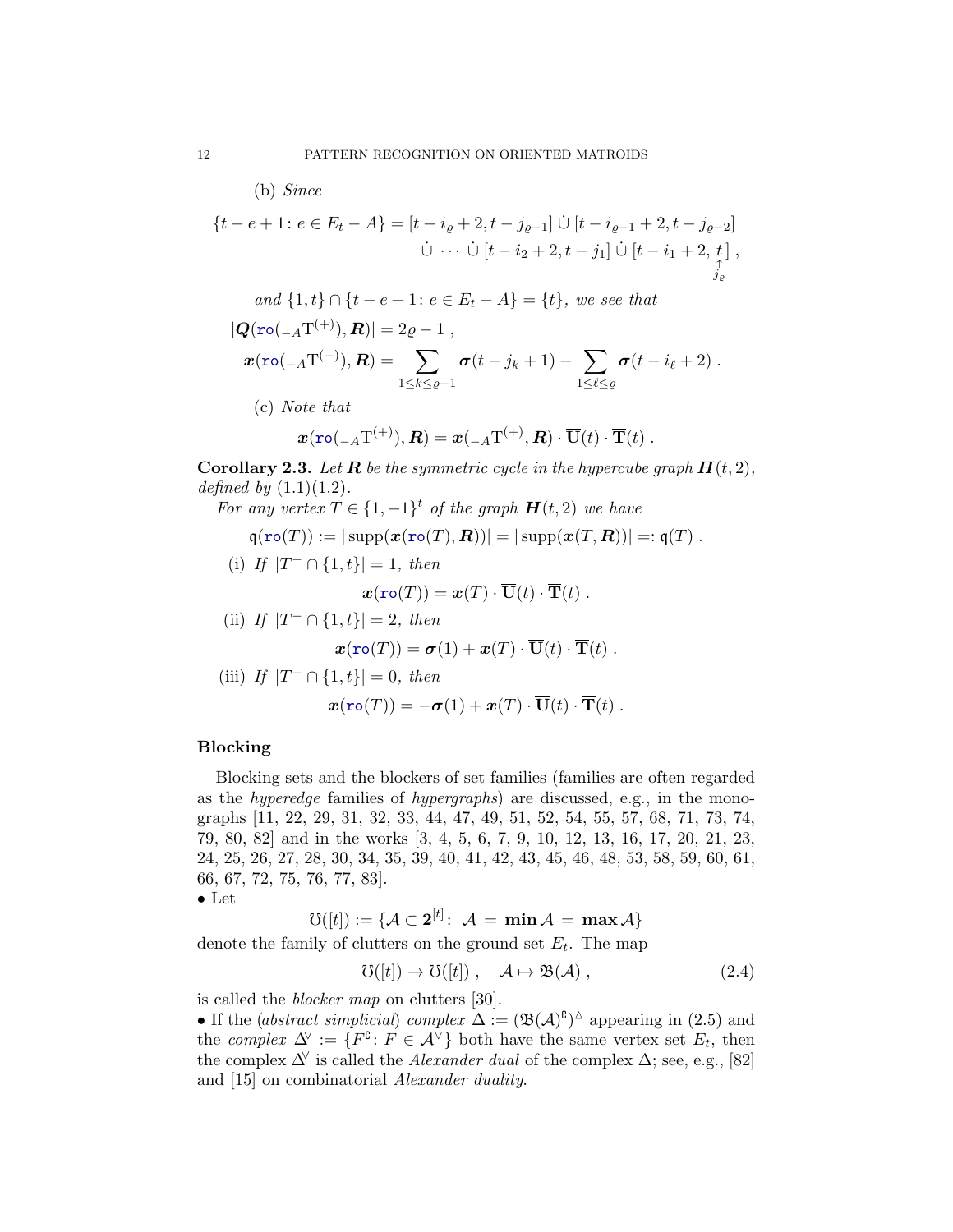• Given a clutter  $A$ , the quantity

$$
\tau({\mathcal A}):=\min\{|B|\colon B\in{\mathfrak B}({\mathcal A})\}
$$

is called the *transversal number*<sup>[17](#page-12-1)</sup> of  $A$ .

• Recall a classical result in combinatorial optimization: For any clutter  $A$ we have

$$
\mathfrak{B}(\mathfrak{B}(\mathcal{A}))=\mathcal{A}\ ,
$$

see [\[38,](#page-43-19) [56,](#page-44-16) [64,](#page-44-17) [65\]](#page-44-18).

• For a nontrivial clutter  $A \subset 2^{[t]}$  on the ground set  $E_t$ , we have

<span id="page-12-0"></span>
$$
\#\mathcal{A}^{\triangledown} + \#\mathfrak{B}(\mathcal{A})^{\triangledown} = 2^{t}.
$$
 (2.5)

More precisely, for any s, where  $0 \leq s \leq t$ , we have

<span id="page-12-2"></span>
$$
\#(\mathfrak{B}(\mathcal{A})^{\triangledown} \cap \binom{E_t}{s}) + \#(\mathcal{A}^{\triangledown} \cap \binom{E_t}{t-s}) = \binom{t}{s},\qquad(2.6)
$$

where

$$
\binom{E_t}{s} := \{ F \subseteq E_t \colon |F| = s \}
$$

is the *complete s-uniform clutter* on the vertex set  $E_t$ .

The increasing families  $\mathcal{A}^{\nabla}$  and  $\mathfrak{B}(\mathcal{A})^{\nabla}$  are comparable by containment: either we have

$$
\mathfrak{B}(\mathcal{A})^\triangledown \subseteq \mathcal{A}^\triangledown \;, \quad \text{or} \quad \ \mathfrak{B}(\mathcal{A})^\triangledown \supseteq \mathcal{A}^\triangledown \;.
$$

The following implications hold:

$$
\begin{array}{ccc} \mathfrak{B}(\mathcal{A})^{\triangledown} \subsetneqq \mathcal{A}^{\triangledown} & \Longleftrightarrow & \# \mathcal{A}^{\triangledown} > 2^{t-1} \ ; \\ \mathfrak{B}(\mathcal{A})^{\triangledown} \supsetneqq \mathcal{A}^{\triangledown} & \Longleftrightarrow & \# \mathcal{A}^{\triangledown} < 2^{t-1} \ . \end{array}
$$

Note also that the following implications hold:

$$
\begin{array}{rcl}\n\#\mathcal{A}^{\nabla} > 2^{t-1} & \Longrightarrow & \min\{|A|: A \in \mathcal{A}\} \le \min\{|B|: B \in \mathfrak{B}(\mathcal{A})\} ; \\
\#\mathcal{A}^{\nabla} < 2^{t-1} & \Longrightarrow & \min\{|A|: A \in \mathcal{A}\} \ge \min\{|B|: B \in \mathfrak{B}(\mathcal{A})\} .\n\end{array}
$$

• A clutter  $A$  is called self-dual [\[57,](#page-44-7) Ch. 9][\[68,](#page-45-2) §5.7] or *identically self*blocking  $[1, 2]$  $[1, 2]$  $[1, 2]$  if

$$
\mathfrak{B}(\mathcal{A})=\mathcal{A} ;
$$

see also the early reference [\[11,](#page-42-4) §2.1]. In other words, the self-dual clutters  $A \subset 2^{[t]}$  on the ground set  $E_t$  are the fixed points of the blocker map  $(2.4)$ ; for each of them we also have

$$
\mathfrak{B}(\mathcal{A})^{\triangledown}=\mathcal{A}^{\triangledown}.
$$

As noted in [\[68,](#page-45-2) Cor. 5.28(i)], one criterion for a *clutter*  $A \subset 2^{[t]}$  on the ground set  $E_t$  to be *self-dual* is as follows:

$$
\mathfrak{B}(\mathcal{A}) = \mathcal{A} \iff \# \mathcal{A}^{\nabla} = 2^{t-1} .
$$

• Let X be a subset of the ground set  $E_t$ . Given a nontrivial clutter  $\mathcal A$ on  $E_t$ , its deletion  $A \setminus X$  is defined to be the clutter

$$
\mathcal{A} \setminus X := \{ A \in \mathcal{A} \colon |A \cap X| = 0 \}.
$$

<span id="page-12-1"></span><sup>17</sup> Or covering number, vertex cover number, blocking number.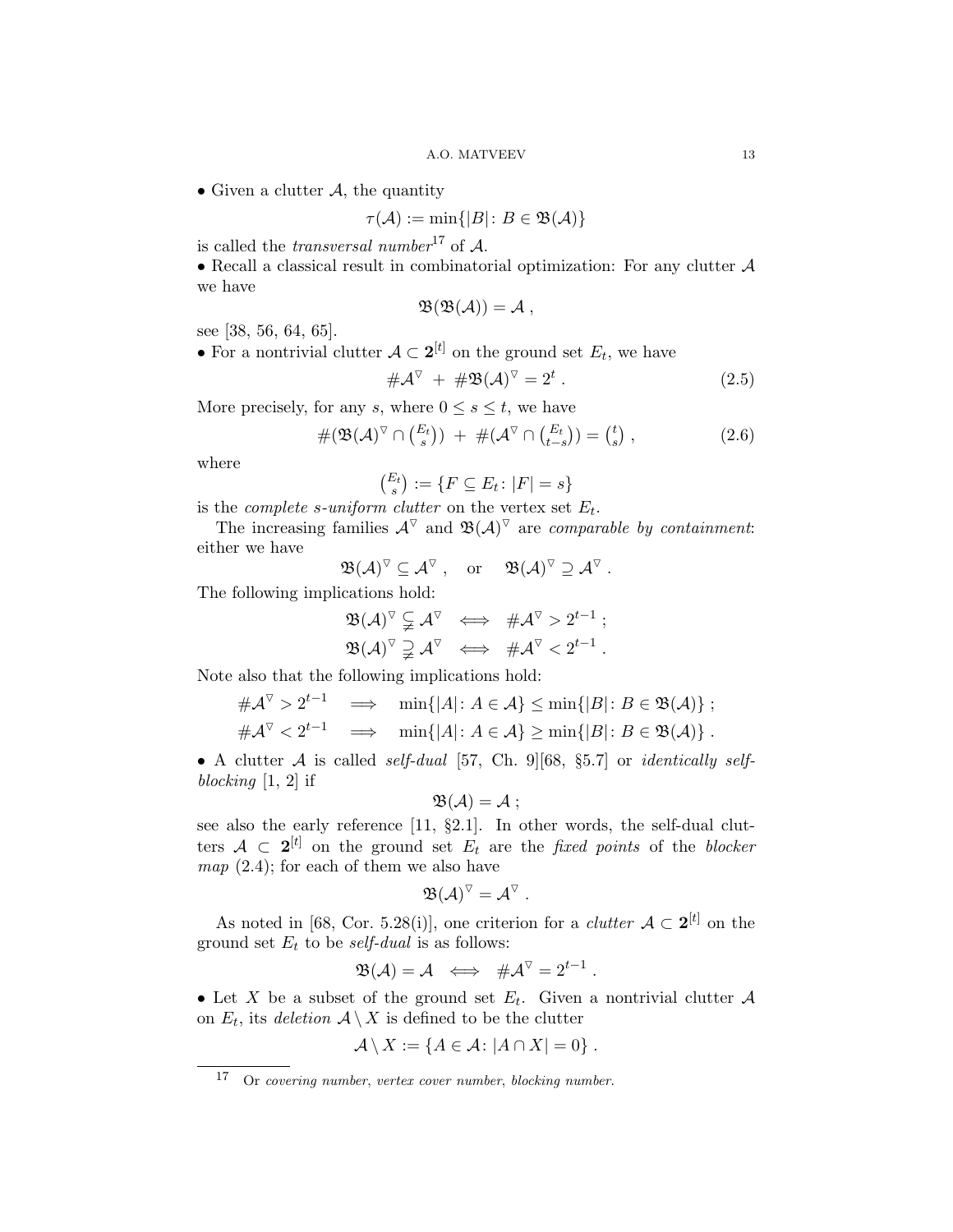The *contraction*  $A/X$  is defined to be the clutter

$$
\mathcal{A}/X := \min\{A - X : A \in \mathcal{A}\}.
$$

A classical result in combinatorial optimization is as follows:

$$
\mathfrak{B}(\mathcal{A}) \setminus X = \mathfrak{B}(\mathcal{A}/X), \quad \text{and} \quad \mathfrak{B}(\mathcal{A})/X = \mathfrak{B}(\mathcal{A} \setminus X),
$$

see [\[81\]](#page-45-17).

We also have

$$
(\mathfrak{B}(\mathcal{A}) \setminus X)^\nabla = \mathfrak{B}(\mathcal{A}/X)^\nabla \subseteq \mathfrak{B}(\mathcal{A})^\nabla \subseteq (\mathfrak{B}(\mathcal{A})/X)^\nabla = \mathfrak{B}(\mathcal{A} \setminus X)^\nabla,
$$
cf. [68, Eq. (5.4)]. Further,

$$
#(\mathcal{A}\setminus X)^{\triangledown} + #(\mathfrak{B}(\mathcal{A})/X)^{\triangledown} = 2^{t},
$$
  

$$
#(\mathcal{A}/X)^{\triangledown} + #(\mathfrak{B}(\mathcal{A})\setminus X)^{\triangledown} = 2^{t},
$$

see [\[68,](#page-45-2) Cor. 5.28(ii)]. More precisely, for any s, where  $0 \leq s \leq t$ , we have

$$
#((\mathfrak{B}(\mathcal{A})/X)^{\triangledown} \cap \binom{E_t}{s}) + #((\mathcal{A} \setminus X)^{\triangledown} \cap \binom{E_t}{t-s}) = \binom{t}{s},
$$
  

$$
#((\mathfrak{B}(\mathcal{A}) \setminus X)^{\triangledown} \cap \binom{E_t}{s}) + #((\mathcal{A}/X)^{\triangledown} \cap \binom{E_t}{t-s}) = \binom{t}{s}.
$$

• Let p be a rational number such that  $0 \leq p < 1$ . Given a nontrivial clutter  $\mathcal{A} := \{A_1, \ldots, A_\alpha\} \subset \mathbf{2}^{[t]}$  on the ground set  $E_t$ , a subset  $B \subseteq E_t$  is called a p-committee<sup>[18](#page-13-1)</sup> of the clutter  $A$ , if we have

$$
|B \cap A_i| > p \cdot |B| \ ,
$$

for each  $i \in [\alpha]$ . The 0-committees of the clutter A are its blocking sets. • For a nontrivial clutter  $\mathcal{A} := \{A_1, \ldots, A_\alpha\} \subset \mathbf{2}^{[t]}$  on the ground set  $E_t$ , we have

$$
\#(\mathfrak{B}(\mathcal{A})^{\triangledown} \cap \binom{E_t}{k}) = \binom{t}{k} + \sum_{S \subseteq [\alpha] \colon |S| > 0} (-1)^{|S|} \cdot \binom{t - |\bigcup_{s \in S} A_s|}{k}, \qquad 1 \leq k \leq t.
$$

Several ways to count the blocking k-sets of clutters are mentioned in [\[68\]](#page-45-2).

# <span id="page-13-0"></span>3. Increasing families of blocking sets, and blockers: Set covering problems

In this section we recall the set covering problem(s); see, e.g., [\[29,](#page-43-2) Sect. 2.4] and [\[31,](#page-43-3) Ch. 1].

Let  $\chi(A) := (\chi_1(A), \ldots, \chi_t(A)) \in \{0,1\}^t$  denote the familiar row *char*acteristic vector of a subset A of the ground set  $E_t$ , defined for each element  $j \in E_t$  by

$$
\chi_j(A) := \begin{cases} 1, & \text{if } j \in A, \\ 0, & \text{if } j \notin A. \end{cases}
$$

If  $\mathcal{A} := \{A_1, \ldots, A_\alpha\} \subset \mathbf{2}^{[t]}$  is a nontrivial clutter on  $E_t$ , then

$$
\boldsymbol{A} := \boldsymbol{A}(\mathcal{A}) := \begin{pmatrix} \boldsymbol{\chi}(A_1) \\ \vdots \\ \boldsymbol{\chi}(A_\alpha) \end{pmatrix} \tag{3.1}
$$

<span id="page-13-1"></span><sup>&</sup>lt;sup>18</sup> By convention, a <sup>1</sup>/<sub>2</sub>-committee of a clutter A is called its *committee*.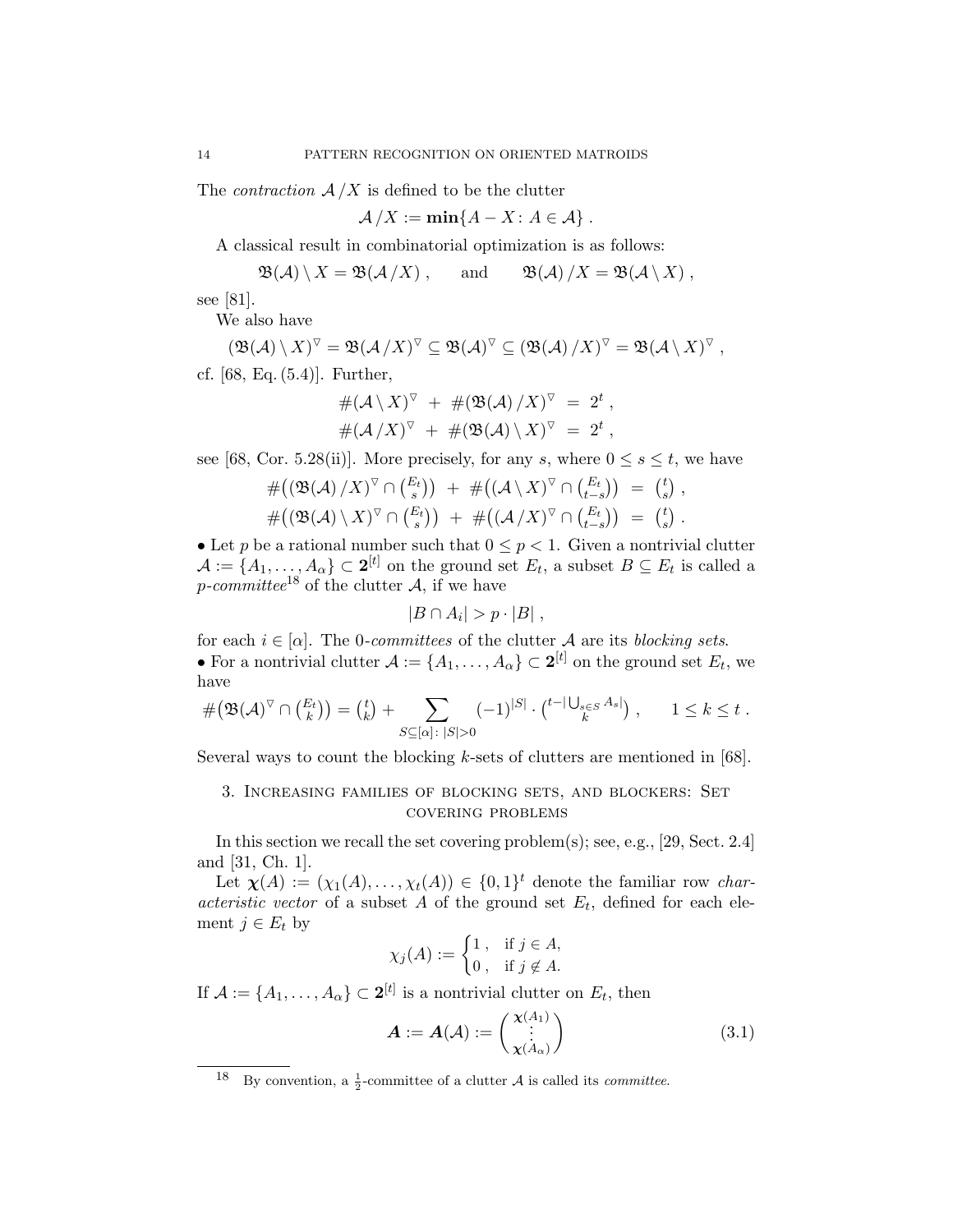is its incidence matrix.

Consider<sup>[19](#page-14-0)</sup> the set covering collection

<span id="page-14-2"></span>
$$
\widetilde{\mathcal{S}} := \widetilde{\mathcal{S}}^{\mathsf{C}}(A) := \left\{ \widetilde{\mathbf{z}} \in \{0,1\}^t \colon A\widetilde{\mathbf{z}}^{\top} \geq \mathbb{1} \right\},\tag{3.2}
$$

which is the collection of *characteristic vectors* of the *blocking sets* of the clutter  $A$ , that is,

$$
\widetilde{\mathcal{S}} = \{ \chi(B) \colon B \in \mathfrak{B}(\mathcal{A})^{\nabla} \}, \text{ and } \mathfrak{B}(\mathcal{A})^{\nabla} = \{ \text{supp}(\tilde{\boldsymbol{z}}) \colon \tilde{\boldsymbol{z}} \in \widetilde{\mathcal{S}} \}.
$$

The latter expression just rephrases the convention according to which the supports of the vectors in the collection  $\widetilde{S} \subset \{0,1\}^t$  are the blocking sets of the clutter A.

Let us redefine the collection

$$
\widetilde{\mathcal{S}} := \left\{ \tilde{\mathbf{z}} \in \{0,1\}^t \colon \begin{pmatrix} \mathbf{x}(A_1) \\ \vdots \\ \mathbf{x}(A_\alpha) \end{pmatrix} \tilde{\mathbf{z}}^\top \geq \mathbb{1} \right\}
$$

as

<span id="page-14-1"></span>
$$
\widetilde{\mathcal{S}} := \left\{ \frac{1}{2} (T^{(+)} - \mathbf{z}) \in \{0, 1\}^t : \begin{pmatrix} \frac{1}{2} (T^{(+)} - T^1) \\ \vdots \\ \frac{1}{2} (T^{(+)} - T^{\alpha}) \end{pmatrix} \cdot \frac{1}{2} (T^{(+)} - \mathbf{z})^\top \geq \mathbb{1} \right\}, \quad (3.3)
$$

where the vertices  $T^i$  of the discrete hypercube  $\{1, -1\}^t$  and the vector of unknowns  $z \in \{1, -1\}^t$  are given by

$$
T^i := {}_{-A_i}T^{(+)} = T^{(+)} - 2\chi(A_i) , \quad i \in [\alpha] ,
$$

and

$$
\mathbf{z} := \mathrm{T}^{(+)} - 2\tilde{\mathbf{z}} \ .
$$

Let us now associate with the collection  $\widetilde{S} \subset \{0,1\}^t$ , described in [\(3.3\)](#page-14-1), a collection  $\mathcal{S} := \mathcal{S}^{\mathbb{C}}(A) \subset \{1, -1\}^t$ , defined by

$$
\mathcal{S} := \left\{ \mathbf{z} \in \{1, -1\}^t \colon \mathbf{A} \mathbf{z}^\top \le \begin{pmatrix} |(T^1)^-| \\ \vdots \\ |(T^{\alpha})^-| \end{pmatrix} - 2 \cdot \mathbb{1} \right\},\,
$$

that is, the collection

<span id="page-14-3"></span>
$$
\mathcal{S} := \left\{ \mathbf{z} \in \{1, -1\}^t : \mathbf{Az}^\top \le \begin{pmatrix} |A_1| \\ \vdots \\ |A_\alpha| \end{pmatrix} - 2 \right\}.
$$
 (3.4)

We have defined the twin collections  $\widetilde{S} \subset \{0,1\}^t$  and  $S \subset \{1,-1\}^t$ , given in  $(3.2)$  and  $(3.4)$ , respectively, that are equipped with the *bijections*  $\widetilde{\mathcal{S}} \to \mathcal{S}: \ \widetilde{T} \mapsto \mathrm{T}^{(+)} - 2\widetilde{T}$ , and  $\mathcal{S} \to \widetilde{\mathcal{S}}: T \mapsto \frac{1}{2}(\mathrm{T}^{(+)} - T)$ ; see Example [3.1.](#page-15-0)

<span id="page-14-0"></span><sup>19</sup> We will denote by 1 and 2 the  $\alpha$ -dimensional column vectors  $\begin{pmatrix} 1 \\ 1 \\ 1 \end{pmatrix}$  $\bigg)$  and  $\bigg(\begin{smallmatrix}2\\ \vdots\\ 2\end{smallmatrix}\bigg)$  , respectively.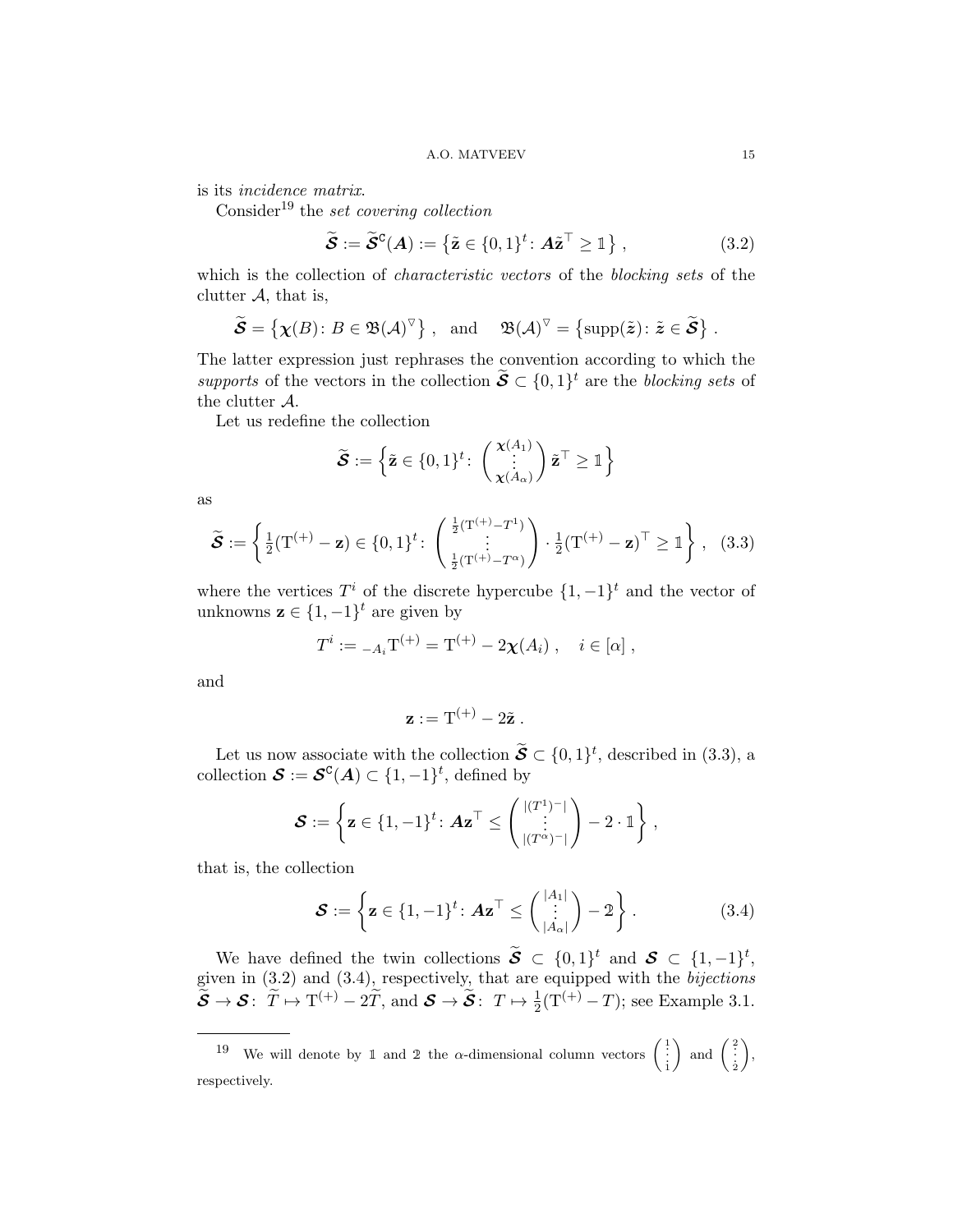<span id="page-15-0"></span>**Example 3.1.** Consider the clutter  $A := \{A_1, A_{\alpha:=2}\} := \{ \{1, 2\}, \{2, 3\} \},\$ on the ground set  $E_{t:=3} := \{1,2,3\}$ , with its incidence matrix

$$
\boldsymbol{A}:=\boldsymbol{A}(\mathcal{A})=\left(\begin{smallmatrix} 1 & 1 & 0 \\ 0 & 1 & 1 \end{smallmatrix}\right)\;.
$$

The set covering {0, 1}-collection

 $\mathbb{R}^2$ 

$$
\widetilde{\mathcal{S}} := \left\{ \widetilde{\mathbf{z}} \in \{0, 1\}^t : \mathbf{A} \widetilde{\mathbf{z}}^\top \ge \mathbb{1} \right\} \n= \left\{ \widetilde{\mathbf{z}} \in \{0, 1\}^3 : \left( \begin{smallmatrix} 1 & 1 & 0 \\ 0 & 1 & 1 \end{smallmatrix} \right) \widetilde{\mathbf{z}}^\top \ge \left( \begin{smallmatrix} 1 \\ 1 \end{smallmatrix} \right) \right\}
$$

is the collection

$$
\widetilde{\mathcal{S}} = \{ (0\ 1\ 0), (1\ 1\ 0), (1\ 0\ 1), (0\ 1\ 1), (1\ 1\ 1) \} = \{ \mathbf{\chi}(\{2\}), \mathbf{\chi}(\{1,2\}), \mathbf{\chi}(\{1,3\}), \mathbf{\chi}(\{2,3\}), \mathbf{\chi}(\{1,2,3\}) \}.
$$

The set covering  $\{1, -1\}$ -collection

$$
\mathcal{S} := \left\{ \mathbf{z} \in \{1, -1\}^{t} : A \mathbf{z}^{\top} \leq {\binom{|A_1|}{\vdots}} - 2 \right\}
$$
  
= 
$$
\left\{ \mathbf{z} \in \{1, -1\}^{3} : (\begin{smallmatrix} 1 & 1 & 0 \\ 0 & 1 & 1 \end{smallmatrix}) \mathbf{z}^{\top} \leq (\begin{smallmatrix} 2 \\ 2 \end{smallmatrix}) - 2 = (\begin{smallmatrix} 0 \\ 0 \end{smallmatrix}) \right\}
$$

is the collection

$$
\begin{aligned} \boldsymbol{\mathcal{S}} &= \left\{ \left(\begin{smallmatrix} 1 & -1 & 1 \end{smallmatrix}\right), \left(\begin{smallmatrix} -1 & -1 & 1 \end{smallmatrix}\right), \left(\begin{smallmatrix} -1 & 1 & -1 \end{smallmatrix}\right), \left(\begin{smallmatrix} 1 & -1 & -1 \end{smallmatrix}\right), \left(\begin{smallmatrix} -1 & -1 & -1 \end{smallmatrix}\right) \right\} \\ &= \left\{ \begin{smallmatrix} -\{2\} \end{smallmatrix} T^{(+)}, \begin{smallmatrix} -\{1,2\} \end{smallmatrix} T^{(+)}, \begin{smallmatrix} -\{1,3\} \end{smallmatrix} T^{(+)}, \begin{smallmatrix} -\{2,3\} \end{smallmatrix} T^{(+)}, \begin{smallmatrix} -\{1,2,3\} \end{smallmatrix} T^{(+)} \right\} \, . \end{aligned}
$$

• Let  $w \in \mathbb{R}^t$  be a row vector of nonnegative weights. The set covering problems are

$$
\min\{\boldsymbol{w}\tilde{\mathbf{z}}^{\top} : \tilde{\mathbf{z}} \in \widetilde{\boldsymbol{S}}\} = \min\{\boldsymbol{w} \cdot \frac{1}{2}(\mathrm{T}^{(+)} - \mathbf{z})^{\top} : \mathbf{z} \in \boldsymbol{S}\}.
$$

• Suppose  $\mathbf{w} := \mathrm{T}^{(+)}$ , and consider the *(unweighted)* set covering problems

$$
\tau(\mathcal{A}) := \min\{\text{hwt}(\tilde{\mathbf{z}}): \tilde{\mathbf{z}} \in \tilde{\mathcal{S}}\} = \min\{T^{(+)}\tilde{\mathbf{z}}^{\top}: \tilde{\mathbf{z}} \in \tilde{\mathcal{S}}\}
$$
  
= 
$$
\min\{T^{(+)} \cdot \frac{1}{2}(T^{(+)} - \mathbf{z})^{\top}: \mathbf{z} \in \mathcal{S}\} = \min\{\frac{1}{2}(t - \underline{T}^{(+)}\underline{\mathbf{z}}^{\top}): \mathbf{z} \in \mathcal{S}\}
$$
  
= 
$$
\min\{|\mathbf{z}^{-}|: \mathbf{z} \in \mathcal{S}\} =: \tau(\mathcal{A}),
$$

that is, the problem

<span id="page-15-1"></span>
$$
\underbrace{\min\{T^{(+)}\tilde{\mathbf{z}}^\top : \tilde{\mathbf{z}} \in \tilde{\mathbf{S}}\}}_{\tau(\mathcal{A}):=\min\{h \mathbf{w}(\tilde{\mathbf{z}}): \tilde{\mathbf{z}} \in \tilde{\mathbf{S}}\}} := \min\{T^{(+)}\tilde{\mathbf{z}}^\top : \tilde{\mathbf{z}} \in \{0,1\}^t, \ \mathcal{A}\tilde{\mathbf{z}} \ge 1\},\tag{3.5}
$$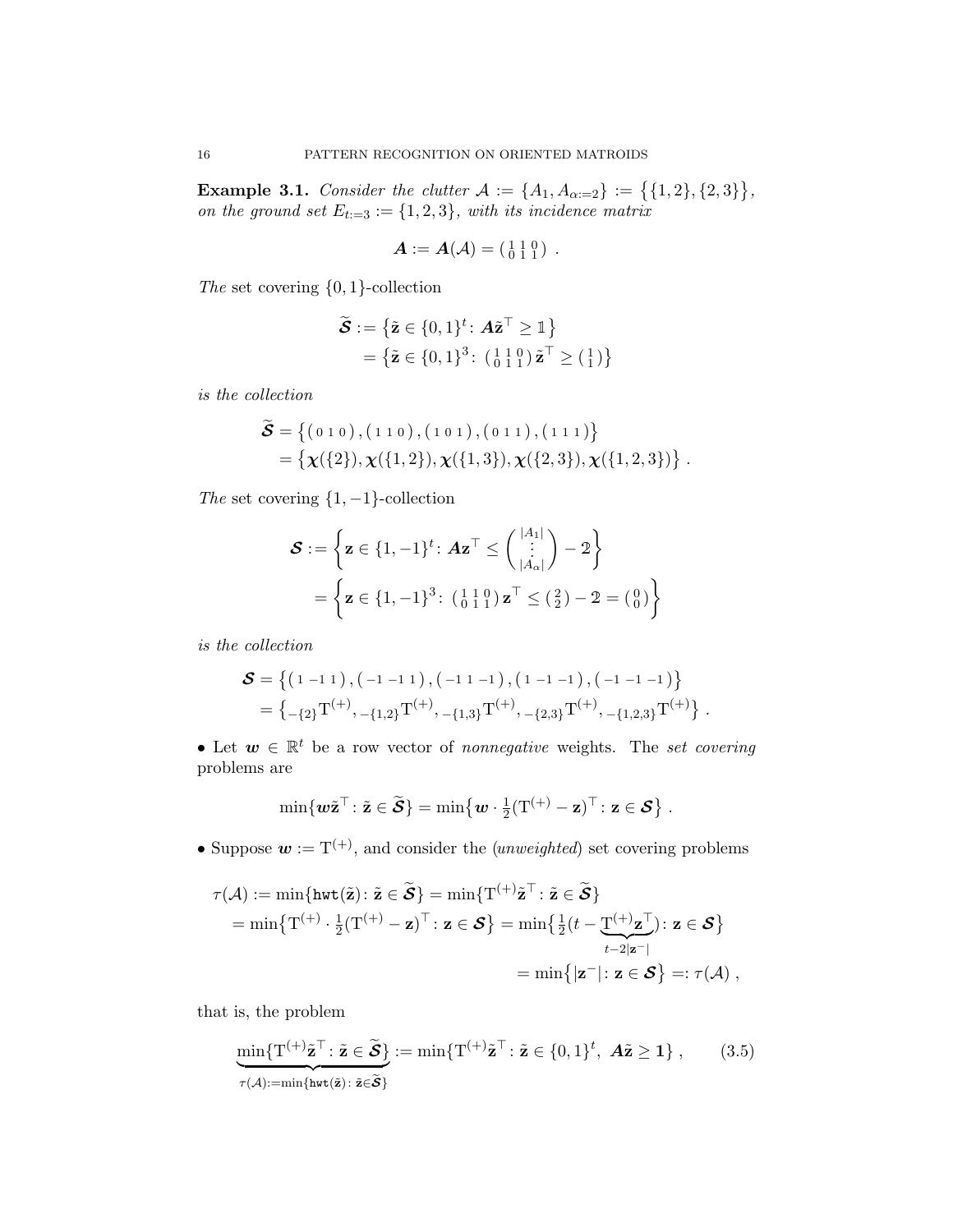and the problem

$$
\frac{1}{2}\min\{t - \mathbf{T}^{(+)}\mathbf{z}^{\top}: \mathbf{z} \in \mathbf{S}\}
$$
\n
$$
= \frac{1}{2}\min\{t - \mathbf{T}^{(+)}\mathbf{z}^{\top}: \mathbf{z} \in \{1, -1\}^{t}, \mathbf{A}\mathbf{z}^{\top} \leq {\binom{|A_{1}|}{|A_{\alpha}|}} - 2\}
$$
\n
$$
= \frac{1}{2} \cdot \left(t - \max\{\mathbf{T}^{(+)}\mathbf{z}^{\top}: \mathbf{z} \in \{1, -1\}^{t}, \mathbf{A}\mathbf{z}^{\top} \leq {\binom{|A_{1}|}{|A_{\alpha}|}} - 2\}\right)
$$
\n
$$
=:\frac{1}{2} \cdot \left(t - \max\{\mathbf{T}^{(+)}\mathbf{z}^{\top}: \mathbf{z} \in \mathbf{S}\}\right).
$$
\n(3.6)

For vectors  $\tilde{\boldsymbol{z}} \in \tilde{\boldsymbol{S}}$  and  $\boldsymbol{z} \in \boldsymbol{S}$ , where  $\tilde{\boldsymbol{z}} := \frac{1}{2}(T^{(+)} - \boldsymbol{z})$ , we have the inclusions

<span id="page-16-1"></span>
$$
\tilde{\mathbf{z}} \in \operatorname{Arg\,min}\{\mathrm{T}^{(+)}\tilde{\mathbf{z}}^{\top} : \tilde{\mathbf{z}} \in \tilde{\mathcal{S}}\},
$$
  

$$
\mathbf{z} \in \operatorname{Arg\,max}\{\mathrm{T}^{(+)}\mathbf{z}^{\top} : \mathbf{z} \in \mathcal{S}\},
$$

that is,  $\tilde{z}$  and z provide the solution to the problems [\(3.5\)](#page-15-1) and [\(3.6\)](#page-16-1), respectively, if and only if the member

$$
B := \text{supp}(\tilde{\boldsymbol{z}}) = \boldsymbol{z}^- \in \mathfrak{B}(\mathcal{A})
$$

of the blocker of the clutter  $A$  has the minimum cardinality

$$
|B| = \tau(\mathcal{A}) \; .
$$

• We conclude this section by noting that the rows of incidence matrices  $A$ , as well as the vectors in the set covering collections  $\widetilde{\mathcal{S}} \subset \{0,1\}^t$  and  $\mathcal{S} \subset$  $\{1, -1\}^t$ , admit their decompositions with respect to symmetric cycles in the corresponding hypercube graphs  $H(t, 2)$  and  $H(t, 2)$ .

# <span id="page-16-0"></span>4. FAMILIES OF SUBSETS OF THE GROUND SET  $E_t$ : CHARACTERISTIC vectors and characteristic topes

The generation of fundamental combinatorial objects is extensively treated in [\[63\]](#page-44-19).

• Consider the family  $\binom{E_t}{s}$ , for some s, where  $0 \leq s \leq t$ . We denote this family of all s-subsets  $L_j^s \subseteq E_t$ , ordered lexicographically, by  $\overrightarrow{E_t}$  =:  $(L_1^s, \ldots, L_{\binom{t}{s}}^s).$ 

For an s-uniform clutter  $\mathcal{G} := \{G_1, \ldots, G_k\} \subseteq {E_t \choose s}$ , we define its row *char*acteristic vector  $\gamma^{(s)}(\mathcal{G}) := (\gamma_1^{(s)})$  $\gamma_1^{(s)}(\mathcal{G}), \ldots, \gamma_{({}^{t})}^{(s)}$  $\binom{\binom{s}{s}}{\binom{t}{s}} \in \{0,1\}^{\binom{t}{s}}$  in the familiar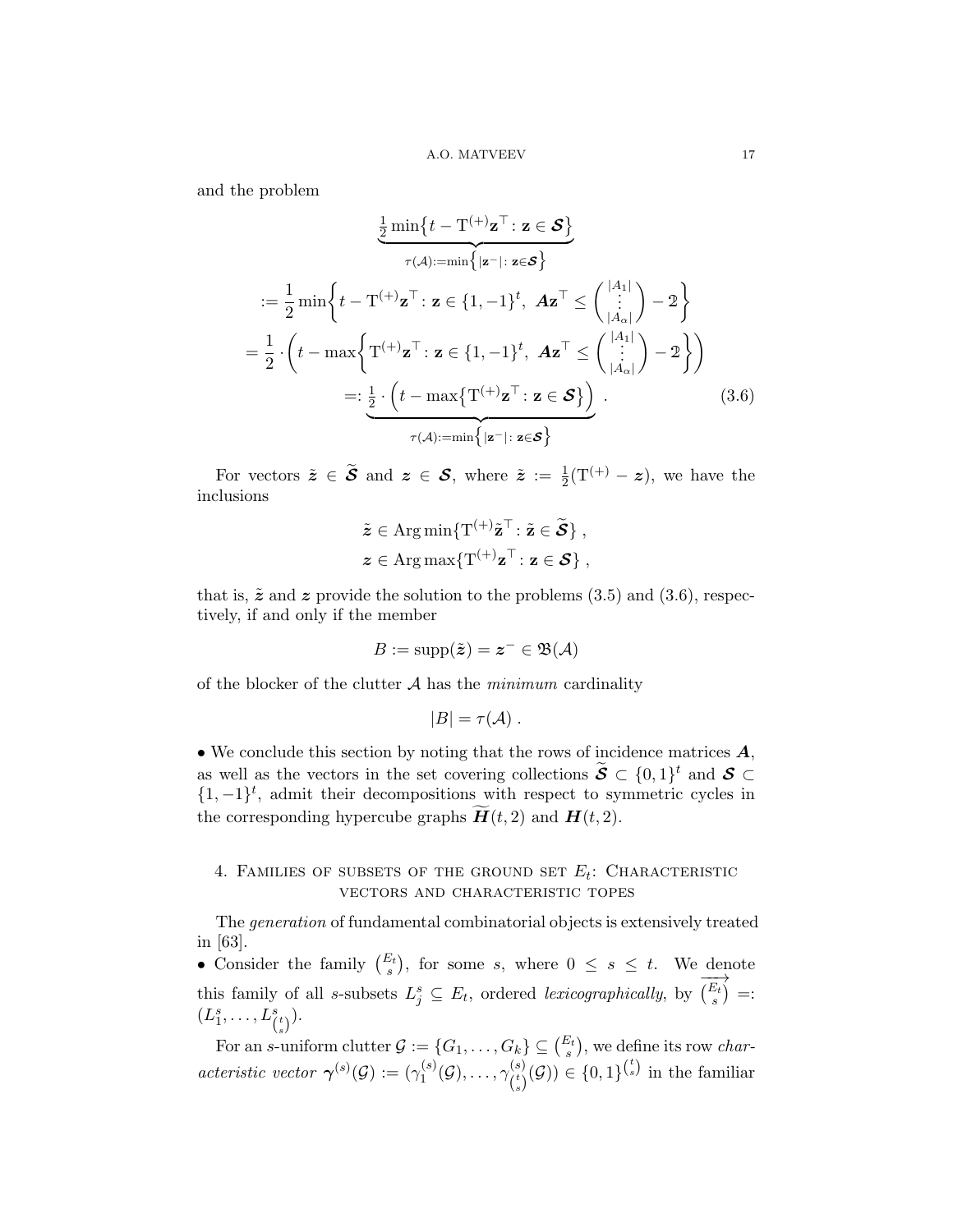way: for each j, where  $1 \leq j \leq {t \choose s}$  $_{s}^{t}$ , we set

$$
\gamma_j^{(s)}(\mathcal{G}):=\begin{cases}1\ , &\text{if}\ \overrightarrow{\binom{E_t}{s}}\ni L_j^s\in\mathcal{G},\\ 0\ , &\text{if}\ \overrightarrow{\binom{E_t}{s}}\ni L_j^s\not\in\mathcal{G};\end{cases}
$$

see  $(4.2)$ – $(4.8)$  in Example [4.1.](#page-18-2)

Now, given an arbitrary family  $\mathcal{F} \subseteq 2^{[t]}$ , we set

$$
\gamma^{(s)}(\mathcal{F}) := \gamma^{(s)}(\mathcal{F} \cap \binom{E_t}{s}), \quad 0 \le s \le t,
$$

and in a natural way<sup>[20](#page-17-0)</sup> we define the *characteristic vector*  $\gamma(\mathcal{F}) := (\gamma_1(\mathcal{F}), \ldots,$  $\gamma_{2^t}(\mathcal{F})\in\{0,1\}^{2^t}$  of the family  $\mathcal F$  to be the *concatenation* 

$$
\gamma(\mathcal{F}) := \gamma^{(0)}(\mathcal{F}) \cdot \gamma^{(1)}(\mathcal{F}) \cdot \cdots \cdot \gamma^{(t-1)}(\mathcal{F}) \cdot \gamma^{(t)}(\mathcal{F}) ;
$$

see  $(4.9)$ – $(4.22)$ .

• The characteristic vector  $\gamma(2^{[t]}) = T_{2^t}^{(+)}$ , whose components are all 1's, describes the linearly ordered *power set*  $2^{[t]}$  of the ground set  $E_t$ ; see [\(4.14\)](#page-18-4). • The Hamming weights  $\text{hwt}(\gamma^{(s)}(\mathcal{F}))$  of the vectors  $\gamma^{(s)}(\mathcal{F}), 0 \leq s \leq t$ , are the components  $f_s(\mathcal{F};t)$  of the so-called *long f-vectors*  $f(\mathcal{F};t)$  associated with families  $\mathcal{F} \subseteq \mathbf{2}^{[t]}$ , see [\[68,](#page-45-2) Sect. 2.1].

• If  $\mathcal{F}' \subseteq 2^{[t]}$  and  $\mathcal{F}'' \subseteq 2^{[t]}$  are families of subsets of the ground set  $E_t$ , then we will use the componentwise product of their characteristic vectors

$$
\boldsymbol{\gamma}(\mathcal{F}') * \boldsymbol{\gamma}(\mathcal{F}'') := (\gamma_1(\mathcal{F}') \cdot \gamma_1(\mathcal{F}''), \ldots, \gamma_{2^t}(\mathcal{F}') \cdot \gamma_{2^t}(\mathcal{F}'')) \in \{0,1\}^{2^t}
$$

to describe<sup>[21](#page-17-1)</sup> the *intersection* of these families:

$$
\gamma(\mathcal{F}'\cap \mathcal{F}'')=\gamma(\mathcal{F}')*\gamma(\mathcal{F}'')\;.
$$

• Let  $\Gamma(k)$  denote the subset  $A \subseteq E_t$ , for which the characteristic vector of the corresponding one-member clutter  ${A}$  on  $E_t$  by convention is the kth standard unit vector  $\sigma(k)$  of the space  $\mathbb{R}^{2^t}$ ; we thus use the map

$$
\Gamma : [2t] \to 2[t] , \qquad k \mapsto A : \ \gamma(\lbrace A \rbrace) = \sigma(k) \in \lbrace 0, 1 \rbrace^{2^t} ;
$$

see  $(4.23)$ – $(4.25)$ . Conversely, we denote by  $\Gamma^{-1}(A)$ , where  $A \subseteq E_t$ , the position number k such that the vector  $\sigma(k)$  is the characteristic vector of the one-member clutter  $\{A\}$  on  $E_t$ :

$$
\varGamma^{-1}: \mathbf{2}^{[t]} \to [2^t], \qquad A \mapsto k: \; \boldsymbol{\sigma}(k) = \boldsymbol{\gamma}(\{A\}) \in \{0,1\}^{2^t} ;
$$

see  $(4.23)$ – $(4.25)$ .

<span id="page-17-0"></span> $20$  Indeed, this is the most popular ordering of all subsets of a nonempty finite set, the lexicographic ordering subordinated to cardinality, that is, considering smaller subsets first, and in case of equal cardinality, the lexicographic ordering, see [\[50,](#page-44-20) p. 77].

<span id="page-17-1"></span><sup>&</sup>lt;sup>21</sup> The notation  $\prod^*$  will be used to denote the *componentwise product* of several vectors.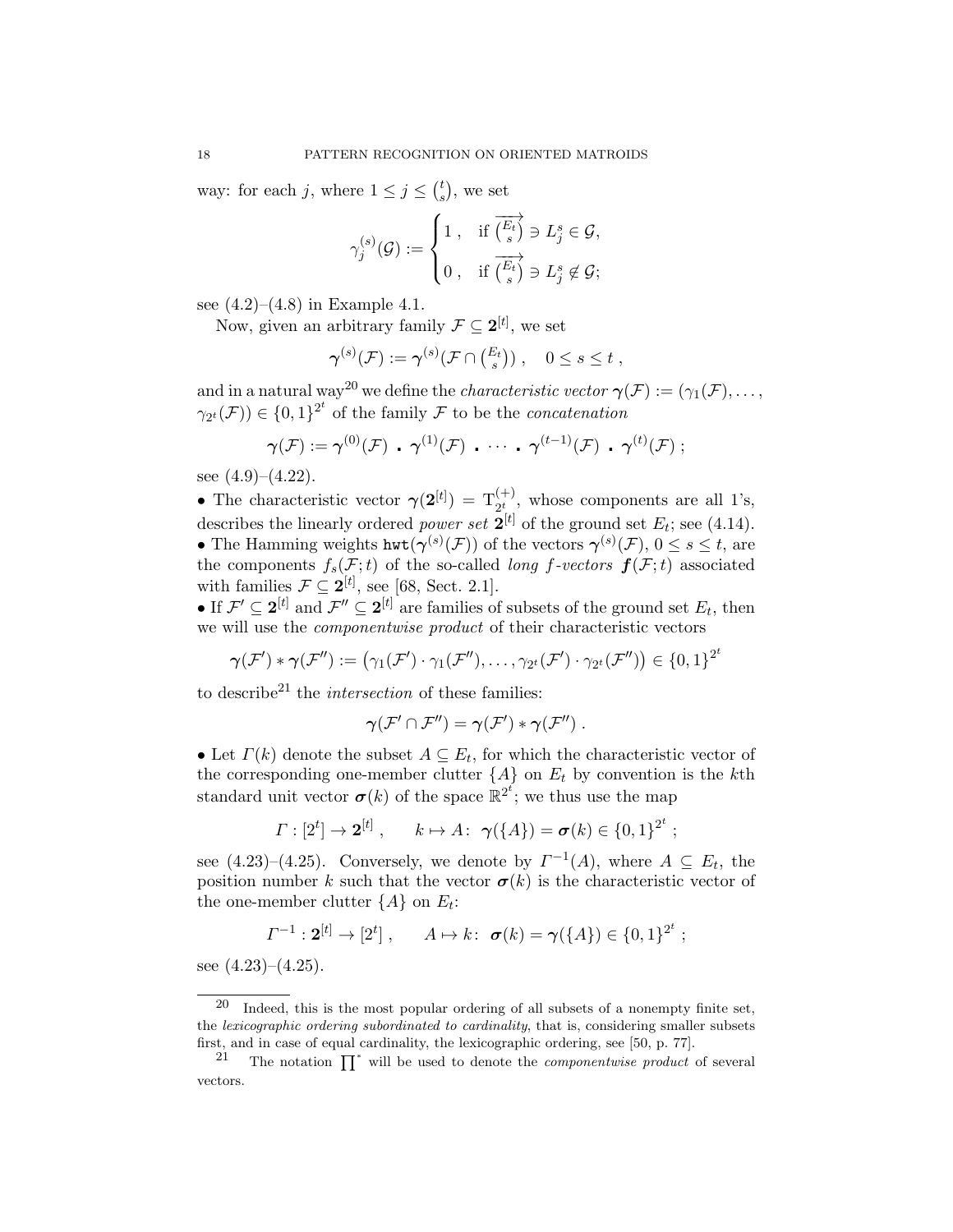By construction, we have the implications

$$
\ell', \ell'' \in [2^t], \quad \ell' < \ell'' \quad \implies \quad | \Gamma(\ell')| \leq | \Gamma(\ell'')| \, ; \tag{4.1}
$$
\n
$$
A, B \in \mathbf{2}^{[t]}, \quad |A| < |B| \quad \implies \quad \Gamma^{-1}(A) < \Gamma^{-1}(B) \, ,
$$

and, in particular,

$$
A, B \in \mathbf{2}^{[t]}, \quad A \subsetneq B \quad \Longrightarrow \quad \Gamma^{-1}(A) < \Gamma^{-1}(B) \; .
$$

Note also that for any index  $\ell \in [2^t]$ , the disjoint union

<span id="page-18-5"></span>
$$
\Gamma(\ell) \ \dot{\cup} \ \Gamma(2^t - \ell + 1) = E_t
$$

is a partition of the ground set.

<span id="page-18-2"></span>**Example 4.1.** Suppose  $t := 3$ , and  $E_t = \{1, 2, 3\}$ . We have

$$
\gamma^{(0)}(\binom{E_t}{0}) := \gamma^{(0)}(\{\hat{0}\}) = (1) \in \{0,1\}^{\binom{t}{0}},\tag{4.2}
$$

$$
\boldsymbol{\gamma}^{(1)}(\binom{E_t}{1}) := \boldsymbol{\gamma}^{(1)}(\{\{1\},\{2\},\{3\}\}) = (1,1,1) \in \{0,1\}^{\binom{t}{1}},\tag{4.3}
$$

$$
\gamma^{(2)}(\binom{E_t}{2}) := \gamma^{(2)}(\{\{1,2\},\{1,3\},\{2,3\}\}) = (1,1,1) \in \{0,1\}^{\binom{t}{2}},\tag{4.4}
$$

$$
\gamma^{(t)}\left(\binom{E_t}{t}\right) := \gamma^{(t)}\left(\{\{1, 2, 3\}\}\right) = (1) \in \{0, 1\}^{\binom{t}{t}},\tag{4.5}
$$

<span id="page-18-1"></span><span id="page-18-0"></span>
$$
\boldsymbol{\gamma}^{(1)}(\{\{2\}\}) = (0, 1, 0) \in \{0, 1\}^{{t \choose 1}}, \tag{4.6}
$$

$$
\boldsymbol{\gamma}^{(2)}(\{\{1,2\},\{2,3\}\}) = (1,0,1) \in \{0,1\}^{\binom{t}{2}},\tag{4.7}
$$

$$
\gamma^{(2)}(\{\{1,3\}\}) = (0,1,0) \in \{0,1\}^{\binom{t}{2}},\tag{4.8}
$$

and

<span id="page-18-3"></span>
$$
\gamma(\emptyset) = (0, 0, 0, 0, 0, 0, 0, 0) \in \{0, 1\}^{2^t}, (4.9)
$$
  
\n
$$
\gamma(\binom{E_t}{0}) = (1, 0, 0, 0, 0, 0, 0), \qquad (4.10)
$$
  
\n
$$
\gamma(\binom{E_t}{1}) = (0, 1, 1, 1, 0, 0, 0, 0), \qquad (4.11)
$$
  
\n
$$
\gamma(\binom{E_t}{2}) = (0, 0, 0, 0, 1, 1, 1, 0), \qquad (4.12)
$$

<span id="page-18-4"></span>
$$
\gamma(\binom{E_t}{t}) = (0, 0, 0, 0, 0, 0, 0, 1), \tag{4.13}
$$

$$
\gamma(2^{[t]}) = \mathcal{T}_{2^t}^{(+)} := (1, 1, 1, 1, 1, 1, 1, 1).
$$
 (4.14)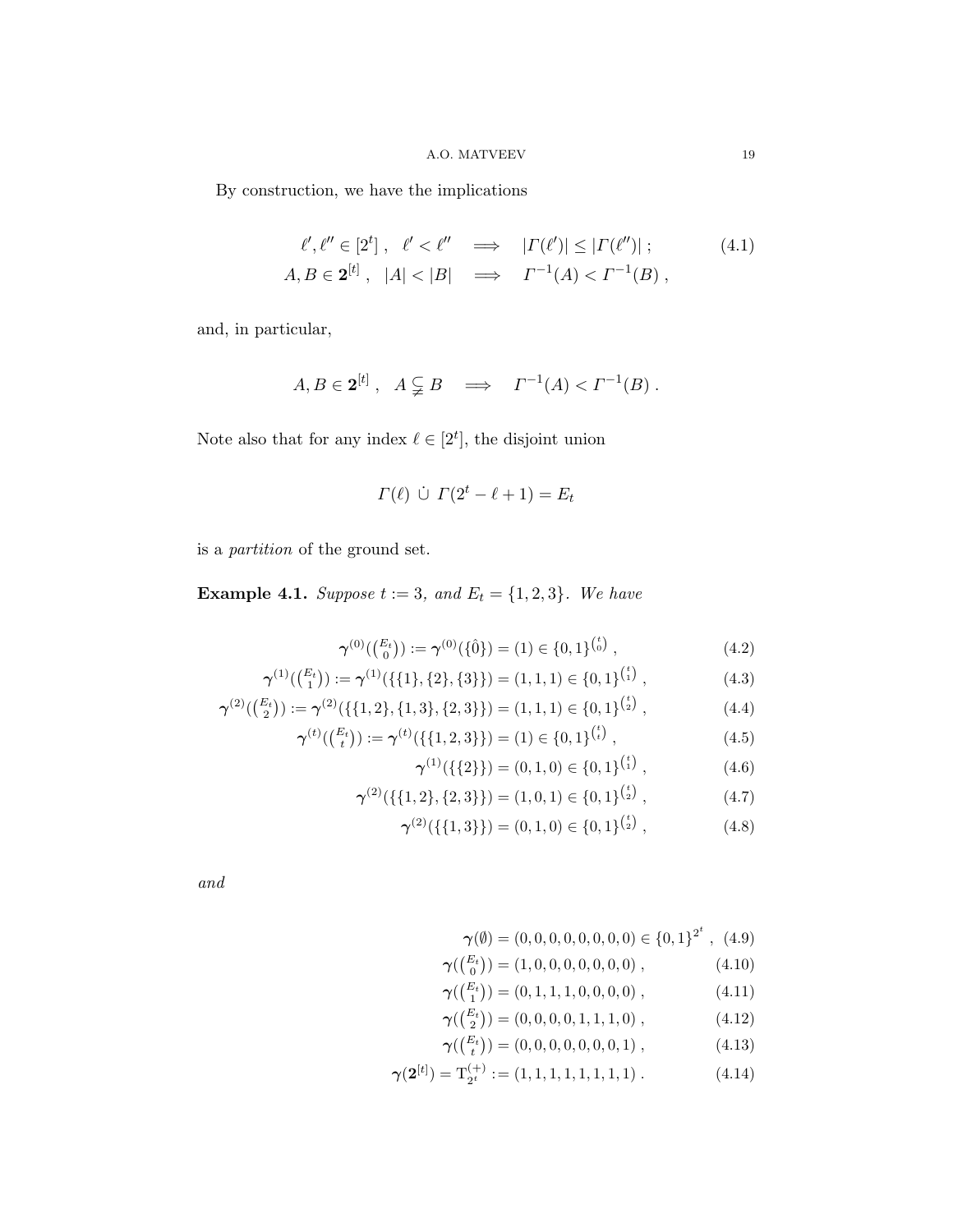$\emph{If $\mathcal{A}:=\{A_1,A_2\}$ and $\mathcal{B}:=\{B_1,B_2\}$ are clusters on $E_t$, where $A_1:=\{1,2\}$,}$  $A_2 := \{2,3\}, B_1 := \{1,3\}, B_2 := \{2\}, and B = \mathfrak{B}(\mathcal{A}), then we have$ 

$$
\gamma(\mathcal{A}) := \gamma(\{A_1, A_2\}) := \gamma(\{\{1, 2\}, \{2, 3\}\}) = (0, 0, 0, 0, 1, 0, 1, 0) \in \{0, 1\}^{2^t},
$$
\n(4.15)

$$
\gamma(\mathcal{B}) := \gamma(\{B_1, B_2\}) := \gamma(\{\{1, 3\}, \{2\}\}) = (0, 0, 1, 0, 0, 1, 0, 0), \tag{4.16}
$$

$$
\gamma(\mathcal{A}^{\triangledown}) := \gamma(\{\{1,2\},\{2,3\}\}^{\triangledown}) = (0,0,0,0,1,0,1,1), \tag{4.17}
$$

$$
\gamma(\mathcal{B}^{\triangledown}) := \gamma(\{\{1,3\},\{2\}\}^{\triangledown}) = (0,0,1,0,1,1,1,1), \tag{4.18}
$$

<span id="page-19-4"></span>
$$
\gamma(\lbrace A_1 \rbrace^{\triangledown}) := \gamma(\lbrace \lbrace 1, 2 \rbrace \rbrace^{\triangledown}) = (0, 0, 0, 0, 1, 0, 0, 1), \qquad (4.19)
$$

$$
\gamma(\lbrace A_2 \rbrace^{\triangledown}) := \gamma(\lbrace \lbrace 2,3 \rbrace \rbrace^{\triangledown}) = (0,0,0,0,0,0,1,1), \qquad (4.20)
$$

$$
\gamma(\lbrace B_1 \rbrace^{\triangledown}) := \gamma(\lbrace \lbrace 1,3 \rbrace \rbrace^{\triangledown}) = (0,0,0,0,0,1,0,1), \qquad (4.21)
$$

<span id="page-19-1"></span><span id="page-19-0"></span>
$$
\gamma(\lbrace B_2 \rbrace^{\triangledown}) := \gamma(\lbrace \lbrace 2 \rbrace \rbrace^{\triangledown}) = (0, 0, 1, 0, 1, 0, 1, 1). \tag{4.22}
$$

We have

$$
\Gamma(3) = \{2\} , \qquad \gamma(\{\{2\}\}) = \sigma(3) \in \{0,1\}^{2^t} , \qquad \Gamma^{-1}(\{2\}) = 3 , \qquad (4.23)
$$

$$
\Gamma(6) = \{1,3\} , \quad \gamma(\{\{1,3\}\}) = \sigma(6) \in \{0,1\}^{2^t} , \quad \Gamma^{-1}(\{1,3\}) = 6 , \quad (4.24)
$$

$$
\Gamma(2^t) = E_t , \qquad \gamma(\lbrace E_t \rbrace) = \sigma(2^t) \in \lbrace 0, 1 \rbrace^{2^t} , \qquad \Gamma^{-1}(E_t) = 2^t . \quad (4.25)
$$

• Given a family  $\mathcal{F} \subseteq 2^{[t]}$  of subsets of the ground set  $E_t$ , we call the tope

<span id="page-19-5"></span><span id="page-19-2"></span>
$$
T_{\mathcal{F}} := -\operatorname{supp}(\gamma(\mathcal{F})) \mathcal{T}_{2^t}^{(+)} = \mathcal{T}_{2^t}^{(+)} - 2\gamma(\mathcal{F})
$$
 (4.26)

of the oriented matroid  $\mathcal{H}_{2^t} := (E_{2^t}, \{1, -1\}^{2^t})$  the *characteristic tope* of the family  $F$ ; see Example [4.2.](#page-19-3)

If we let  $T_{\binom{t}{s}}^{(+)} := (1, \ldots, 1) \in \mathbb{R}^{\binom{t}{s}}$  denote the  $\binom{t}{s}$  $s$ <sup>t</sup> $_s$ )-dimensional row vector of all 1's,  $0 \leq s \leq t$ , then

$$
T_{\mathcal{F}}^{(s)} := \sup_{s \to s} (\gamma^{(s)}(\mathcal{F})) \mathsf{T}_{\binom{t}{s}}^{(+)} = \mathsf{T}_{\binom{t}{s}}^{(+)} - 2\gamma^{(s)}(\mathcal{F}), \quad 0 \le s \le t.
$$

<span id="page-19-3"></span>**Example 4.2.** Suppose  $t := 3$  and  $E_t = \{1, 2, 3\}$ . If A and  $\mathcal{B} = \mathfrak{B}(\mathcal{A})$  are clutters on the ground set  $E_t$ , mentioned in Example [4.1](#page-18-2) on page [20](#page-19-4), then we have

$$
\gamma(\mathcal{A}) = (0, 0, 0, 1, 0, 1, 0) \in \{0, 1\}^{2^{t}},
$$
  
\n
$$
T_{\mathcal{A}} := (1, 1, 1, 1, -1, 1, -1, 1) \in \{1, -1\}^{2^{t}};
$$
  
\n
$$
\gamma(\mathcal{A}^{\nabla}) = (0, 0, 0, 0, 1, 0, 1, 1),
$$
  
\n
$$
T_{\mathcal{A}^{\nabla}} := (1, 1, 1, 1, -1, 1, -1, -1);
$$
  
\n
$$
\gamma(\mathcal{B}) = (0, 0, 1, 0, 0, 1, 0, 0),
$$
  
\n
$$
T_{\mathcal{B}} := (1, 1, -1, 1, 1, -1, 1, 1);
$$
  
\n
$$
\gamma(\mathcal{B}^{\nabla}) = (0, 0, 1, 0, 1, 1, 1, 1),
$$
  
\n
$$
T_{\mathcal{B}^{\nabla}} := (1, 1, -1, 1, -1, -1, -1, -1).
$$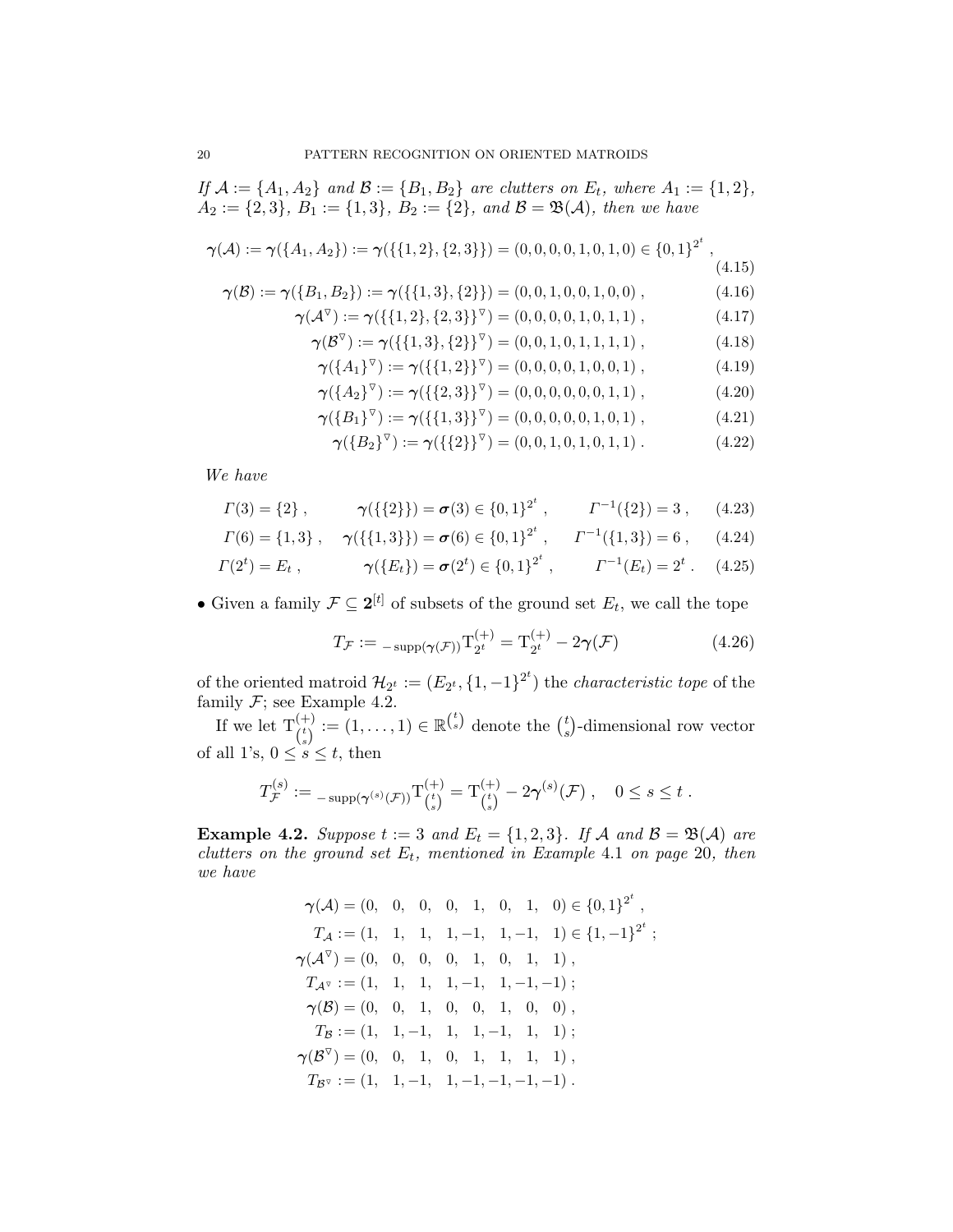## A.O. MATVEEV 21

# <span id="page-20-0"></span>5. Increasing families of blocking sets, and blockers: Characteristic vectors and characteristic topes

In this section, we begin with somewhat sophisticated restatements of the simple basic observations  $(1.10)$ ,  $(2.5)$  and  $(2.6)$  on set families in terms of their characteristic vectors.

• For a nontrivial clutter  $A \subset 2^{[t]}$  on the ground set  $E_t$ , we have

$$
\gamma(\mathfrak{B}(\mathcal{A})^{\triangledown}) * \gamma(\mathcal{A}^{\triangledown}) \\ = \text{rn}(\gamma(\mathcal{A}^{\triangledown})) * \gamma(\mathcal{A}^{\triangledown}) := \left(\text{T}_{2^{t}}^{(+)} - \gamma(\mathcal{A}^{\triangledown}) \cdot \overline{\textbf{U}}(2^{t})\right) * \gamma(\mathcal{A}^{\triangledown}) \\ = \gamma(\mathfrak{B}(\mathcal{A})^{\triangledown}) * \text{rn}(\gamma(\mathfrak{B}(\mathcal{A})^{\triangledown})) := \gamma(\mathfrak{B}(\mathcal{A})^{\triangledown}) * \left(\text{T}_{2^{t}}^{(+)} - \gamma(\mathfrak{B}(\mathcal{A})^{\triangledown}) \cdot \overline{\textbf{U}}(2^{t})\right) \\ = \begin{cases} \gamma(\mathcal{A}^{\triangledown}) \,, & \text{if } \# \mathcal{A}^{\triangledown} < 2^{t-1}, \\ \gamma(\mathfrak{B}(\mathcal{A})^{\triangledown}) \,, & \text{if } \# \mathcal{A}^{\triangledown} > 2^{t-1}, \\ \gamma(\mathcal{A}^{\triangledown}) = \gamma(\mathfrak{B}(\mathcal{A})^{\triangledown}) \,, & \text{if } \# \mathcal{A}^{\triangledown} = 2^{t-1}. \end{cases}
$$

<span id="page-20-5"></span>**Remark 5.1.** Let  $A \subset 2^{[t]}$  be a nontrivial clutter on the ground set  $E_t$ . We have

$$
\gamma_1(\mathfrak{B}(\mathcal{A})^{\nabla}) = 0, \quad \text{and} \quad \gamma_{2^t}(\mathfrak{B}(\mathcal{A})^{\nabla}) = 1 ;
$$
  

$$
\gamma(\mathfrak{B}(\mathcal{A})^{\nabla}) = \text{rn}(\gamma(\mathcal{A}^{\nabla})) := \text{T}_{2^t}^{(+)} - \gamma(\mathcal{A}^{\nabla}) \cdot \overline{\mathbf{U}}(2^t) ;
$$
 (5.1)

<span id="page-20-4"></span><span id="page-20-3"></span><span id="page-20-2"></span><span id="page-20-1"></span>
$$
T_{\mathfrak{B}(\mathcal{A})^{\nabla}} = \mathbf{r} \circ (T_{\mathcal{A}^{\nabla}}) := -T_{\mathcal{A}^{\nabla}} \cdot \overline{\mathbf{U}}(2^t) ; \qquad (5.2)
$$

$$
\frac{\text{hwt}(\gamma(\mathfrak{B}(A)^{\triangledown}))}{\#\mathfrak{B}(A)^{\triangledown}} + \underbrace{\text{hwt}(\gamma(A^{\triangledown}))}_{\#\mathfrak{A}^{\triangledown}} = 2^{t} ;
$$
\n
$$
\frac{|(T_{\mathfrak{B}(A)^{\triangledown}})^{-}|}{\#\mathfrak{B}(A)^{\triangledown}} + \underbrace{|(T_{\mathcal{A}^{\triangledown}})^{-}|}_{\#\mathfrak{A}^{\triangledown}} = 2^{t} ;
$$
\n
$$
\gamma^{(s)}(\mathfrak{B}(A)^{\triangledown}) = \text{rn}(\gamma^{(t-s)}(A^{\triangledown})) := \text{T}_{(s)}^{(+)} - \gamma^{(t-s)}(A^{\triangledown}) \cdot \overline{\text{U}}((s)) , \quad 0 \le s \le t ;
$$
\n(5.3)

$$
T_{\mathfrak{B}(\mathcal{A})^{\triangledown}}^{(s)} = \text{ro}(T_{\mathcal{A}^{\triangledown}}^{(t-s)}) := -T_{\mathcal{A}^{\triangledown}}^{(t-s)} \cdot \overline{\mathbf{U}}(\binom{t}{s}), \quad 0 \le s \le t \; ; \tag{5.4}
$$
  

$$
\text{wt}(\boldsymbol{\gamma}^{(s)}(\mathfrak{B}(\mathcal{A})^{\triangledown})) + \text{hwt}(\boldsymbol{\gamma}^{(t-s)}(\mathcal{A}^{\triangledown})) = \binom{t}{s}, \quad 0 \le s \le t \; ;
$$

$$
\frac{\text{hwt}(\boldsymbol{\gamma}^{(s)}(\mathfrak{B}(\mathcal{A})^{\triangledown}))}{\#(\mathfrak{B}(\mathcal{A})^{\triangledown}\cap {E_t \choose s})} + \frac{\text{hwt}(\boldsymbol{\gamma}^{(t-s)}(\mathcal{A}^{\triangledown}))}{\#(\mathcal{A}^{\triangledown}\cap {E_t \choose s})} = {t \choose s}, \quad 0 \le s \le t ;
$$
\n
$$
\frac{|(T_{\mathfrak{B}(\mathcal{A})^{\triangledown}}^{(s)})^{-}|}{\#(\mathfrak{B}(\mathcal{A})^{\triangledown}\cap {E_t \choose s})} + \frac{|(T_{\mathcal{A}^{\triangledown}}^{(t-s)})^{-}|}{\#(\mathcal{A}^{\triangledown}\cap {E_t \choose t-s}))} = {t \choose s}, \quad 0 \le s \le t .
$$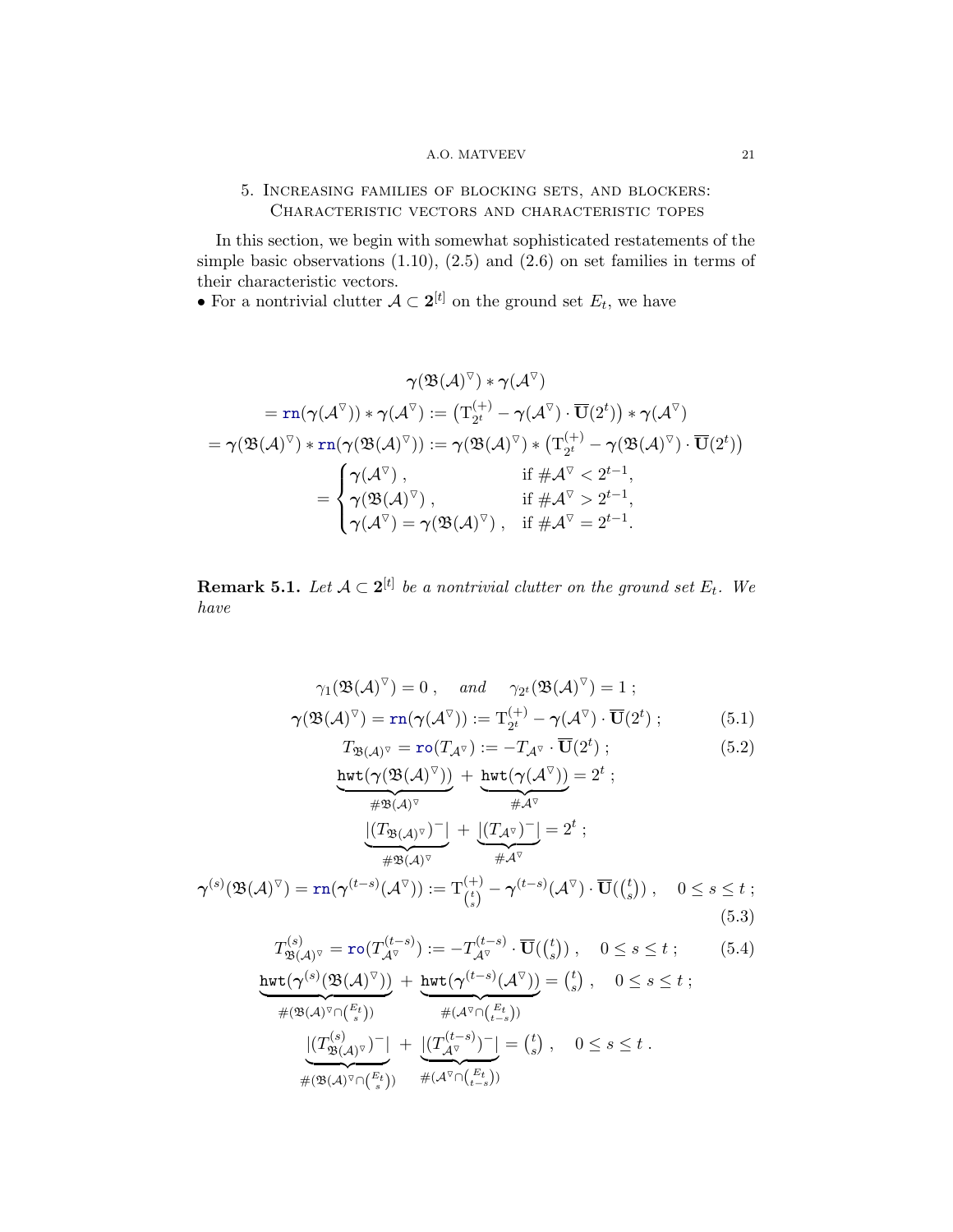In addition to  $(5.1)$  and  $(5.2)$ , relations  $(5.3)$  and  $(5.4)$  imply that

$$
\gamma(\mathfrak{B}(\mathcal{A})^{\triangledown}) = \underbrace{\text{rn}(\gamma^{(t)}(\mathcal{A}^{\triangledown}))}_{(0)} \cdot \text{rn}(\gamma^{(t-1)}(\mathcal{A}^{\triangledown})) \cdot \cdots \cdot \text{rn}(\gamma^{(1)}(\mathcal{A}^{\triangledown})) \cdot \underbrace{\text{rn}(\gamma^{(0)}(\mathcal{A}^{\triangledown}))}_{(1)},
$$
\n
$$
T^{\triangledown}_{\mathfrak{B}(\mathcal{A})} = \underbrace{\text{ro}(T^{(t)}_{\mathcal{A}^{\triangledown}})}_{(1)} \cdot \text{ro}(T^{(t-1)}_{\mathcal{A}^{\triangledown}}) \cdot \cdots \cdot \text{ro}(T^{(1)}_{\mathcal{A}^{\triangledown}}) \cdot \underbrace{\text{ro}(T^{(0)}_{\mathcal{A}^{\triangledown}})}_{(-1)}.
$$

• In view of  $(4.1)$ , if

$$
\ell^{\star} := \min \text{supp}(\gamma(\mathfrak{B}(\mathcal{A})^{\triangledown})) = \min (T_{\mathfrak{B}(\mathcal{A})^{\triangledown}})^{-},
$$

then the member  $\Gamma(\ell^*)$  of the blocker  $\mathfrak{B}(\mathcal{A})$  of a nontrivial clutter  $\mathcal{A} \subset 2^{[t]}$ is a blocking set of minimum cardinality for A, that is, the vectors  $\chi(\Gamma(\ell^*))$ and  $_{-\Gamma(\ell^*)}T^{(+)}$  provide the solution  $|\Gamma(\ell^*)| = \tau(\mathcal{A})$  to the set covering problems  $(3.5)$  and  $(3.6)$ , respectively:

$$
\chi(\Gamma(\ell^*)) \in \operatorname{Arg} \min \{ \mathrm{T}^{(+)} \tilde{\mathbf{z}}^\top : \tilde{\mathbf{z}} \in \tilde{\mathcal{S}} \},
$$
  

$$
_{-\Gamma(\ell^*)} \mathrm{T}^{(+)} \in \operatorname{Arg} \max \{ \mathrm{T}^{(+)} \mathbf{z}^\top : \mathbf{z} \in \mathcal{S} \}.
$$

## <span id="page-21-0"></span>5.1. A clutter  $\{\{a\}\}.$

Let  $\{\{a\}\}\$ be a (nontrivial) clutter on the ground set  $E_t$ , whose only member is a *one-element* subset  $\{a\} \subset E_t$ .

<span id="page-21-1"></span>5.1.1. The principal increasing family of blocking sets  $\mathfrak{B}(\{\{a\}\})^{\nabla} = \{\{a\}\}^{\nabla}$ .

• The increasing family of blocking sets  $\mathfrak{B}(\{\{a\}\})^{\nabla}$  of the self-dual clutter  $\{\{a\}\}\$ coincides with the principal increasing family  $\{\{a\}\}^{\triangledown}$ .

• We will use the notation  $\tilde{\mathfrak{a}}(a) := \tilde{\mathfrak{a}}(a; 2^t)$  and  $\mathfrak{a}(a) := \mathfrak{a}(a; 2^t)$  to denote the ehereteristic vector and the ehereteristic tope, respectively that are the characteristic vector and the characteristic tope, respectively, that are associated with the principal increasing family  $\{\{a\}\}^{\triangledown} = \mathfrak{B}(\{\{a\}\})^{\triangledown}$ :

$$
\widetilde{\mathfrak{a}}(a) := \gamma(\{\{a\}\}^{\nabla}) = \gamma(\mathfrak{B}(\{\{a\}\})^{\nabla}) \in \{0, 1\}^{2^t}, \mathfrak{a}(a) := T_{\{\{a\}\}^{\nabla}} = T_{\mathfrak{B}(\{\{a\}\})^{\nabla}} \in \{1, -1\}^{2^t}.
$$

We have

$$
\widetilde{\mathfrak{a}}(a) = \underbrace{(0)}_{\widetilde{\mathfrak{a}}^{(0)}(a)} \cdot \underbrace{\chi(\{a\})}_{\widetilde{\mathfrak{a}}^{(1)}(a)} \cdot \underbrace{\gamma^{(2)}(\{\{a\}\}^{\triangledown})}_{\widetilde{\mathfrak{a}}^{(2)}(a)} \cdot \cdots \cdot \underbrace{\gamma^{(t-1)}(\{\{a\}\}^{\triangledown})}_{\widetilde{\mathfrak{a}}^{(t-1)}(a)} \cdot \underbrace{(1)}_{\widetilde{\mathfrak{a}}^{(t)}(a)},
$$

see [\(5.6\)](#page-24-0), [\(5.11\)](#page-24-1) and [\(5.16\)](#page-24-2) in Example [5.5;](#page-24-3)

$$
\mathfrak{a}(a) = \underbrace{(1)}_{\mathfrak{a}^{(0)}(a)} \cdot \underbrace{-\{a\}}_{\mathfrak{a}^{(1)}(a)} \cdot \underbrace{T^{(2)}_{\{ \{a\} \}^{\triangledown}}}_{\mathfrak{a}^{(2)}(a)} \cdot \cdots \cdot \underbrace{T^{(t-1)}_{\{ \{a\} \}^{\triangledown}}}_{\mathfrak{a}^{(t-1)}(a)} \cdot \underbrace{(-1)}_{\mathfrak{a}^{(t)}(a)},
$$

see  $(5.7)$ ,  $(5.12)$  and  $(5.17)$ .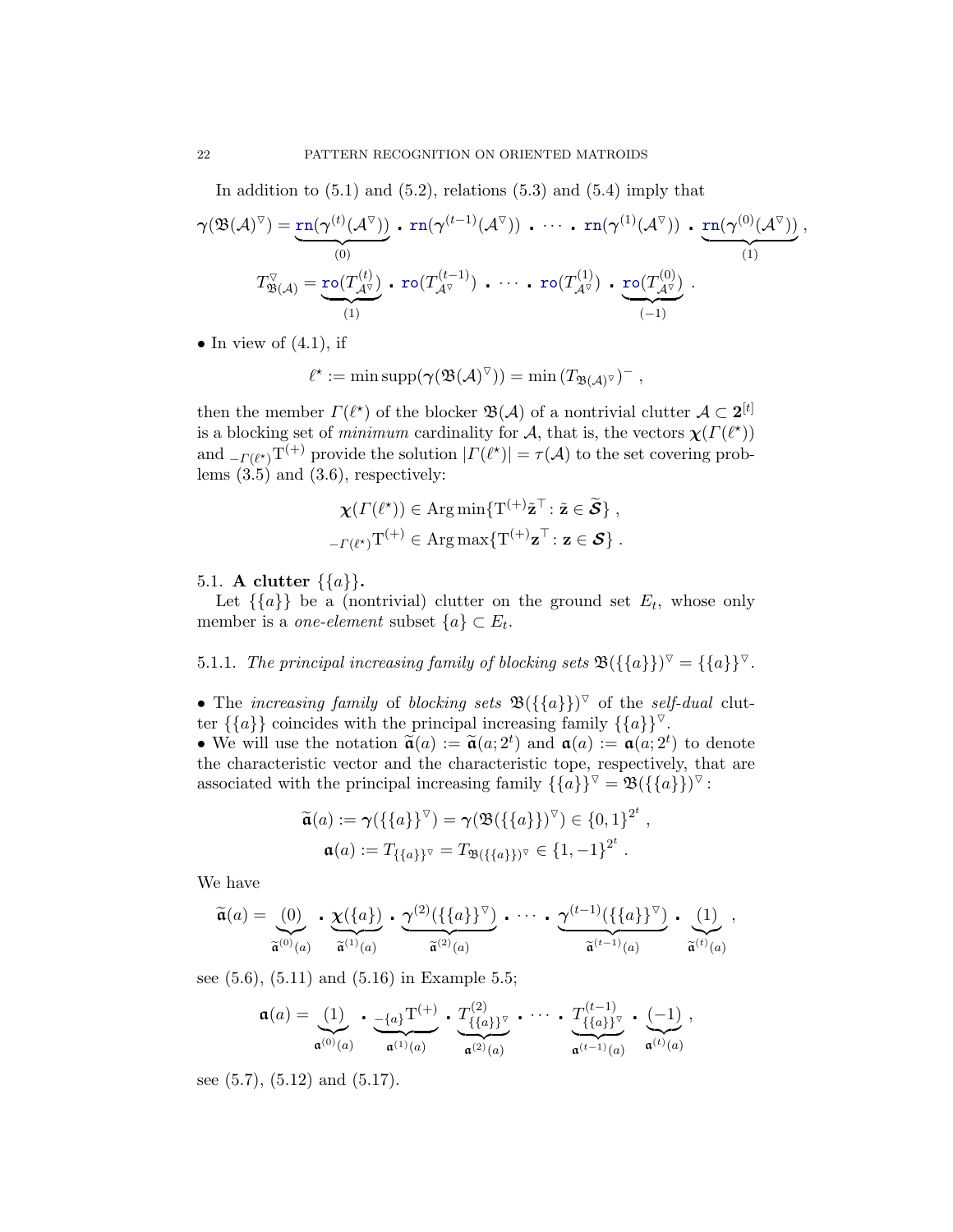<span id="page-22-3"></span>Remark 5.2 (see Remark [5.1,](#page-20-5) and cf. Remark [5.6\)](#page-26-1). Note that

<span id="page-22-2"></span>
$$
\widetilde{\mathbf{a}}(a) = \operatorname{rn}(\widetilde{\mathbf{a}}(a)), \quad \text{and} \quad \mathbf{a}(a) = \operatorname{ro}(\mathbf{a}(a)); \tag{5.5}
$$
\n
$$
\operatorname{hwt}(\widetilde{\mathbf{a}}(a)) = |\mathbf{a}(a)^{-}| = \#\{\{a\}\}^{\nabla} = \#\mathfrak{B}(\{\{a\}\})^{\nabla} = 2^{t-1};
$$
\n
$$
\widetilde{\mathbf{a}}^{(s)}(a) = \operatorname{rn}(\widetilde{\mathbf{a}}^{(t-s)}(a)), \quad \text{and} \quad \mathbf{a}^{(s)}(a) = \operatorname{ro}(\mathbf{a}^{(t-s)}(a)), \quad 0 \le s \le t;
$$
\n
$$
\operatorname{hwt}(\widetilde{\mathbf{a}}^{(s)}(a)) = |\mathbf{a}^{(s)}(a)^{-}| = \binom{t-1}{s-1}, \quad 0 \le s \le t.
$$

<span id="page-22-0"></span>5.1.2. The blocker  $\mathfrak{B}(\{\{a\}\}) = \{\{a\}\}.$ 

• The blocker  $\mathfrak{B}(\{\{a\}\})$  coincides with the self-dual clutter  $\{\{a\}\}.$ 

• We associate with the clutter  $\mathfrak{B}(\{\{a\}\}) = \{\{a\}\}\$ its characteristic vector  $\gamma(\{\{a\}\}) = \gamma(\mathfrak{B}(\{\{a\}\})) \in \{0,1\}^{2^t}$  and its characteristic tope  $T_{\{\{a\}\}}$  $=T_{\mathfrak{B}(\{\{a\}\})}\in\{1,-1\}^{2^t},\$  where

$$
\gamma(\{\{a\}\}) = \gamma(\mathfrak{B}(\{\{a\}\})) = (0) \cdot \chi(\{a\}) \cdot (0, \ldots, 0) \cdot \cdots \cdot (0) ,
$$

see [\(5.10\)](#page-24-7), [\(5.15\)](#page-24-8) and [\(5.20\)](#page-24-9) in Example [5.5.](#page-24-3)

<span id="page-22-1"></span>5.1.3. More on the principal increasing family  $\mathfrak{B}(\{\{a\}\})^{\vee} = \{\{a\}\}^{\vee}$ . In view of [\(5.5\)](#page-22-2), we can make the following observation:

<span id="page-22-4"></span>**Remark 5.3** (cf. Remark [5.7\)](#page-27-2). For any element  $a \in E_t$ , we have

$$
\min\{i \in E_{2} : T_{\{\{a\}\}}\circ(i) = -1\} := \min\{i \in E_{2} : \gamma_{i}(\{\{a\}\}^{\nabla}) = 1\}
$$
\n
$$
:= \Gamma^{-1}(\{a\}) = 1 + a,
$$
\n
$$
\max\{i \in E_{2} : T_{\{\{a\}\}}\circ(i) = 1\} := \max\{i \in E_{2} : \gamma_{i}(\{\{a\}\}^{\nabla}) = 0\}
$$
\n
$$
= 2^{t} - \min\{a\} = 2^{t} - a;
$$
\n
$$
\min\{j \in E_{2} : T_{\mathfrak{B}(\{\{a\}\})^{\nabla}}(j) = -1\} := \min\{j \in E_{2} : \gamma_{j}(\mathfrak{B}(\{\{a\}\})^{\nabla}) = 1\}
$$
\n
$$
\min\{j \in E_{2} : T_{\mathfrak{B}(\{\{a\}\})}(j) = -1\}
$$
\n
$$
= 1 + \min\{a\} = 1 + a,
$$
\n
$$
\max\{j \in E_{2} : T_{\mathfrak{B}(\{\{a\}\})^{\nabla}}(j) = 1\} := \max\{j \in E_{2} : \gamma_{j}(\mathfrak{B}(\{\{a\}\})^{\nabla}) = 0\}
$$
\n
$$
= 1 + 2^{t} - \Gamma^{-1}(\{a\}) = 2^{t} - a.
$$

• We have

$$
\{\{a\}\}^{\triangledown} \dot{\cup} \{E_t - \{a\}\}^{\triangle} = \mathbf{2}^{[t]}.
$$

Let us denote by  $\tilde{\mathfrak{c}}(a) := \tilde{\mathfrak{c}}(a; 2^t)$  and  $\mathfrak{c}(a) := \mathfrak{c}(a; 2^t)$  the characteristic vector and the observatoristic tope, respectively of the principal degrees in vector and the characteristic tope, respectively, of the principal decreasing family  $\{E_t - \{a\}\}^{\Delta}$ :

$$
\widetilde{\mathfrak{c}}(a) := \mathfrak{\gamma}(\lbrace E_t - \lbrace a \rbrace \rbrace^{\Delta}) \in \lbrace 0, 1 \rbrace^{2^t},
$$

see [\(5.8\)](#page-24-10), [\(5.13\)](#page-24-11) and [\(5.18\)](#page-24-12);

$$
\mathfrak{c}(a) := T_{\{E_t - \{a\}\}^\Delta} \in \{1, -1\}^{2^t},
$$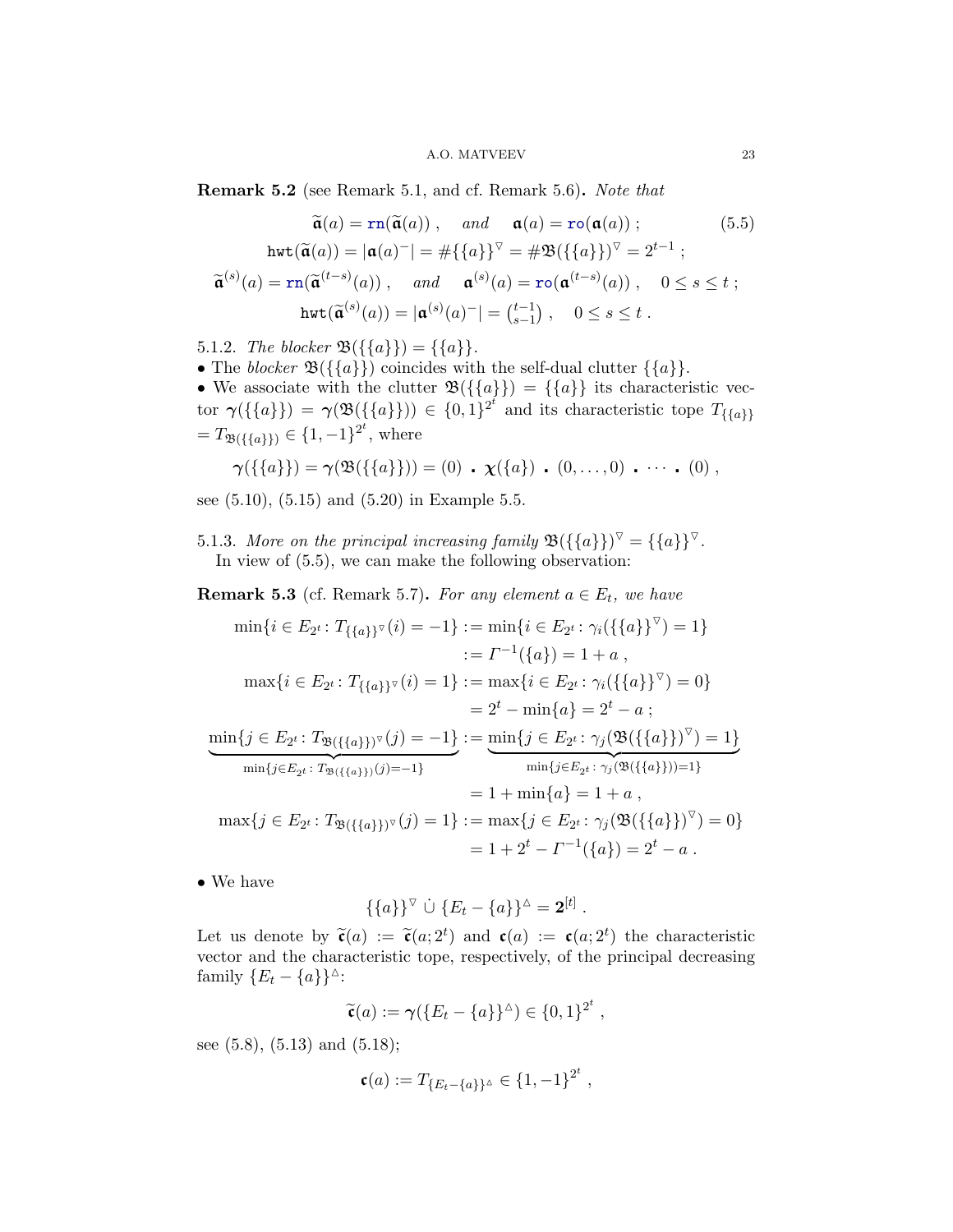see [\(5.9\)](#page-24-13), [\(5.14\)](#page-24-14) and [\(5.19\)](#page-24-15). We have

$$
\widetilde{\mathfrak{c}}(a) = \mathrm{T}_{2^t}^{(+)} - \widetilde{\mathfrak{a}}(a) = \widetilde{\mathfrak{a}}(a) \cdot \overline{\mathbf{U}}(2^t) ,
$$

$$
\mathfrak{c}(a) = -\mathfrak{a}(a) = \mathfrak{a}(a) \cdot \overline{\mathbf{U}}(2^t) .
$$

 $\bullet$  For any two-element subset  $\{i,j\} \subset E_t$  of the ground set, we have

$$
#({\{i\}}^{\nabla} \cap {\{j\}}^{\nabla}) = #{\{i,j\}}^{\nabla} = 2^{t-2},
$$

and

$$
\# \big( \underbrace{(2^{[t]} - \{\{i\}\}^{\triangledown})}_{\{E_t - \{i\}\}^{\triangle}} \cap \underbrace{(2^{[t]} - \{\{j\}\}^{\triangledown})}_{\{E_t - \{j\}\}^{\triangle}} \big) = \# \{E_t - \{i, j\}\}^{\triangle} = 2^{t-2}.
$$

Thus, if i and j are elements of the ground set  $E_t$ , and  $i \neq j$ , then we have

$$
d(\widetilde{\mathfrak{a}}(i),\widetilde{\mathfrak{a}}(j)) = d(\mathfrak{a}(i),\mathfrak{a}(j)) = d(\widetilde{\mathfrak{c}}(i),\widetilde{\mathfrak{c}}(j)) = d(\mathfrak{c}(i),\mathfrak{c}(j))
$$
  
=  $2^{t-1}$ .

**Remark 5.4.** For any two elements i and j of the ground set  $E_t$  we have

$$
\langle \mathfrak{a}(i), \mathfrak{a}(j) \rangle = \langle \mathfrak{c}(i), \mathfrak{c}(j) \rangle = \delta_{i,j} \cdot 2^t.
$$

In other words, the sequences of t row vectors

$$
\left(\frac{1}{\sqrt{2^t}}\cdot \mathfrak{a}(1),\ \frac{1}{\sqrt{2^t}}\cdot \mathfrak{a}(2),\ \ldots,\ \frac{1}{\sqrt{2^t}}\cdot \mathfrak{a}(t)\right)\subset \mathbb{R}^{2^t}
$$

and

$$
\left(\frac{1}{\sqrt{2^t}} \cdot \mathfrak{c}(t), \frac{1}{\sqrt{2^t}} \cdot \mathfrak{c}(t-1), \ldots, \frac{1}{\sqrt{2^t}} \cdot \mathfrak{c}(1)\right) \subset \mathbb{R}^{2^t}
$$

are both orthonormal.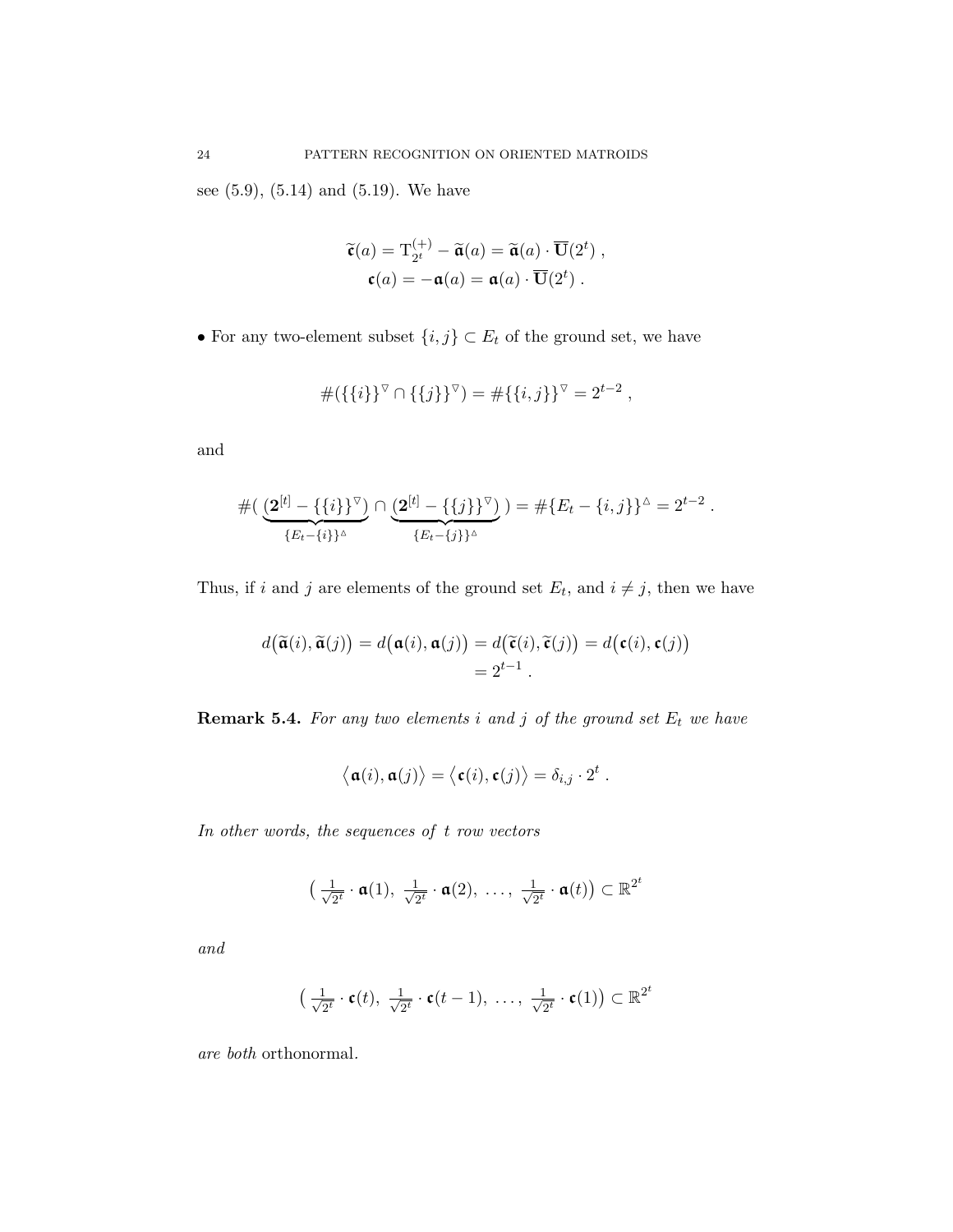<span id="page-24-3"></span>**Example 5.5.** Suppose  $t := 3$ , and  $E_t = \{1, 2, 3\}$ . We have

<span id="page-24-27"></span><span id="page-24-26"></span><span id="page-24-25"></span><span id="page-24-24"></span><span id="page-24-23"></span><span id="page-24-22"></span><span id="page-24-21"></span><span id="page-24-20"></span><span id="page-24-19"></span><span id="page-24-18"></span><span id="page-24-17"></span><span id="page-24-16"></span><span id="page-24-15"></span><span id="page-24-14"></span><span id="page-24-13"></span><span id="page-24-12"></span><span id="page-24-11"></span><span id="page-24-10"></span><span id="page-24-9"></span><span id="page-24-8"></span><span id="page-24-7"></span><span id="page-24-6"></span><span id="page-24-5"></span><span id="page-24-4"></span><span id="page-24-2"></span><span id="page-24-1"></span><span id="page-24-0"></span>
$$
\tilde{\mathbf{a}}(1) := \gamma(\{\{1\}\}^{\circ}) = \gamma(\mathfrak{B}(\{\{1\}\})^{\circ}) = (0, 1, 0, 0, 1, 1, 0, 1) \in \{0, 1\}^{2^{t}},
$$
\n(5.6)  
\n
$$
\mathbf{a}(1) := T_{\{\{1\}\}^{\circ}} = T_{\mathfrak{B}(\{\{1\}\})^{\circ}} = (1, -1, 1, 1, -1, -1, 1, -1) \in \{1, -1\}^{2^{t}},
$$
\n(5.6)  
\n
$$
\tilde{\mathbf{c}}(1) := \gamma(\{E_{t} - \{1\}\}^{\Delta}) = (1, 0, 1, 1, 0, 0, 1, 0),
$$
\n(5.8)  
\n
$$
\mathbf{c}(1) := T_{\{E_{t} - \{1\}\}^{\Delta}} = (-1, 1, -1, -1, 1, 1, -1, 1, 1),
$$
\n(5.9)  
\n
$$
\gamma(\{\{1\}\}) = \gamma(\mathfrak{B}(\{\{1\}\})) = (0, 1, 0, 0, 0, 0, 0, 0),
$$
\n(5.10)  
\n
$$
\tilde{\mathbf{a}}(2) := T_{\{\{\{2\}\}^{\circ}\}} = T_{\mathfrak{B}(\{\{2\}\})^{\circ}} = (0, 0, 1, 0, 1, 0, 1, 1),
$$
\n(5.11)  
\n
$$
\mathbf{a}(2) := T_{\{\{2\}\}^{\circ}} = T_{\mathfrak{B}(\{\{2\}\})^{\circ}} = (1, 1, -1, 1, -1, 1, -1, -1, -1),
$$
\n(5.12)  
\n
$$
\tilde{\mathbf{c}}(2) := T_{\{\{E_{t} - \{2\}\}^{\Delta}} = (-1, -1, 1, -1, 1, -1, 1, 1, 1),
$$
\n(5.13)  
\n
$$
\mathbf{c}(3) := \gamma(\{\{E_{t} - \{2\}\}^{\Delta}) = (0, 0, 1, 0, 1, 0, 1, 0, 0),
$$
\n(5.13)  
\n
$$
\tilde{\math
$$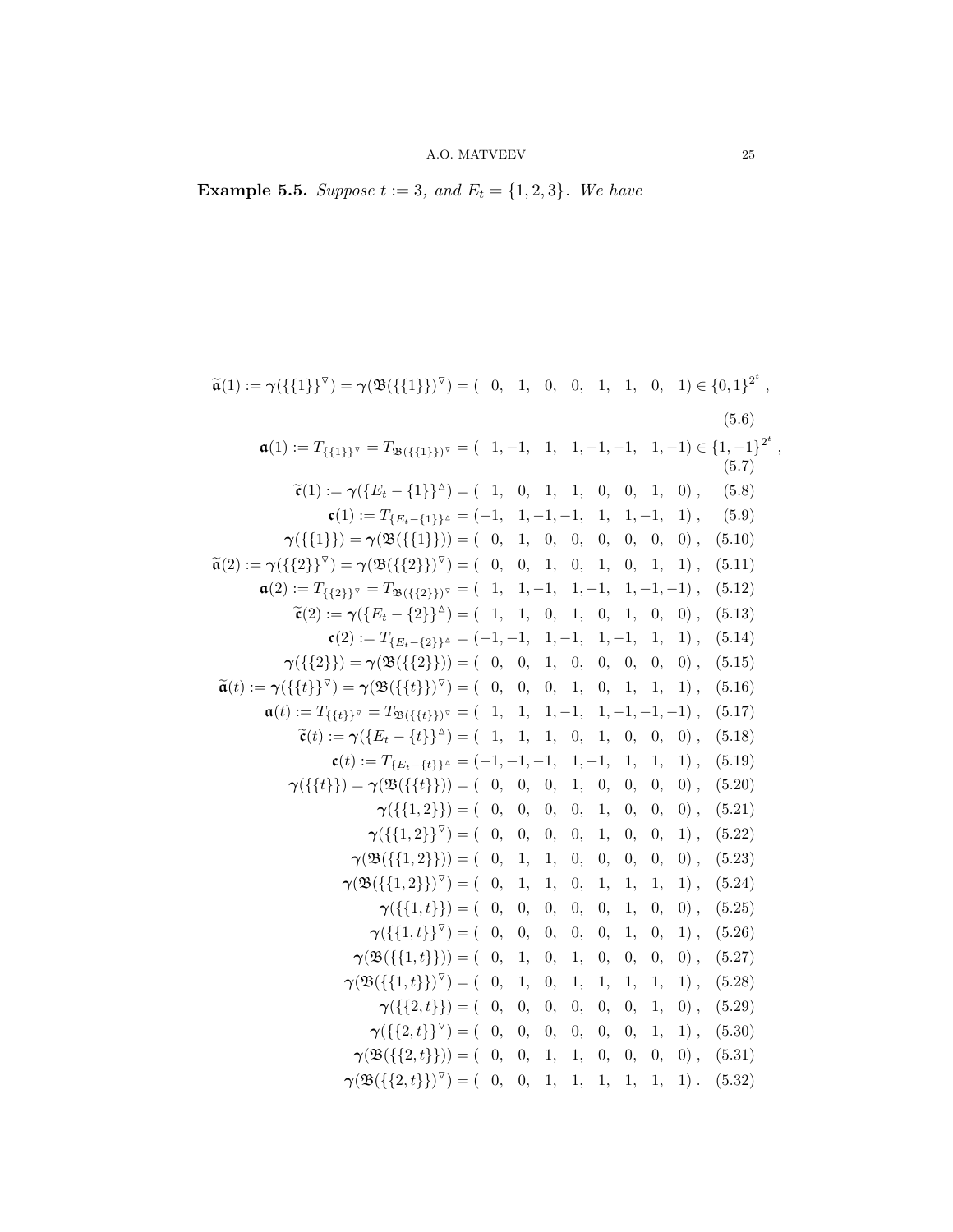• Given a nontrivial clutter  $\mathcal{A} := \{A_1, \ldots, A_\alpha\} \subset \mathbf{2}^{[t]}$  on the ground set  $E_t$ , such that  $A \neq \{E_t\}$ , we have

$$
\gamma(\mathcal{A}) := \sum_{i \in [\alpha]} \sigma(\Gamma^{-1}(A_i)) = \gamma(\mathcal{A}^{\triangledown}) * \gamma(\mathcal{A}^{\triangle}) = \sum_{i \in [\alpha]} (\gamma(\{A_i\}^{\triangledown}) * \gamma(\{A_i\}^{\triangle}))
$$
  
\n
$$
= \sum_{i \in [\alpha]} \Biggl(\prod_{a^i \in A_i}^* \widetilde{\mathfrak{a}}(a^i) * \prod_{c^i \in E_t - A_i}^* \widetilde{\mathfrak{c}}(c^i)\Biggr)
$$
  
\n
$$
= \sum_{i \in [\alpha]} \Biggl(\prod_{a^i \in A_i}^* \widetilde{\mathfrak{a}}(a^i) * \Biggl(\Biggl(\prod_{c^i \in E_t - A_i}^* \widetilde{\mathfrak{a}}(c^i)\Biggr) \cdot \overline{\mathbf{U}}(2^t)\Biggr)\Biggr)
$$
  
\n
$$
= \sum_{i \in [\alpha]} \Biggl(\Biggl(\Biggl(\prod_{a^i \in A_i}^* \widetilde{\mathfrak{c}}(a^i)\Biggr) \cdot \overline{\mathbf{U}}(2^t)\Biggr) * \prod_{c^i \in E_t - A_i}^* \widetilde{\mathfrak{c}}(c^i)\Biggr) .
$$

# <span id="page-25-0"></span>5.2. A clutter  $\{A\}$ .

Let  $\{A\}$  be a (nontrivial) clutter on the ground set  $E_t$ , whose only member is a nonempty subset  $A \subseteq E_t$ .

<span id="page-25-1"></span>5.2.1. The increasing family of blocking sets  $\mathfrak{B}(\{A\})^{\triangledown} = \{\{a\} \colon a \in A\}^{\triangledown}$ . • The family of blocking sets  $\mathfrak{B}(\{A\})^{\nabla}$  of the clutter  $\{A\}$  is the increasing family  $\{ \{a\} : a \in A \}^{\nabla}$ .

We have

$$
\{A\}^{\triangledown} = \bigcap_{a \in A} \{\{a\}\}^{\triangledown} , \text{ and } \mathfrak{B}(\{A\})^{\triangledown} = \bigcup_{a \in A} \{\{a\}\}^{\triangledown} .
$$

Let us associate with the increasing families  $\{A\}^{\nabla}$  and  $\mathfrak{B}(\{A\})^{\nabla}$  their characteristic vectors  $\gamma(\lbrace A \rbrace^{\vee}) \in \lbrace 0,1 \rbrace^{2^t}$  and  $\gamma(\mathfrak{B}(\lbrace A \rbrace)^{\vee}) \in \lbrace 0,1 \rbrace^{2^t}$ , and their characteristic topes  $T_{\{A\}^{\nabla}} \in \{1, -1\}^{2^t}$  and  $T_{\mathfrak{B}(\{A\})^{\nabla}} \in \{1, -1\}^{2^t}$ , where

$$
\gamma(\lbrace A \rbrace^{\triangledown}) = \gamma \Big( \bigcap_{a \in A} \lbrace \lbrace a \rbrace \rbrace^{\triangledown} \Big) \n= \underbrace{(0)}_{\gamma^{(0)}(\lbrace A \rbrace^{\triangledown})} \cdots \cdots \underbrace{(0, \ldots, 0)}_{\gamma^{(|A|-1)}(\lbrace A \rbrace^{\triangledown})} \cdot \underbrace{\gamma^{(|A|)}(\lbrace A \rbrace)}_{\gamma^{(|A|)}(\lbrace A \rbrace^{\triangledown})} \cdot \underbrace{\gamma^{(|A|+1)} \Big( \bigcap_{a \in A} \lbrace \lbrace a \rbrace \rbrace^{\triangledown} \Big)}_{\gamma^{(|A|+1)}(\lbrace A \rbrace^{\triangledown})} \cdot \underbrace{\gamma^{(t-1)} \Big( \bigcap_{a \in A} \lbrace \lbrace a \rbrace \rbrace^{\triangledown} \Big)}_{\gamma^{(t-1)}(\lbrace A \rbrace^{\triangledown})} \cdot \underbrace{(1)}_{\gamma^{(t)}(\lbrace A \rbrace^{\triangledown})} \cdot \underbrace{\gamma^{(t)}(\lbrace A \rbrace^{\triangledown})}_{\gamma^{(t)}(\lbrace A \rbrace^{\triangledown})}
$$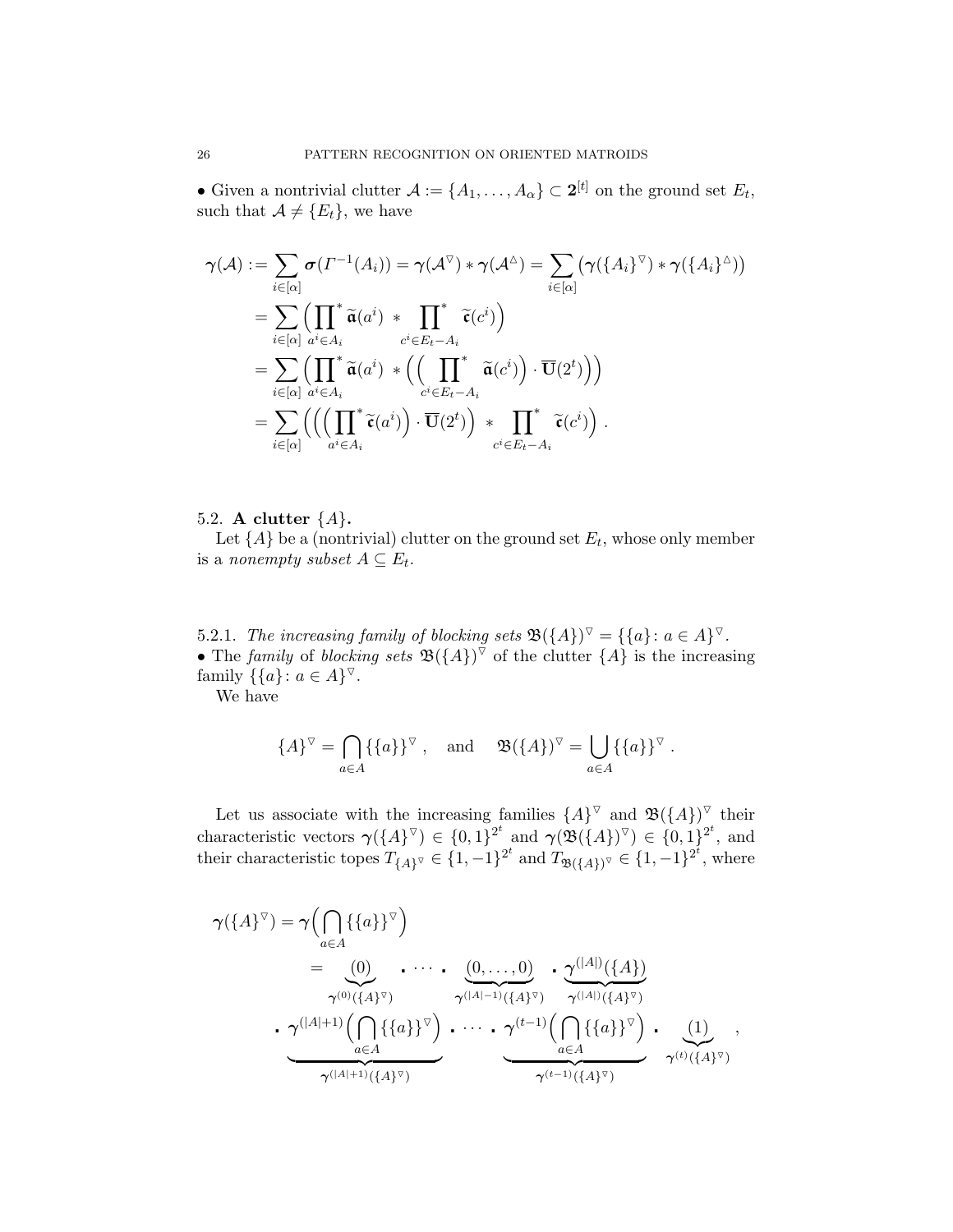see [\(5.22\)](#page-24-16), [\(5.26\)](#page-24-17) and [\(5.30\)](#page-24-18) in Example [5.5,](#page-24-3) and

$$
\gamma(\mathfrak{B}(\{A\})^{\triangledown}) = \gamma \Big( \bigcup_{a \in A} \{\{a\}\}^{\triangledown} \Big) \n= \underbrace{(0)}_{\gamma^{(0)}(\mathfrak{B}(\{A\})^{\triangledown})} \cdot \underbrace{\chi(A)}_{\gamma^{(1)}(\mathfrak{B}(\{A\})^{\triangledown})} \cdot \underbrace{\chi(A)}_{a \in A} \n\cdot \underbrace{\gamma^{(2)}(\bigcup_{a \in A} \{\{a\}\}^{\triangledown}) \cdot \cdots \cdot \underbrace{\gamma^{(t-1)}(\bigcup_{a \in A} \{\{a\}\}^{\triangledown})}_{\gamma^{(t-1)}(\mathfrak{B}(\{A\})^{\triangledown})} \cdot \underbrace{(1)}_{\gamma^{(t)}(\mathfrak{B}(\{A\})^{\triangledown})},
$$

see [\(5.24\)](#page-24-19), [\(5.28\)](#page-24-20) and [\(5.32\)](#page-24-21).

<span id="page-26-1"></span>Remark 5.6 (see Remark [5.1,](#page-20-5) and cf. Remark [5.2\)](#page-22-3). Note that

$$
\gamma(\mathfrak{B}(\{A\})^{\triangledown}) = \operatorname{rn}(\gamma(\{A\}^{\triangledown})) := \mathbf{T}_{2^{t}}^{(+)} - \gamma(\{A\}^{\triangledown}) \cdot \overline{\mathbf{U}}(2^{t}) ;
$$
\n
$$
T_{\mathfrak{B}(\{A\})^{\triangledown}} = \operatorname{ro}(T_{\{A\}^{\triangledown}}) := -T_{\{A\}^{\triangledown}} \cdot \overline{\mathbf{U}}(2^{t}) ;
$$
\n
$$
\underline{\operatorname{hwt}(\gamma(\mathfrak{B}(\{A\})^{\triangledown}))} = \underbrace{|(T_{\mathfrak{B}(\{A\})^{\triangledown}})^{-}|}_{\# \mathfrak{B}(\{A\})^{\triangledown}} = 2^{t} - 2^{t-|A|} ;
$$
\n
$$
\underline{\operatorname{hwt}(\gamma(\{A\}^{\triangledown}))} = \underbrace{|(T_{\{A\}^{\triangledown})})^{-}|}_{\# \{A\}^{\triangledown}} = 2^{t-|A|} ;
$$
\n
$$
\gamma^{(s)}(\mathfrak{B}(\{A\})^{\triangledown}) = \operatorname{rn}(\gamma^{(t-s)}(\{A\}^{\triangledown})) := \mathbf{T}_{(s)}^{(+)} - \gamma^{(t-s)}(\{A\}^{\triangledown}) \cdot \overline{\mathbf{U}}(\binom{t}{s}) , \quad 0 \le s \le t ;
$$
\n
$$
T_{\mathfrak{B}(\{A\})^{\triangledown}}^{(s)} = \operatorname{ro}(T_{\{A\}^{\triangledown})}^{(t-s)} := -T_{\{A\}^{\triangledown}}^{(t-s)} \cdot \overline{\mathbf{U}}(\binom{t}{s}) , \quad 0 \le s \le t ;
$$
\n
$$
\underline{\operatorname{hwt}(\gamma^{(s)}(\mathfrak{B}(\{A\})^{\triangledown}))} = \underbrace{|(T_{\mathfrak{B}(\{A\})^{\triangledown} \cap \binom{E_{t}}{s})|}_{\# (\mathfrak{B}(\{A\})^{\triangledown} \cap \binom{E_{t}}{s})|} = \underbrace{|(T_{\{A\}^{\triangledown})}^{(t-s)} - (T_{\{A\}^{\triangledown})}^{(-1)}|}_{\#(\{A\}^{\triangled
$$

<span id="page-26-0"></span>5.2.2. The blocker  $\mathfrak{B}(\{A\}) = \{\{a\} : a \in A\}.$ • The *blocker* of the clutter  $\{A\}$  is the clutter

$$
\mathfrak{B}(\{A\}) = \{\{a\} \colon a \in A\} .
$$

Thus,  $\#\mathfrak{B}(\{A\}) = |A|$ , and the members of the blocker  $\mathfrak{B}(\{A\})$  are the one-element subsets of the set A.

• We associate with the clutters  $\{A\}$  and  $\mathfrak{B}(\{A\})$  their characteristic vectors  $\gamma(\lbrace A \rbrace) \in \lbrace 0,1 \rbrace^{2^t}$  and  $\gamma(\mathfrak{B}(\lbrace A \rbrace)) \in \lbrace 0,1 \rbrace^{2^t}$ , and their characteristic topes  $T_{\{A\}} \in \{1, -1\}^{2^t}$  and  $T_{\mathfrak{B}(\{A\})} \in \{1, -1\}^{2^t}$ , where

$$
\gamma(\{A\}) = \underbrace{(0)}_{\gamma^{(0)}(\{A\})} \cdot \cdots \cdot \underbrace{(0, \ldots, 0)}_{\gamma^{(|A|-1)}(\{A\})} \cdot \gamma^{(|A|)}(\{A\}) \cdot \underbrace{(0, \ldots, 0)}_{\gamma^{(|A|+1)}(\{A\})} \cdot \cdots \cdot \underbrace{(0)}_{\gamma^{(t)}(\{A\})},
$$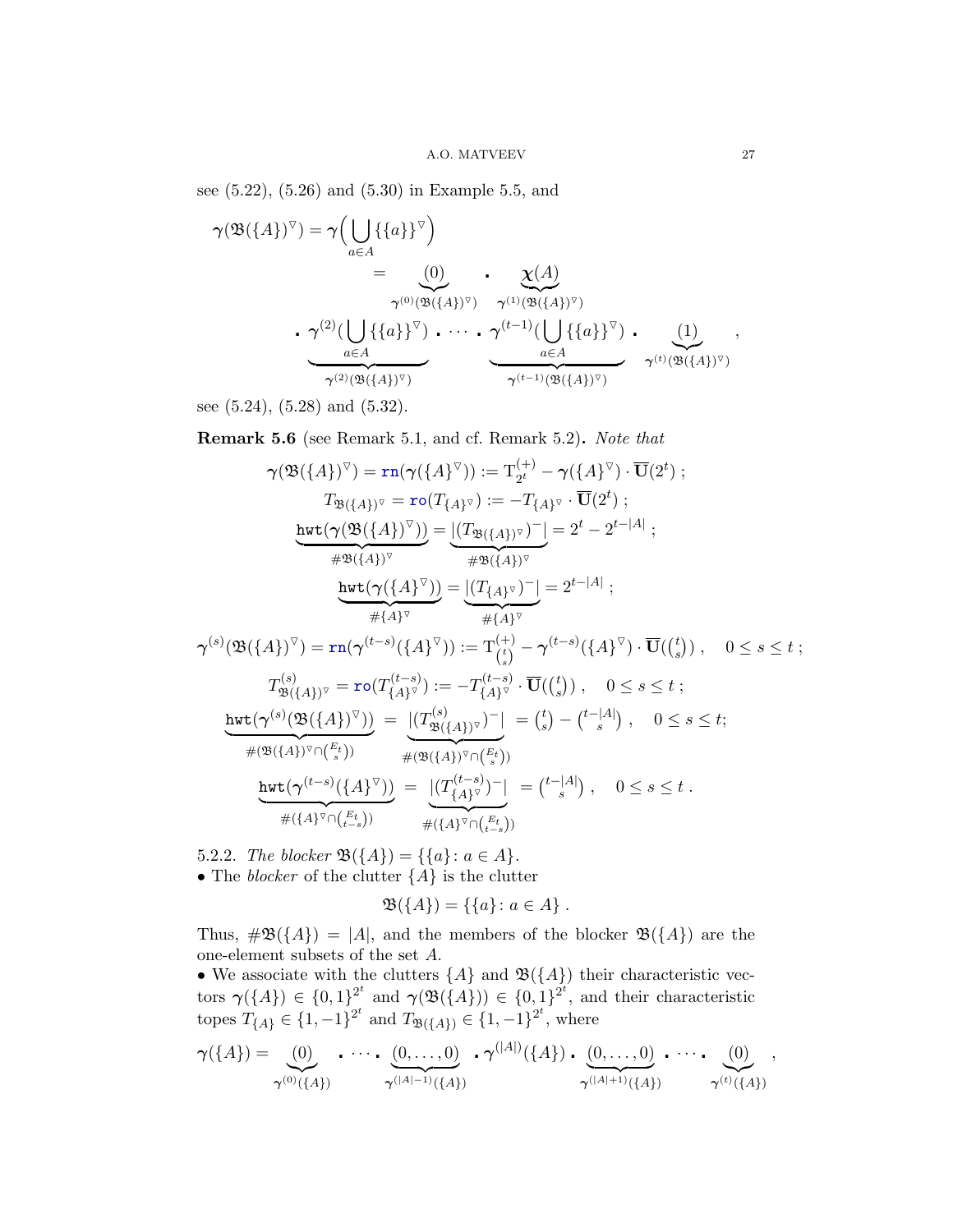see [\(5.21\)](#page-24-22), [\(5.25\)](#page-24-23) and [\(5.29\)](#page-24-24) in Example [5.5,](#page-24-3) and

$$
\gamma(\mathfrak{B}(\{A\})) = \underbrace{(0)}_{\gamma^{(0)}(\mathfrak{B}(\{A\}))} \cdot \underbrace{\chi(A)}_{\gamma^{(1)}(\mathfrak{B}(\{A\}))} \cdot \underbrace{(0,\ldots,0)}_{\gamma^{(2)}(\mathfrak{B}(\{A\}))} \cdot \cdots \cdot \underbrace{(0)}_{\gamma^{(t)}(\mathfrak{B}(\{A\}))},
$$

see [\(5.23\)](#page-24-25), [\(5.27\)](#page-24-26) and [\(5.31\)](#page-24-27).

<span id="page-27-0"></span>5.2.3. More on the increasing families  $\{A\}^{\nabla}$  and  $\mathfrak{B}(\{A\})^{\nabla}$ .

We can make the following observation:

<span id="page-27-2"></span>**Remark 5.7** (cf. Remark [5.3\)](#page-22-4). For a nonempty subset  $A \subseteq E_t$ , we have

$$
\min\{i \in E_{2^t} : T_{\{A\}^{\nabla}}(i) = -1\} := \min\{i \in E_{2^t} : \gamma_i(\{A\}^{\nabla}) = 1\}
$$
  
\n
$$
:= \Gamma^{-1}(A),
$$
  
\n
$$
\max\{i \in E_{2^t} : T_{\{A\}^{\nabla}}(i) = 1\} := \max\{i \in E_{2^t} : \gamma_i(\{A\}^{\nabla}) = 0\}
$$
  
\n
$$
= 2^t - \min A;
$$
  
\n
$$
\min\{j \in E_{2^t} : T_{\mathfrak{B}(\{A\})^{\nabla}}(j) = -1\} := \min\{j \in E_{2^t} : \gamma_j(\mathfrak{B}(\{A\})^{\nabla}) = 1\}
$$
  
\n
$$
\min\{j \in E_{2^t} : T_{\mathfrak{B}(\{A\})}(j) = -1\}
$$
  
\n
$$
= 1 + \min A,
$$
  
\n
$$
\max\{j \in E_{2^t} : T_{\mathfrak{B}(\{A\})^{\nabla}}(j) = 1\} := \max\{j \in E_{2^t} : \gamma_j(\mathfrak{B}(\{A\})^{\nabla}) = 0\}
$$
  
\n
$$
= 1 + 2^t - \Gamma^{-1}(A).
$$

• Recall that the partition

$$
\{A\}^\nabla \stackrel{.}{\cup} (\mathfrak{B}(\{A\})^{\complement})^{\vartriangle} = \mathbf{2}^{[t]}
$$

implies that

$$
\mathfrak{B}(\lbrace A \rbrace)^{\triangledown} = \lbrace D^{\complement} \colon D \in \mathbf{2}^{[t]} - \lbrace A \rbrace^{\triangledown} \rbrace.
$$

• Note that

$$
\gamma(\lbrace A \rbrace^{\triangledown}) = \prod_{a \in A}^* \gamma(\lbrace \lbrace a \rbrace \rbrace^{\triangledown}) =: \prod_{a \in A}^* \widetilde{\mathfrak{a}}(a)
$$

$$
= \prod_{a \in A}^* (\mathbf{T}_{2^t}^{(+)} - \widetilde{\mathfrak{c}}(a)) = \left( \prod_{a \in A}^* \widetilde{\mathfrak{c}}(a) \right) \cdot \overline{\mathbf{U}}(2^t) ,
$$

and recall that

$$
\gamma(\mathfrak{B}(\lbrace A \rbrace)^{\triangledown}) = \mathrm{rn}(\gamma(\lbrace A \rbrace^{\triangledown})) .
$$

<span id="page-27-3"></span>**Remark 5.8.** For a nonempty subset  $A \subseteq E_t$ , we have: (i)

$$
\gamma(\lbrace A \rbrace^{\triangledown}) = \prod_{a \in A}^* \widetilde{\mathfrak{a}}(a) .
$$

(ii)

$$
\gamma(\mathfrak{B}(\{A\})^{\triangledown}) = \mathrm{T}_{2^t}^{(+)} - \left(\prod_{a \in A}^* \widetilde{\mathfrak{a}}(a)\right) \cdot \overline{\mathbf{U}}(2^t) .
$$

<span id="page-27-1"></span>5.3. A clutter  $\mathcal{A} := \{A_1, \ldots, A_\alpha\}.$ 

Let  $\mathcal{A} := \{A_1, \ldots, A_\alpha\}$  be a nontrivial clutter on the ground set  $E_t$ .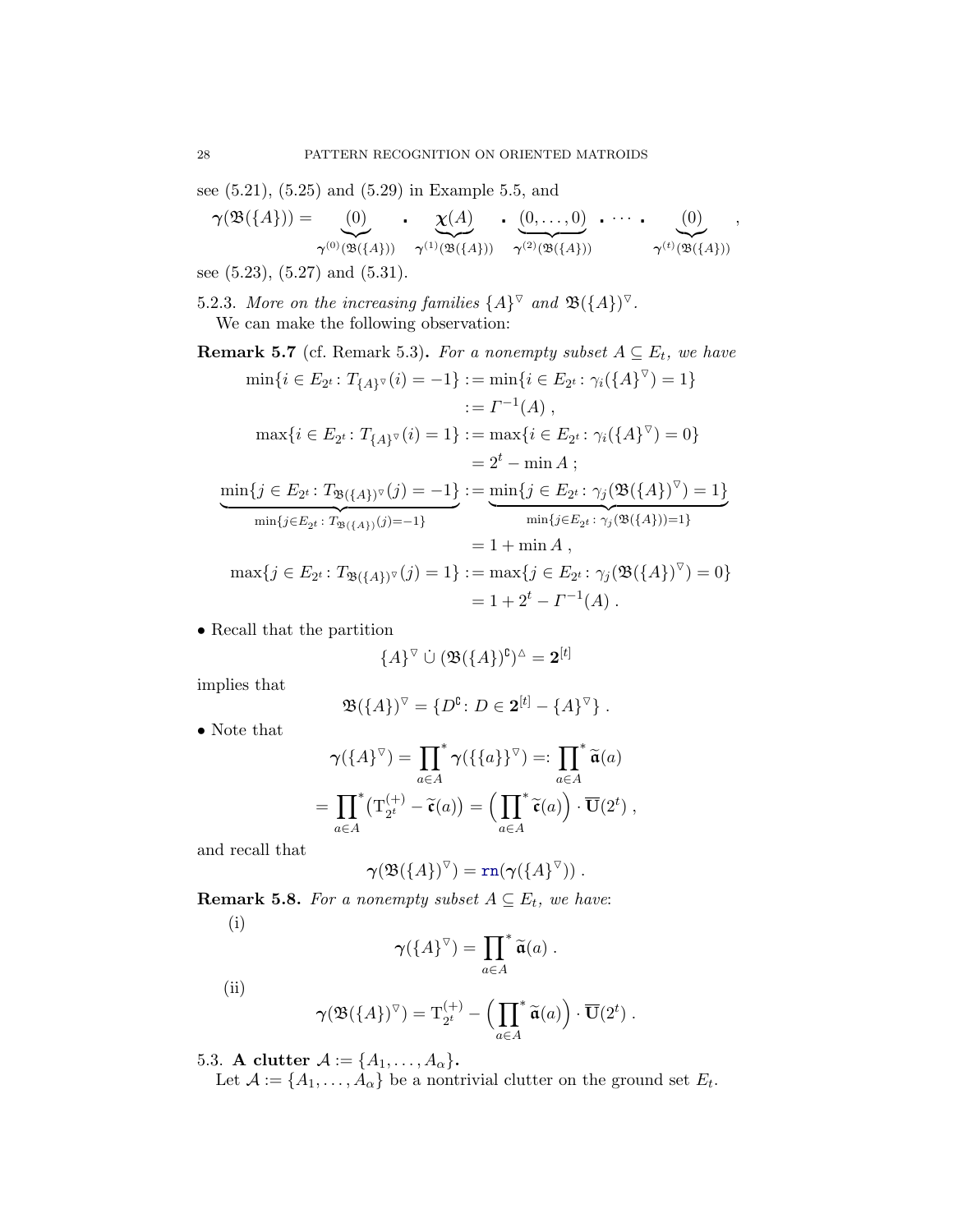<span id="page-28-0"></span>5.3.1. The increasing family of blocking sets  $\mathfrak{B}(\mathcal{A})^{\triangledown}$ .

• See Remark [5.1,](#page-20-5) and note that

$$
\mathcal{A}^{\nabla} = \bigcup_{k \in [\alpha]} \{A_k\}^{\nabla} = \bigcup_{k \in [\alpha]} \bigcap_{a^k \in A_k} \{\{a^k\}\}^{\nabla},
$$

and

$$
\mathfrak{B}(\mathcal{A})^{\nabla} = \bigcap_{k \in [\alpha]} \mathfrak{B}(\{A_k\})^{\nabla} = \bigcap_{k \in [\alpha]} \bigcup_{a^k \in A_k} \{\{a^k\}\}^{\nabla}.
$$

• We associate with the increasing families  $\mathcal{A}^{\nabla}$  and  $\mathfrak{B}(\mathcal{A})^{\nabla}$  their characteristic vectors  $\gamma(\mathcal{A}^{\nabla}) \in \{0,1\}^{2^t}$  and  $\gamma(\mathfrak{B}(\mathcal{A})^{\nabla}) \in \{0,1\}^{2^t}$ , and their characteristic topes  $T_{\mathcal{A}^{\nabla}} \in \{1, -1\}^{2^t}$  and  $T_{\mathfrak{B}(\mathcal{A})^{\nabla}} \in \{1, -1\}^{2^t}$ , where

$$
\gamma(\mathcal{A}^{\triangledown}) = \gamma \Big( \bigcup_{k \in [\alpha]} \bigcap_{a^k \in A_k} \{ \{a^k\} \}^{\triangledown} \Big) \n= \underbrace{(0)}_{\gamma^{(0)}(\mathcal{A}^{\triangledown})} \cdot \gamma^{(1)}(\bigcup_{k \in [\alpha]} \bigcap_{a^k \in A_k} \{ \{a^k\} \}^{\triangledown}) \cdot \dots \cdot \gamma^{(t-1)}(\bigcup_{k \in [\alpha]} \bigcap_{a^k \in A_k} \{ \{a^k\} \}^{\triangledown}) \cdot \bigcup_{\gamma^{(t)}(\mathcal{A}^{\triangledown})} \gamma^{(t)}(\mathcal{A}^{\triangledown})
$$

and

$$
\gamma(\mathfrak{B}(\mathcal{A})^{\triangledown}) = \gamma \Big( \bigcap_{k \in [\alpha]} \bigcup_{a^k \in A_k} \{ \{a^k\} \}^{\triangledown} \Big)
$$
\n
$$
= \bigotimes_{\gamma^{(0)}(\mathfrak{B}(\mathcal{A})^{\triangledown})} \cdot \gamma^{(1)} \Big( \bigcap_{k \in [\alpha]} \bigcup_{a^k \in A_k} \{ \{a^k\} \}^{\triangledown}) \cdot \dots \cdot \gamma^{(t-1)} \Big( \bigcap_{k \in [\alpha]} \bigcup_{a^k \in A_k} \{ \{a^k\} \}^{\triangledown}) \cdot \bigcup_{\gamma^{(t)}(\mathfrak{B}(\mathcal{A})^{\triangledown})} \{ \}^{\preangledown} \Big)
$$

- <span id="page-28-1"></span>5.3.2. The blocker  $\mathfrak{B}(\mathcal{A})$ .
- $\bullet$  The  $block$  of the clutter  ${\mathcal A}$  is the clutter

$$
\mathfrak{B}(\mathcal{A}) = \min \bigcap_{k \in [\alpha]} \mathfrak{B}(\{A_k\})^{\nabla}
$$
  
= 
$$
\min \bigcap_{k \in [\alpha]} \{\{a^k\} : a^k \in A_k\}^{\nabla} = \min \bigcap_{k \in [\alpha]} \bigcup_{a^k \in A_k} \{\{a^k\}\}^{\nabla}.
$$

• We associate with the clutters  $A$  and  $\mathfrak{B}(A)$  their characteristic vectors  $\gamma(\mathcal{A}) \in \{0,1\}^{2^t}$  and  $\gamma(\mathfrak{B}(\mathcal{A})) \in \{0,1\}^{2^t}$ , and their characteristic topes  $T_A \in \{1, -1\}^{2^t}$  and  $T_{\mathfrak{B}(\mathcal{A})} \in \{1, -1\}^{2^t}$ , where

$$
\gamma(\mathcal{A}) := \underbrace{\left(0\right)}_{\gamma^{(0)}(\mathcal{A})} \cdot \gamma^{(1)}(\mathcal{A}) \cdot \cdots \cdot \gamma^{(t)}(\mathcal{A}) ,
$$

.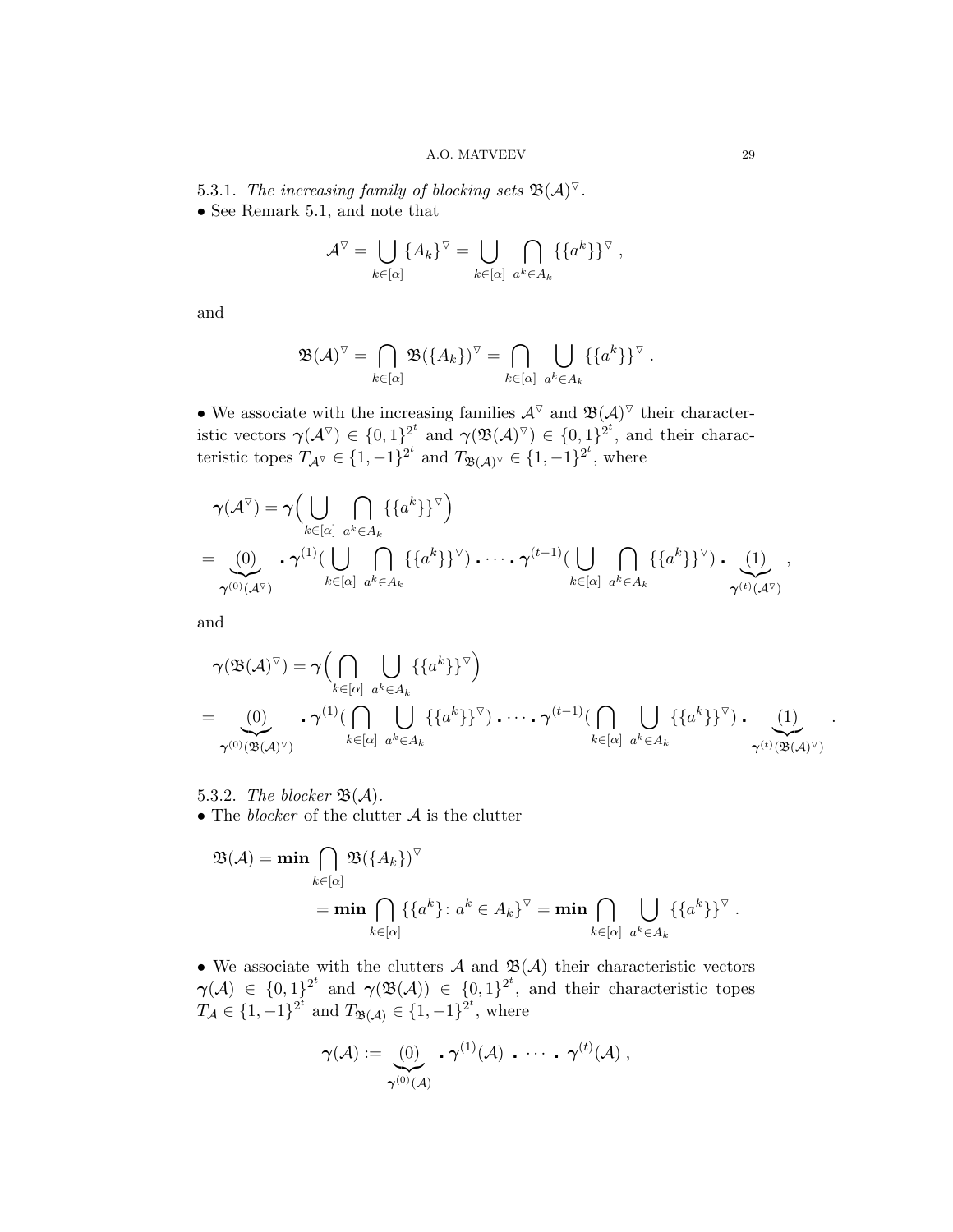and

$$
\gamma(\mathfrak{B}(\mathcal{A})) = \bigcup_{\gamma^{(0)}(\mathfrak{B}(\mathcal{A}))} \cdot \gamma^{(1)}(\min \bigcap_{k \in [\alpha]} \bigcup_{a^k \in A_k} \{ \{a^k\} \}^{\triangledown})
$$

$$
\cdots \cdot \gamma^{(t)}(\min \bigcap_{k \in [\alpha]} \bigcup_{a^k \in A_k} \{ \{a^k\} \}^{\triangledown}) .
$$

<span id="page-29-0"></span>5.3.3. More on the increasing families  $\mathcal{A}^{\triangledown}$  and  $\mathfrak{B}(\mathcal{A})^{\triangledown}$ .

 $\bullet$  Recall that we have

$$
\mathcal{A}^\triangledown \ \dot\cup \ (\mathfrak{B}(\mathcal{A})^\complement)^\vartriangle = 2^{[t]} \ ,
$$

that is,

$$
\mathfrak{B}(\mathcal{A})^{\nabla} = \{ D^{\complement} \colon D \in \mathbf{2}^{[t]} - \mathcal{A}^{\nabla} \}.
$$

• According to Remark [5.8\(](#page-27-3)ii), we have

$$
\gamma(\mathfrak{B}(\mathcal{A})^{\triangledown}) = \prod_{i \in [\alpha]}^* \gamma(\mathfrak{B}(\{A_i\})^{\triangledown}) = \prod_{i \in [\alpha]}^* \left(\mathbf{T}_{2^t}^{(+)} - \left(\prod_{a^i \in A_i}^* \widetilde{\mathfrak{a}}(a^i)\right) \cdot \overline{\mathbf{U}}(2^t)\right)
$$

$$
= \left(\prod_{i \in [\alpha]}^* \left(\mathbf{T}_{2^t}^{(+)} - \prod_{a^i \in A_i}^* \widetilde{\mathfrak{a}}(a^i)\right)\right) \cdot \overline{\mathbf{U}}(2^t).
$$

Since

$$
\boldsymbol{\gamma}(\mathfrak{B}(\mathcal{A})^{\triangledown})=\mathrm{rn}(\boldsymbol{\gamma}(\mathcal{A}^{\triangledown})):=\mathrm{T}_{2^t}^{(+)}-\boldsymbol{\gamma}(\mathcal{A}^{\triangledown})\cdot\overline{\mathbf{U}}(2^t)\;,
$$
 have

by  $(5.1)$ , we have

$$
\left(\prod_{i\in[\alpha]}^{*} \left(\mathrm{T}_{2^t}^{(+)}-\prod_{a^i\in A_i}^{*} \widetilde{\mathfrak{a}}(a^i)\right)\right)\cdot \overline{\mathbf{U}}(2^t)=\mathrm{T}_{2^t}^{(+)}-\gamma(\mathcal{A}^{\triangledown})\cdot \overline{\mathbf{U}}(2^t) ,
$$

that is,

$$
\boldsymbol{\gamma}(\mathcal{A}^{\triangledown})\cdot\overline{\mathbf{U}}(2^t)=\mathrm{T}_{2^t}^{(+)}-\Bigl(\prod_{i\in[\alpha]}^{*}\Bigl(\mathrm{T}_{2^t}^{(+)}-\prod_{a^i\in A_i}^{*}\widetilde{\mathbf{a}}(a^i)\Bigr)\Bigr)\cdot\overline{\mathbf{U}}(2^t) .
$$

<span id="page-29-1"></span>**Theorem 5.9.** If  $A := \{A_1, \ldots, A_\alpha\}$  is a nontrivial clutter on the ground set  $E_t$ , then we have:

(i)

$$
\gamma(\mathcal{A}^{\triangledown}) = \mathcal{T}_{2^t}^{(+)} - \left(\prod_{i \in [\alpha]}^* \left(\mathcal{T}_{2^t}^{(+)} - \prod_{a^i \in A_i}^* \widetilde{\mathfrak{a}}(a^i)\right)\right). \tag{5.33}
$$

(ii)

$$
\gamma(\mathfrak{B}(\mathcal{A})^{\triangledown}) = \left(\prod_{i \in [\alpha]} \left(\mathbf{T}_{2^t}^{(+)} - \prod_{a^i \in A_i} \widetilde{\mathfrak{a}}(a^i)\right)\right) \cdot \overline{\mathbf{U}}(2^t) . \tag{5.34}
$$

<span id="page-29-2"></span>**Example 5.10.** Suppose  $t := 3$ , and  $E_t = \{1, 2, 3\}$ . We have in our hands the characteristic vectors

$$
\widetilde{\mathfrak{a}}(1) := \widetilde{\mathfrak{a}}(1; 2^t) := \gamma(\{\{1\}\}^{\nabla}) = (0, 1, 0, 0, 1, 1, 0, 1) \in \{0, 1\}^{2^t}, \n\widetilde{\mathfrak{a}}(2) := \widetilde{\mathfrak{a}}(2; 2^t) := \gamma(\{\{2\}\}^{\nabla}) = (0, 0, 1, 0, 1, 0, 1, 1), \n\widetilde{\mathfrak{a}}(3) := \widetilde{\mathfrak{a}}(3; 2^t) := \gamma(\{\{3\}\}^{\nabla}) = (0, 0, 0, 1, 0, 1, 1, 1),
$$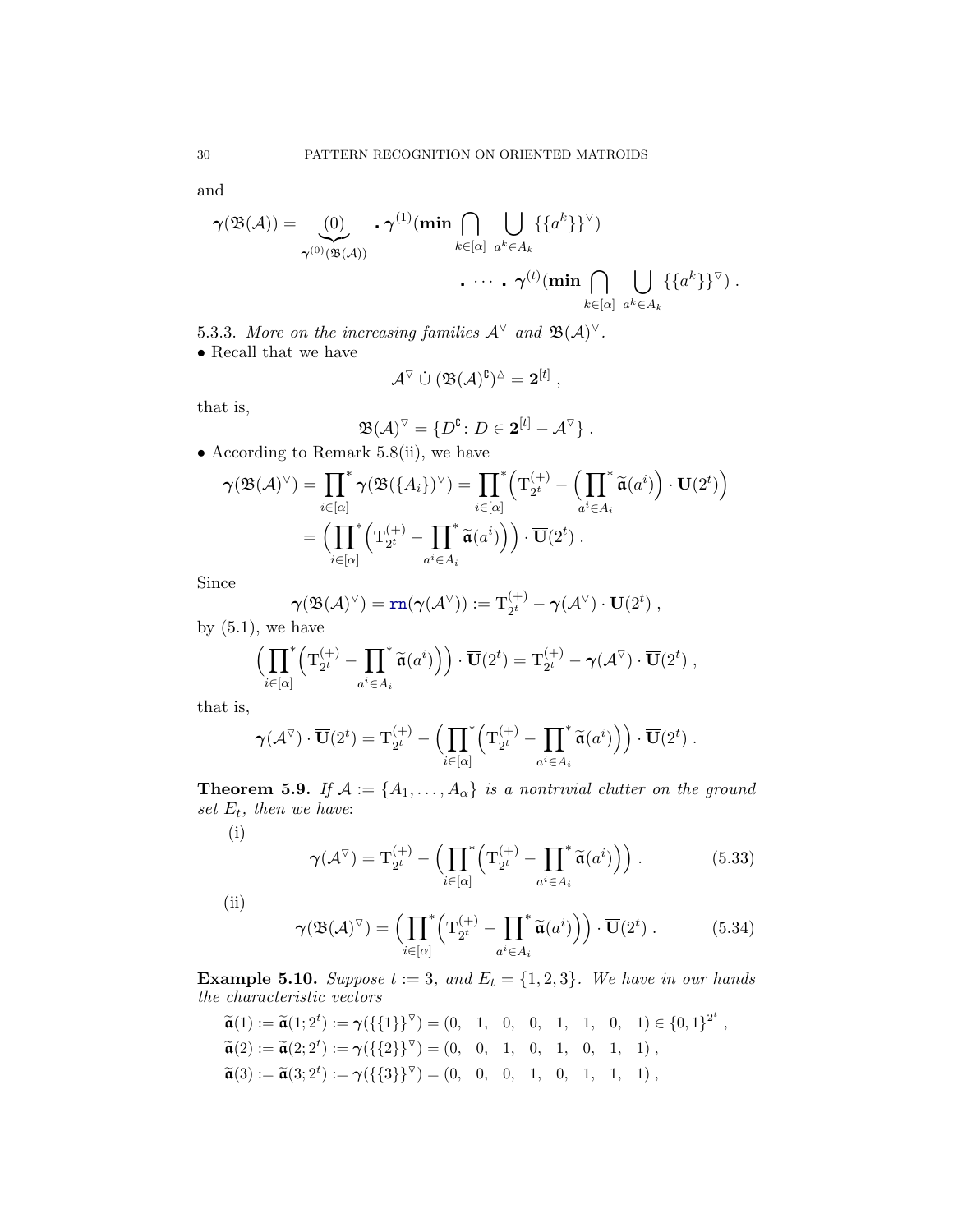#### A.O. MATVEEV 31

associated with the principal increasing families that are generated by the clutters  $\{\{a\}\}\$ , for the elements  $a \in E_t$  of the ground set.

We are given the clutter  $A := \{A_1, A_2\}$  on the ground set  $E_t$ , where  $A_1 := \{1,2\}$  and  $A_2 := \{2,3\}$ , and we want to know the characteristic vector  $\gamma(\mathfrak{B}(\mathcal{A})^{\triangledown})$  of the increasing family of blocking sets  $\mathfrak{B}(\mathcal{A})^{\triangledown}$  of the clutter A.

Turning to Theorem [5.9\(](#page-29-1)ii), we see that

$$
\prod_{a^1 \in A_1}^* \tilde{\mathfrak{a}}(a^1) := \prod_{a^1 \in \{1,2\}}^* \tilde{\mathfrak{a}}(a^1) = (0, 1, 0, 0, 1, 1, 0, 1)
$$
  
\n
$$
= (0, 0, 0, 0, 1, 0, 1, 0, 0, 1),
$$
  
\n
$$
\prod_{a^2 \in A_2}^* \tilde{\mathfrak{a}}(a^2) := \prod_{a^2 \in \{2,3\}}^* \tilde{\mathfrak{a}}(a^2) = (0, 0, 1, 0, 1, 0, 1, 1)
$$
  
\n
$$
= (0, 0, 0, 1, 0, 1, 0, 1, 1)
$$
  
\n
$$
= (0, 0, 0, 0, 1, 0, 1, 1, 1)
$$
  
\n
$$
= (0, 0, 0, 0, 0, 1, 1, 1)
$$
  
\n
$$
= (0, 0, 0, 0, 0, 1, 1, 1)
$$
  
\n
$$
\text{T}_{2^t}^{(+)} - \prod_{a^1 \in A_1}^* \tilde{\mathfrak{a}}(a^1) = (1, 1, 1, 1, 1, 1, 1, 0, 0);
$$
  
\n
$$
\prod_{a^2 \in A_2}^* \left( \text{T}_{2^t}^{(+)} - \prod_{a^2 \in A_i}^* \tilde{\mathfrak{a}}(a^i) \right) = (1, 1, 1, 1, 1, 0, 1, 1, 0, 0)
$$
  
\n
$$
= (1, 1, 1, 1, 1, 1, 0, 1, 0, 0)
$$
  
\n
$$
= (1, 1, 1, 1, 1, 0, 1, 0, 0),
$$

and finally

$$
\gamma(\mathfrak{B}(\mathcal{A})^{\triangledown})=\Big(\prod_{i\in[2]}^*\Big(\mathcal{T}_{2^t}^{(+)}-\prod_{a^i\in A_i}^*\widetilde{\mathfrak{a}}(a^i)\Big)\Big)\cdot\overline{\mathbf{U}}(2^t)=\quad(0,\quad 0,\quad 1,\quad 0,\quad 1,\quad 1,\quad 1,\quad 1)\;.
$$

In Example [5.12](#page-31-1) on page [32](#page-31-1), we will attempt to extract from the above vector  $\gamma(\mathfrak{B}(\mathcal{A})^{\triangledown})$  the characteristic vector  $\gamma(\mathfrak{B}(\mathcal{A}))$  of the blocker  $\mathfrak{B}(\mathcal{A})$ .

<span id="page-30-0"></span>5.3.4. The characteristic vector of the subfamily of inclusion-minimal sets  $\min \mathcal{F}$  in a family  $\mathcal{F}.$ 

Suppose we are given the characteristic vector  $\gamma(\mathcal{F})$  of a nonempty family  $\mathcal{F} \subset 2^{[t]}$  of subsets of the ground set  $E_t$ , such that  $\mathcal{F} \not\ni \hat{0}$ . We can read off the position numbers of all the inclusion-minimal sets in the family  $\mathcal F$  in the following straightforward way (see Example [5.12](#page-31-1) on page [32\)](#page-31-1):

# <span id="page-30-1"></span>Algorithm 5.11.

**Input:** The char.-vector  $\gamma(\mathcal{F})$  of a family  $\mathcal{F} \subset 2^{[t]}$ , such that  $\emptyset \neq \mathcal{F} \neq \hat{0}$ .

Output: A set M is the set supp $(\gamma(\min \mathcal{F}))$  of position numbers of the members of the clutter  $\min \mathcal{F}$ ;

> a vector  $\beta$  is the char.-vector  $\gamma(\min \mathcal{F})$  of the clutter  $\min \mathcal{F}$  (this data is optional);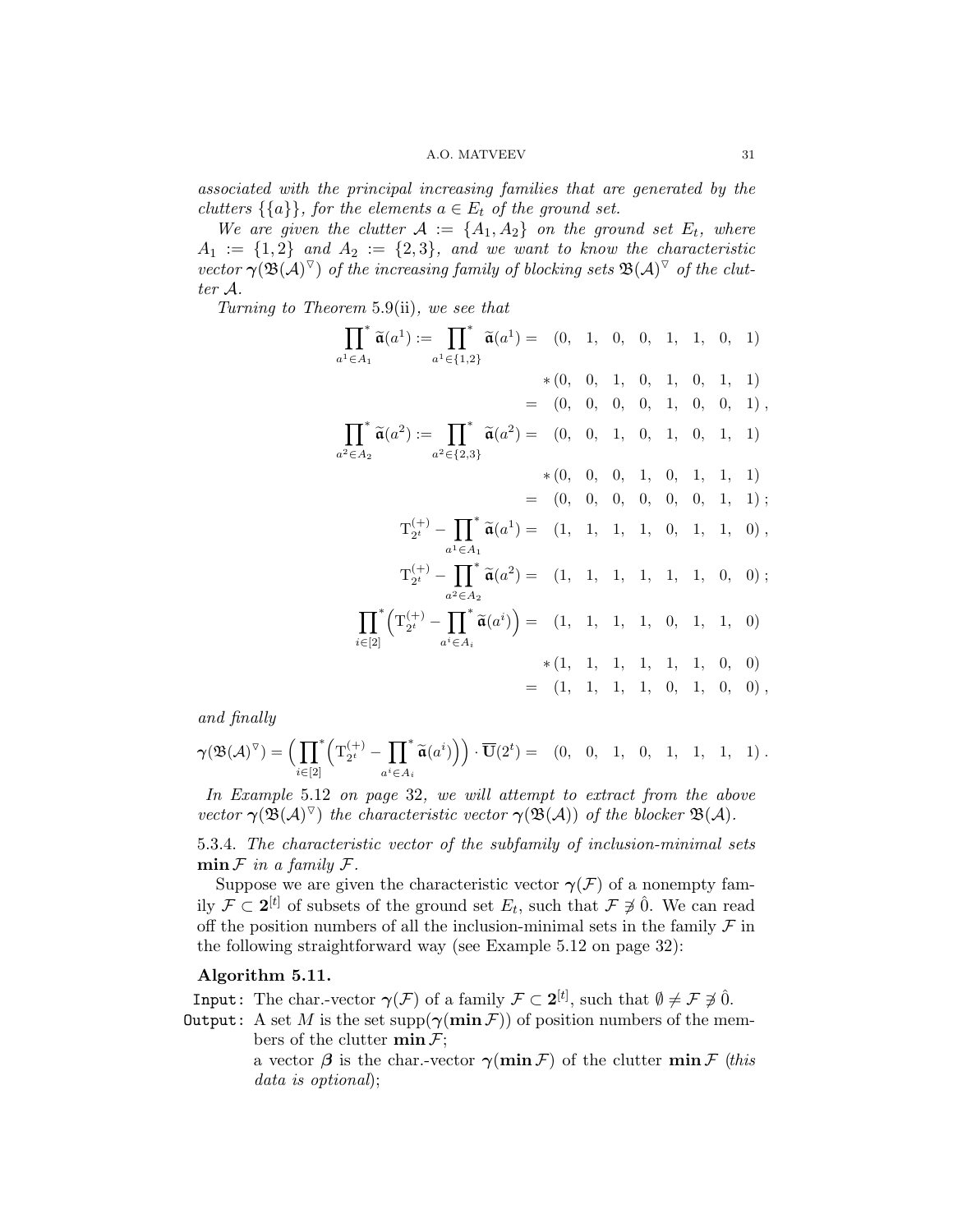a family  $\beta$  is the clutter  $\min \mathcal{F}$  (this data is optional).

- (0). Define  $\phi \in \{0,1\}^{2^t}$ , and store  $\phi \leftarrow \gamma(\mathcal{F});$ define  $\boldsymbol{\beta} \in \{0,1\}^{2^t},$  and store  $\boldsymbol{\beta} \leftarrow (0,\ldots,0);$  % this action is optional define  $\mathcal{B}\subset \mathbf{2}^{[t]}$  $%$  this action is optional define  $M\subset[2^t],$  and store  $M\,\leftarrow\,\hat{0};$ define  $m \in \mathbb{N}$ , and store  $m \leftarrow 0$ ; define  $B \in {\bf 2}^{[t]},$  and store  $B \, \leftarrow \, \hat{0}.$ (1). If  $|\text{supp}(\phi)| = 0$ , then go to Step (3), else go to Step (2). (2). Store  $m \leftarrow \min \text{supp}(\boldsymbol{\phi}),$ and store  $M \leftarrow M \cup \{m\},\$ and store  $B \leftarrow \Gamma(m)$ , and store  $\mathcal{B} \leftarrow \mathcal{B} \cup \{B\};$  % this action is optional store  $\beta \leftarrow \beta + \sigma(m)$ ; % this action is optional If  $|\text{supp}(\phi)| = 1$ , then go to Step (3), else store  $\phi \leftarrow \phi - \phi * \prod^*$  $\prod_{e\in B} \widetilde{\mathfrak{a}}(e)$  $\gamma(\lbrace B \rbrace^{\triangledown})$ . Go to Step (1). (3). Stop.
- <span id="page-31-0"></span>5.3.5. More on the blocker  $\mathfrak{B}(\mathcal{A})$ .

If we know (see, e.g., Theorem [5.9\(](#page-29-1)ii)) the characteristic vector  $\gamma(\mathcal{F})$  of the increasing family of blocking sets  $\mathcal{F}:=\mathfrak{B}(\mathcal{A})^\triangledown$  of a clutter  $\mathcal{A}:=\{A_1,\ldots,A_\alpha\}$ on the ground set  $E_t$ , then a description of the blocker  $\min \mathcal{F} := \mathfrak{B}(\mathcal{A})$  can be obtained by an application of Algorithm [5.11](#page-30-1) to the vector  $\gamma(\mathcal{F})$ ; see Example [5.12.](#page-31-1)

<span id="page-31-1"></span>**Example 5.12.** Suppose  $t := 3$ , and  $E_t = \{1, 2, 3\}$ . Note that

$$
\widetilde{\mathfrak{a}}(2) := \widetilde{\mathfrak{a}}(2; 2^t) := \gamma(\{\{2\}\}^{\triangledown}) = (0, 0, 1, 0, 1, 0, 1, 1) \in \{0, 1\}^{2^t}.
$$

We are given the characteristic vector

$$
\pmb{\gamma}(\mathcal{F}):=(0,0,1,0,1,1,1,1)\in\{0,1\}^{2^t}
$$

of the increasing family of blocking sets  $\mathcal{F} := \mathfrak{B}(\mathcal{A})^{\nabla}$  of the clutter  $\mathcal{A} :=$  $\{ \{1,2\}, \{2,3\} \}$  on the ground set  $E_t$ ; see, e.g., Example [5.10](#page-29-2) on page [30](#page-29-2). In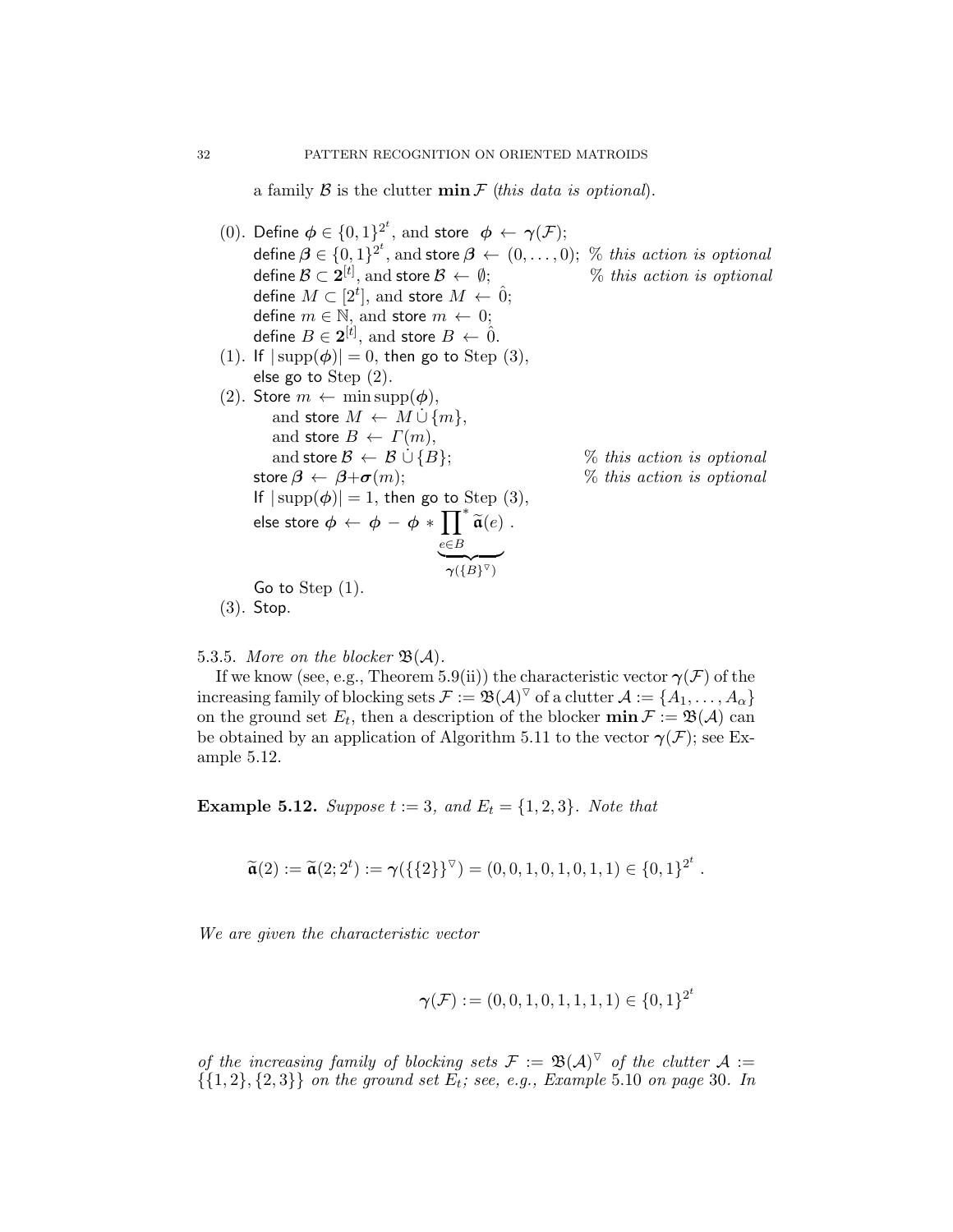order to find a description of the clutter  $\min \mathcal{F} := \mathfrak{B}(\mathcal{A})$ , let us apply Algo-rithm [5.11](#page-30-1) to the vector  $\gamma(\mathcal{F})$ :

$$
\phi \leftarrow \gamma(\mathcal{F}) := (0, 0, 1, 0, 1, 1, 1, 1);
$$
\n
$$
|\operatorname{supp}(\phi)| > 0 ;
$$
\n
$$
m \leftarrow \underbrace{\min_{\{3\}} \operatorname{supp}((0, 0, 1, 0, 1, 1, 1, 1))}_{3},
$$
\n
$$
M \leftarrow \underbrace{\hat{0} \cup \{3\}}_{\{3\}}, \quad B \leftarrow \underbrace{\Gamma(3)}_{\{2\}}, \quad \underbrace{\beta \leftarrow \underbrace{\hat{0} \cup \{2\}}_{\{42\}}; ;
$$
\n
$$
\beta \leftarrow \underbrace{(0, 0, 0, 0, 0, 0, 0, 0) + \sigma(3)}_{(0, 0, 1, 0, 0, 0, 0, 0)};
$$
\n
$$
\phi \leftarrow \underbrace{(0, 0, 1, 0, 1, 1, 1, 1) - (0, 0, 1, 0, 1, 1, 1, 1) * \tilde{\mathfrak{a}}(2)}_{(0, 0, 0, 0, 0, 1, 0, 0)};
$$
\n
$$
| \operatorname{supp}(\phi) | > 0 ;
$$
\n
$$
m \leftarrow \underbrace{\min_{\{3\}} \operatorname{supp}((0, 0, 0, 0, 0, 1, 0, 0))}_{6},
$$
\n
$$
M \leftarrow \underbrace{\{3\} \cup \{6\}}_{\{3, 6\}}, \quad B \leftarrow \underbrace{\Gamma(6)}_{\{1, 3\}}, \quad \beta \leftarrow \underbrace{\{2\}\} \cup \{1, 3\};}_{\{1, 3\}},
$$
\n
$$
\beta \leftarrow \underbrace{(0, 0, 1, 0, 0, 0, 0, 0) + \sigma(6)}_{(0, 0, 1, 0, 0, 1, 0, 0, 0)};
$$
\n
$$
| \operatorname{supp}(\phi) | = 1 ;
$$
\n
$$
\operatorname{Stop.}
$$

We see that the set supp $(\gamma(\min \mathcal{F})) =: M$  of the position numbers of the members of the blocker  $\mathfrak{B}(\mathcal{A}) =: \min \mathcal{F}$  is the set  $\{3,6\}.$ 

The characteristic vector  $\gamma(\min \mathcal{F}) =: \beta$  of the blocker  $\mathfrak{B}(\mathcal{A}) =: \min \mathcal{F}$ is the vector  $(0, 0, 1, 0, 0, 1, 0, 0)$ .

The blocker  $\mathfrak{B}(\mathcal{A}) =: \min \mathcal{F} =: \mathcal{B}$  of the clutter  $\mathcal{A} := \{ \{1,2\}, \{2,3\} \}$  is the clutter  $\{\{2\},\{1,3\}\}.$ 

# <span id="page-32-0"></span>Blocking / Voting

# <span id="page-32-1"></span>6. Decompositions of the characteristic topes and of the characteristic vectors of families

• The vertices  $R^i \in \{1, -1\}^t$  of the symmetric cycle **R** in the hypercube graph  $H(t, 2)$ , given in  $(1.1)(1.2)$  $(1.1)(1.2)$ , are just simply defined and useful decomposition components of topes of the oriented matroid  $\mathcal{H} := (E_t, \{1, -1\}^t)$ .

In the context of the combinatorics of finite sets, the vertices  $R^i \in \{1, -1\}^{2^t}$ of a distinguished symmetric cycle

$$
\boldsymbol{R} := (R^0, R^1, \dots, R^{2 \cdot 2^t - 1}, R^0)
$$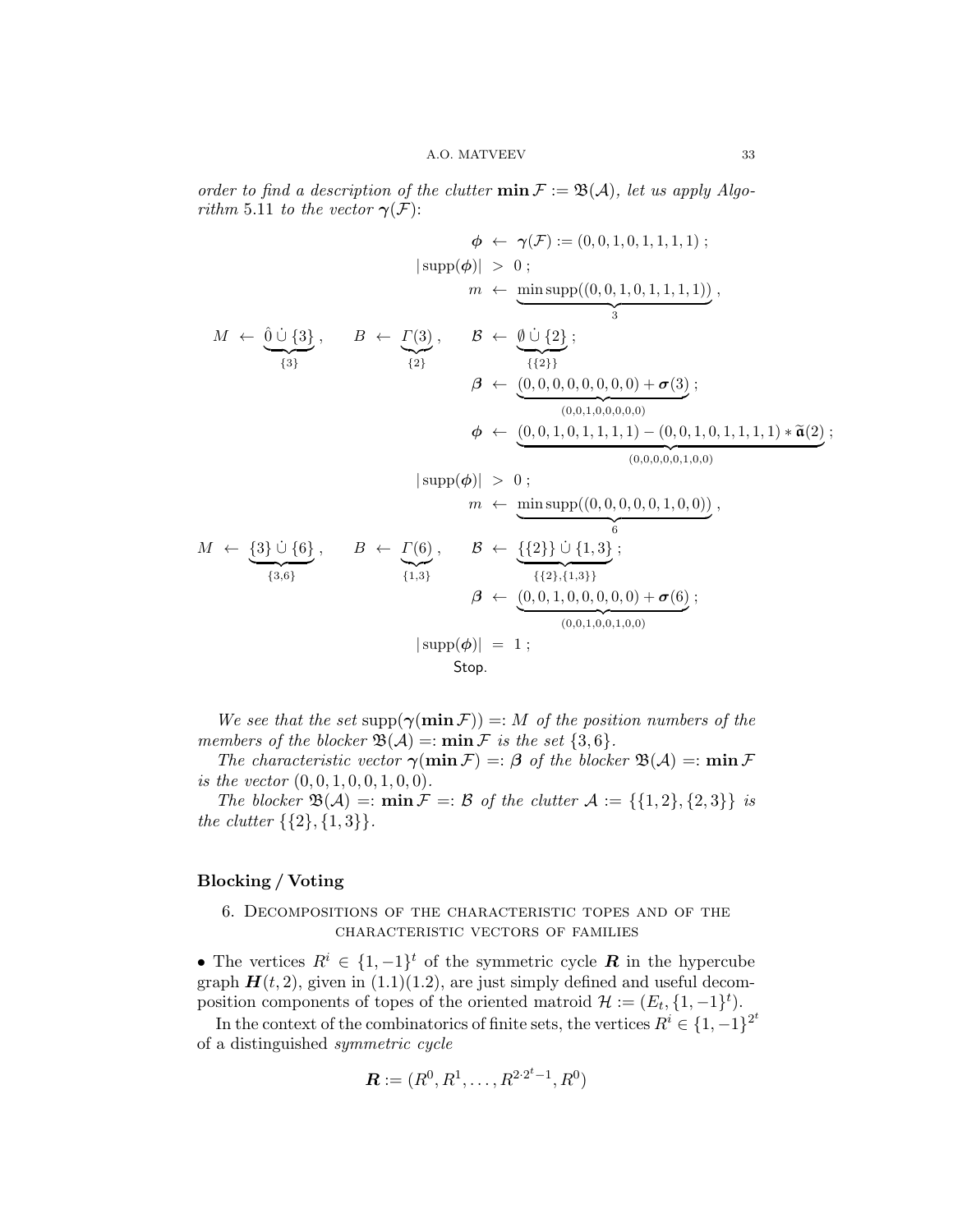in the hypercube graph of topes  $H(2^t, 2)$  of the oriented matroid  $\mathcal{H}_{2^t} :=$  $(E_{2^t}, \{1, -1\}^{2^t}),$  where

$$
R^{0} := \mathcal{T}_{2^{t}}^{(+)},
$$
  
\n
$$
R^{s} := -[s]R^{0}, \quad 1 \le s \le 2^{t} - 1,
$$
\n(6.1)

<span id="page-33-0"></span>and

<span id="page-33-1"></span>
$$
R^{2^t+k} := -R^k \ , \quad 0 \le k \le 2^t - 1 \ , \tag{6.2}
$$

have an additional meaning:

**Remark 6.1.** Let  $R$  be the symmetric cycle in the tope graph of the oriented matroid  $\mathcal{H}_{2^t} := (E_{2^t}, \{1, -1\}^{2^t}), \text{ defined by } (6.1)(6.2).$  $\mathcal{H}_{2^t} := (E_{2^t}, \{1, -1\}^{2^t}), \text{ defined by } (6.1)(6.2).$  $\mathcal{H}_{2^t} := (E_{2^t}, \{1, -1\}^{2^t}), \text{ defined by } (6.1)(6.2).$  $\mathcal{H}_{2^t} := (E_{2^t}, \{1, -1\}^{2^t}), \text{ defined by } (6.1)(6.2).$ 

(i) The vertex  $R^0 := T_{2^t}^{(+)} \in V(R)$  is the characteristic tope  $T_{\emptyset}$  of the empty family  $\emptyset$  on the ground set  $E_t$ .

The vertex  $R^{2^t} := -\mathrm{T}_{2^t}^{(+)}$  $C_{2}^{(+)} \in V(R)$  is the characteristic tope  $T_{2}[t]$  of the power set  $2^{[t]}$  of the set  $E_t$ .

(ii) If  $1 \leq i \leq 2^t - 1$ , then the vertex  $R^i \in V(R)$  is the characteristic tope  $T_F$  of a decreasing family  $\mathcal F$  of subsets of the ground set  $E_t$ . In other words, the family  $\mathcal F$  is a particular abstract simplicial complex, when  $1 < i \leq 2^t - 1$ .

Either the subfamily  $\max \mathcal{F}$  is an s-uniform clutter, where  $s :=$  $|\Gamma(\max(T_{\mathcal{F}})^{-})|$ , or we have  $\{ |F|: F \in \max \mathcal{F} \} = \{s, s-1\}.$  Indeed, we have

$$
\max \mathcal{F} = \underbrace{(\mathcal{F} \cap \binom{E_t}{s})}_{(\max \mathcal{F}) \cap \binom{E_t}{s}} \ \dot{\cup} \ \underbrace{\left( \binom{E_t}{s-1} - (\mathcal{F} \cap \binom{E_t}{s})^\vartriangle \right)}_{(\max \mathcal{F}) \cap \binom{E_t}{s-1}} \, .
$$

(iii) If  $2^t+1 \leq i \leq 2 \cdot 2^t-1$ , then the vertex  $R^i \in V(R)$  is the characteristic tope  $T_{\mathcal{F}}$  of an increasing family  $\mathcal F$  of subsets of the ground set  $E_t$ . Either the subfamily  $\min \mathcal{F}$  is an s-uniform clutter, where  $s :=$  $|\Gamma(\min(T_{\mathcal{F}})^{-})|$ , or we have  $\{ |F|: F \in \min \mathcal{F} \} = \{s, s+1\}.$  We have

$$
\min \mathcal{F} = \underbrace{(\mathcal{F} \cap \binom{E_t}{s})}_{(\min \mathcal{F}) \cap \binom{E_t}{s}} \ \dot{\cup} \ \underbrace{\left( \binom{E_t}{s+1} - (\mathcal{F} \cap \binom{E_t}{s})^{\triangledown} \right)}_{(\min \mathcal{F}) \cap \binom{E_t}{s+1}} \, .
$$

If  $i = 3 \cdot 2^{t-1}$ , then the clutter  $\min \mathcal{F}$  is self-dual.

• A distinguished symmetric cycle  $\widetilde{\mathbf{R}} := (\widetilde{R}^0, \widetilde{R}^1, \dots, \widetilde{R}^{2 \cdot 2^t-1}, \widetilde{R}^0)$  in the hypercube graph  $\widetilde{H}(2^t, 2)$  on the vertex set  $\{0, 1\}^{2^t}$  is defined<sup>[22](#page-33-2)</sup> as follows:

$$
\widetilde{R}^0 := (0, \dots, 0) ,
$$
  

$$
\widetilde{R}^s := \sum_{e \in [s]} \sigma(e) , \quad 1 \le s \le 2^t - 1 ,
$$

<span id="page-33-2"></span><sup>&</sup>lt;sup>22</sup> Here  $\sigma(e)$  is the eth standard unit vector of the space  $\mathbb{R}^{2^t}$ .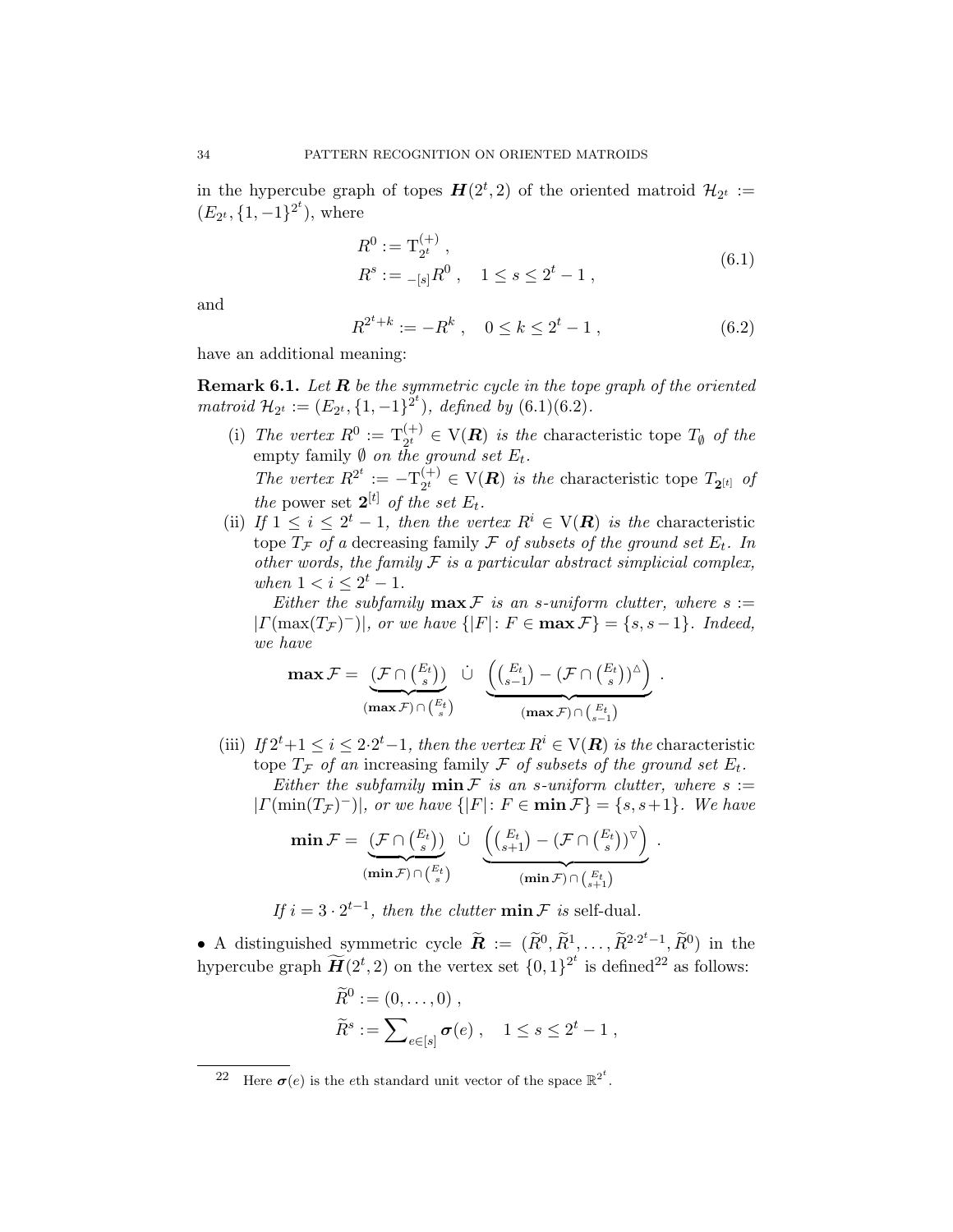#### A.O. MATVEEV 35

and

$$
\widetilde{R}^{2^t+k} := \mathrm{T}_{2^t}^{(+)} - \widetilde{R}^k \ , \quad 0 \le k \le 2^t - 1 \ .
$$

We let  $V(\tilde{R}) := (\tilde{R}^0, \tilde{R}^1, \dots, \tilde{R}^{2 \cdot 2^t - 1})$  denote the vertex sequence of the cycle  $\overline{R}$ .

• Let  $\mathcal{F} \subset 2^{[t]}$  be a family of subsets of the ground set  $E_t$ ,  $\emptyset \neq \mathcal{F} \neq \hat{0}$ . As earlier, we associate with the family F its characteristic tope  $T_{\mathcal{F}} \in \{1, -1\}^{2^t}$ , defined by  $(4.26)$ .

Recall that there exists a unique inclusion-minimal subset

$$
\boldsymbol{Q}(T_{\mathcal{F}},\boldsymbol{R})\subset\mathrm{V}(\boldsymbol{R}):=(R^0,R^1,\ldots,R^{2\cdot 2^t-1})
$$

of the vertex sequence  $V(R)$  of the cycle R, defined by  $(6.1)(6.2)$  $(6.1)(6.2)$ , such that

$$
T_{\mathcal{F}} = \sum_{Q \in \mathbf{Q}(T_{\mathcal{F}},\mathbf{R})} Q \ .
$$

In other words, there exists a unique row vector  $\mathbf{x} := \mathbf{x}(T_{\mathcal{F}}) := \mathbf{x}(T_{\mathcal{F}}, \mathbf{R}) :=$  $(x_1, \ldots, x_{2^t}) \in \{-1, 0, 1\}^{2^t}$ , such that

<span id="page-34-0"></span>
$$
T_{\mathcal{F}} = \sum_{i \in [2^t]} x_i \cdot R^{i-1} = \boldsymbol{x} \mathbf{M} , \qquad (6.3)
$$

where

<span id="page-34-2"></span>
$$
\mathbf{M} := \mathbf{M}(\mathbf{R}) := \begin{pmatrix} R^0 \\ R^1 \\ \vdots \\ R^{2^t - 1} \end{pmatrix} .
$$
 (6.4)

One can see this matrix (in the case  $t := 3$ ) in Example [6.4](#page-38-1) on page [40.](#page-38-1) Thus, we have

$$
\mathbf{x} = T_{\mathcal{F}} \cdot \mathbf{M}^{-1} ,
$$

and

$$
\mathbf{Q}(T_{\mathcal{F}}, \mathbf{R}) := \{x_i \cdot R^{i-1} \colon x_i \neq 0\}.
$$

We use the notation  $q(T_{\mathcal{F}}) := q(T_{\mathcal{F}}, \mathbf{R}) := |Q(T_{\mathcal{F}}, \mathbf{R})|$  to denote the cardinality of the set  $\mathbf{Q}(T_{\mathcal{F}}, \mathbf{R})$ .

• Let us consider the subset

$$
\widetilde{\boldsymbol{Q}}(\underbrace{\boldsymbol{\gamma}(\mathcal{F})}_{\frac{1}{2}(\mathrm{T}_{2^t}^{(+)}-\boldsymbol{T}_{\mathcal{F}})}\,,\widetilde{\boldsymbol{R}}):=\{\tfrac{1}{2}(\mathrm{T}_{2^t}^{(+)}-Q)\colon\;Q\in \boldsymbol{Q}(\boldsymbol{T}_{\mathcal{F}},\boldsymbol{R})\}\subset \mathrm{V}(\widetilde{\boldsymbol{R}})\;,
$$

and let us use the notation  $q(\gamma(\mathcal{F})) := q(\gamma(\mathcal{F}), \widetilde{R}) := |\widetilde{Q}(\gamma(\mathcal{F}), \widetilde{R})| = q(T_{\mathcal{F}})$ to denote its cardinality.

In analogy with [\(1.7\)](#page-2-3), we have

<span id="page-34-1"></span>
$$
\gamma(\mathcal{F}) = -\frac{1}{2} \left( \mathfrak{q}(\gamma(\mathcal{F})) - 1 \right) \cdot \mathcal{T}_{2^t}^{(+)} + \sum_{\substack{\widetilde{Q} \in \widetilde{\mathbf{Q}}(\gamma(\mathcal{F}), \widetilde{\mathbf{R}}) : \\ \widetilde{Q} \neq (0, \dots, 0) = : \widetilde{R}^0}} \widetilde{Q}.
$$
(6.5)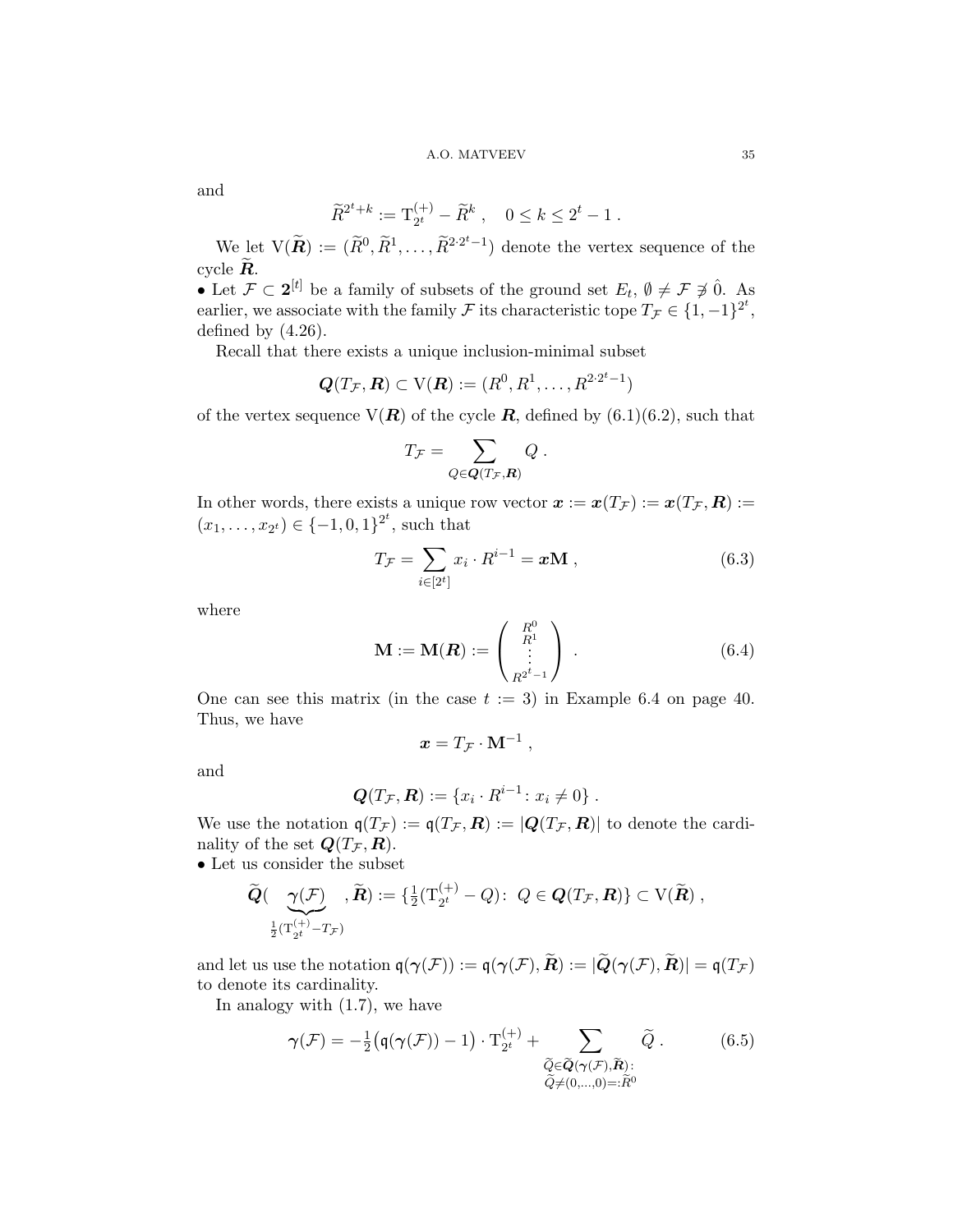• Let  $\mathcal{A} \subset 2^{[t]}$  be a nontrivial clutter on the ground set  $E_t$ , and let  $\mathcal{B} := \mathfrak{B}(\mathcal{A})$ be its blocker. We associate with the families  $\mathcal{A}^{\nabla}$ ,  $\mathcal{B}^{\nabla}$ ,  $\mathcal{A}$  and  $\mathcal{B}$  their characteristic topes  $T_{A^{\nabla}}$ ,  $T_{B^{\nabla}}$ ,  $T_A$ ,  $T_B \in \{1, -1\}^{2^t}$ , and their characteristic vectors  $\gamma(\mathcal{A}^\nabla), \gamma(\mathcal{B}^\nabla), \gamma(\mathcal{A}), \gamma(\mathcal{B}) \in \{0,1\}^{2^t}$ . See [\(6.6\)](#page-35-0)–[\(6.13\)](#page-35-1) in Example [6.2.](#page-35-2)

<span id="page-35-2"></span>**Example 6.2.** Suppose  $t := 3$ , and  $E_t = \{1, 2, 3\}$ . Let **R** by the symmetric cycle in the hypercube graph  $H(2^t, 2)$  on the vertex set  $\{1, -1\}^{2^t}$ , defined by  $(6.1)(6.2)$  $(6.1)(6.2)$ .

We are given the blocking pair of clutters  $\mathcal{A} := \{ \{1,2\}, \{2,3\} \}$  and  $\mathcal{B} :=$  $\mathfrak{B}(\mathcal{A}) = \{\{1,3\},\{2\}\}\$  on the ground set  $E_t$ .

The families  $\mathcal{A}^{\nabla}$ ,  $\mathcal{B}^{\nabla}$ , A and B are described by their characteristic topes

<span id="page-35-0"></span>
$$
T_{\mathcal{A}^{\triangledown}} := (1, \quad 1, \quad 1, \quad 1, -1, \quad 1, -1, -1) \in \{1, -1\}^{2^t}, \tag{6.6}
$$

<span id="page-35-3"></span>
$$
T_{\mathcal{B}^{\triangledown}} := (1, 1, -1, 1, -1, -1, -1, -1), \tag{6.7}
$$

 $T_A := (1, 1, 1, 1, -1, 1, -1, 1)$ , (6.8)

$$
T_B := (1, 1, -1, 1, 1, -1, 1, 1), \tag{6.9}
$$

and by their characteristic vectors

$$
\boldsymbol{\gamma}(\mathcal{A}^{\triangledown}) := (0, 0, 0, 0, 1, 0, 1, 1) \in \{0, 1\}^{2^t}, \tag{6.10}
$$

- $\boldsymbol{\gamma}(\mathcal{B}^{\nabla}) := (0, 0, 1, 0, 1, 1, 1, 1),$ (6.11)
- $\gamma(A) := (0, 0, 0, 0, 1, 0, 1, 0)$ , (6.12)

<span id="page-35-4"></span><span id="page-35-1"></span>
$$
\gamma(\mathcal{B}) := (0, 0, 1, 0, 0, 1, 0, 0). \tag{6.13}
$$

Turning to decompositions of the form [\(6.3\)](#page-34-0), we see that

$$
\boldsymbol{x}(T_{\mathcal{A}^{\triangledown}}) = (0, \ 0, \ 0, \ -1, \ 1, -1, \ 0) \in \{-1, 0, 1\}^{2^{t}}, \tag{6.14}
$$

$$
\boldsymbol{x}(T_{\mathcal{B}^{\triangledown}}) = (0, 0, -1, 1, -1, 0, 0, 0), \qquad (6.15)
$$

 $x(T_A) = (1, 0, 0, 0, -1, 1, -1, 1),$  (6.16)

<span id="page-35-5"></span>
$$
\boldsymbol{x}(T_{\mathcal{B}}) = (1, 0, -1, 1, 0, -1, 1, 0). \tag{6.17}
$$

Thus, we have the decompositions:

$$
T_{\mathcal{A}^{\triangledown}} := (1, 1, 1, 1, -1, 1, -1, -1) = -\underbrace{R^{4}}_{-R^{12}} + R^{5} - \underbrace{R^{6}}_{-R^{14}}
$$
  
\n
$$
= -(-1, -1, -1, -1, 1, 1, 1, 1)
$$
  
\n
$$
+(-1, -1, -1, -1, -1, 1, 1, 1)
$$
  
\n
$$
-(-1, -1, -1, -1, -1, -1, 1, 1) = R^{5} + R^{12} + R^{14}
$$
  
\n
$$
= (-1, -1, -1, -1, -1, 1, 1, 1)
$$
  
\n
$$
+ (-1, 1, 1, 1, -1, -1, -1, -1)
$$
  
\n
$$
+ (-1, 1, 1, 1, 1, 1, -1, -1, -1),
$$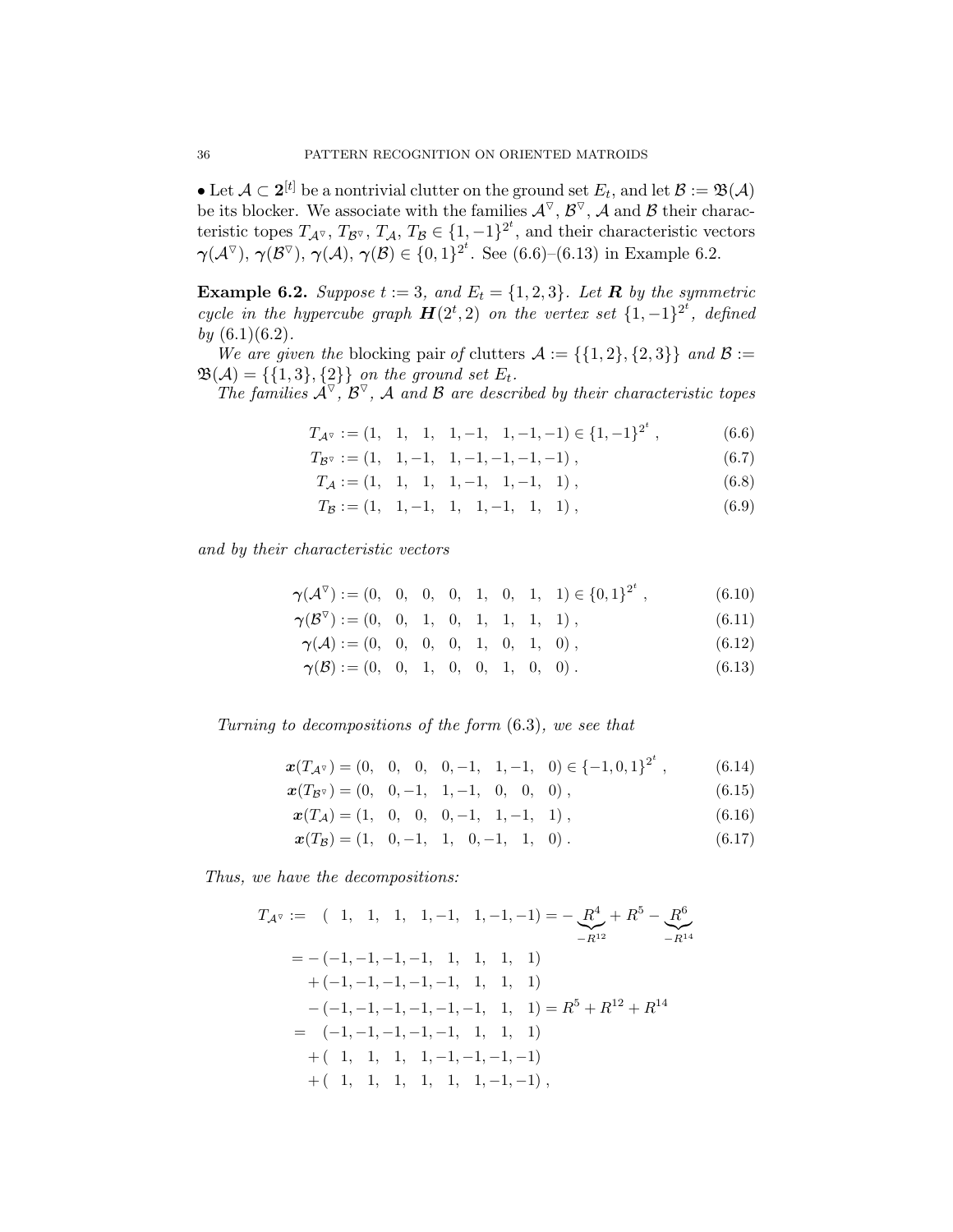A.O. MATVEEV 37

$$
T_{\mathcal{B}^{\triangledown}} := (1, 1, -1, 1, -1, -1, -1, -1) = -\underbrace{R^2}_{-R^{10}} + R^3 - \underbrace{R^4}_{-R^{12}}
$$
  
\n
$$
= -(-1, -1, 1, 1, 1, 1, 1, 1)
$$
  
\n
$$
+(-1, -1, -1, 1, 1, 1, 1, 1)
$$
  
\n
$$
-(-1, -1, -1, -1, 1, 1, 1, 1) = R^3 + R^{10} + R^{12}
$$
  
\n
$$
= (-1, -1, -1, 1, 1, 1, 1, 1)
$$
  
\n
$$
+ (-1, 1, -1, -1, -1, -1, -1, -1)
$$
  
\n
$$
+ (-1, 1, 1, 1, -1, -1, -1, -1, -1),
$$

$$
T_{\mathcal{A}} := (1, 1, 1, 1, -1, 1, -1, 1) = \underbrace{\mathcal{R}^{0}}_{T_{2^{t}}} - \underbrace{\mathcal{R}^{4}}_{-R^{12}} + R^{5} - \underbrace{\mathcal{R}^{6}}_{-R^{14}} + R^{7}
$$
\n
$$
= (1, 1, 1, 1, 1, 1, 1, 1)
$$
\n
$$
-(-1, -1, -1, -1, -1, 1, 1, 1, 1)
$$
\n
$$
+ (-1, -1, -1, -1, -1, -1, 1, 1, 1)
$$
\n
$$
+ (-1, -1, -1, -1, -1, -1, -1, 1) = \underbrace{\mathcal{R}^{0}}_{T_{2^{t}}} + R^{5} + R^{7} + R^{12} + R^{14}
$$
\n
$$
= (1, 1, 1, 1, 1, 1, 1, 1, 1)
$$
\n
$$
+ (-1, -1, -1, -1, -1, -1, 1, 1, 1)
$$
\n
$$
+ (-1, -1, -1, -1, -1, -1, -1, -1, 1)
$$
\n
$$
+ (1, 1, 1, 1, 1, 1, 1, -1, -1, -1)
$$
\n
$$
+ (1, 1, 1, 1, 1, 1, 1, -1, -1, -1),
$$

and

$$
T_B := (1, 1, -1, 1, 1, -1, 1, 1) = \underbrace{R^0}_{T_{2^t}} - \underbrace{R^2}_{-R^{10}} + R^3 - \underbrace{R^5}_{-R^{13}} + R^6
$$
\n
$$
= (1, 1, 1, 1, 1, 1, 1, 1)
$$
\n
$$
-(-1, -1, -1, 1, 1, 1, 1, 1)
$$
\n
$$
+(-1, -1, -1, -1, -1, -1, 1, 1, 1)
$$
\n
$$
+(-1, -1, -1, -1, -1, -1, 1, 1, 1)
$$
\n
$$
+(-1, -1, -1, -1, -1, -1, 1, 1, 1)
$$
\n
$$
+(-1, -1, -1, -1, 1, 1, 1, 1)
$$
\n
$$
+(-1, -1, -1, -1, -1, -1, 1, 1, 1)
$$
\n
$$
+(-1, -1, -1, -1, -1, -1, -1, -1, -1)
$$
\n
$$
+(-1, 1, 1, 1, 1, 1, -1, -1, -1, -1)
$$
\n
$$
+(-1, 1, 1, 1, 1, 1, -1, -1, -1, -1)
$$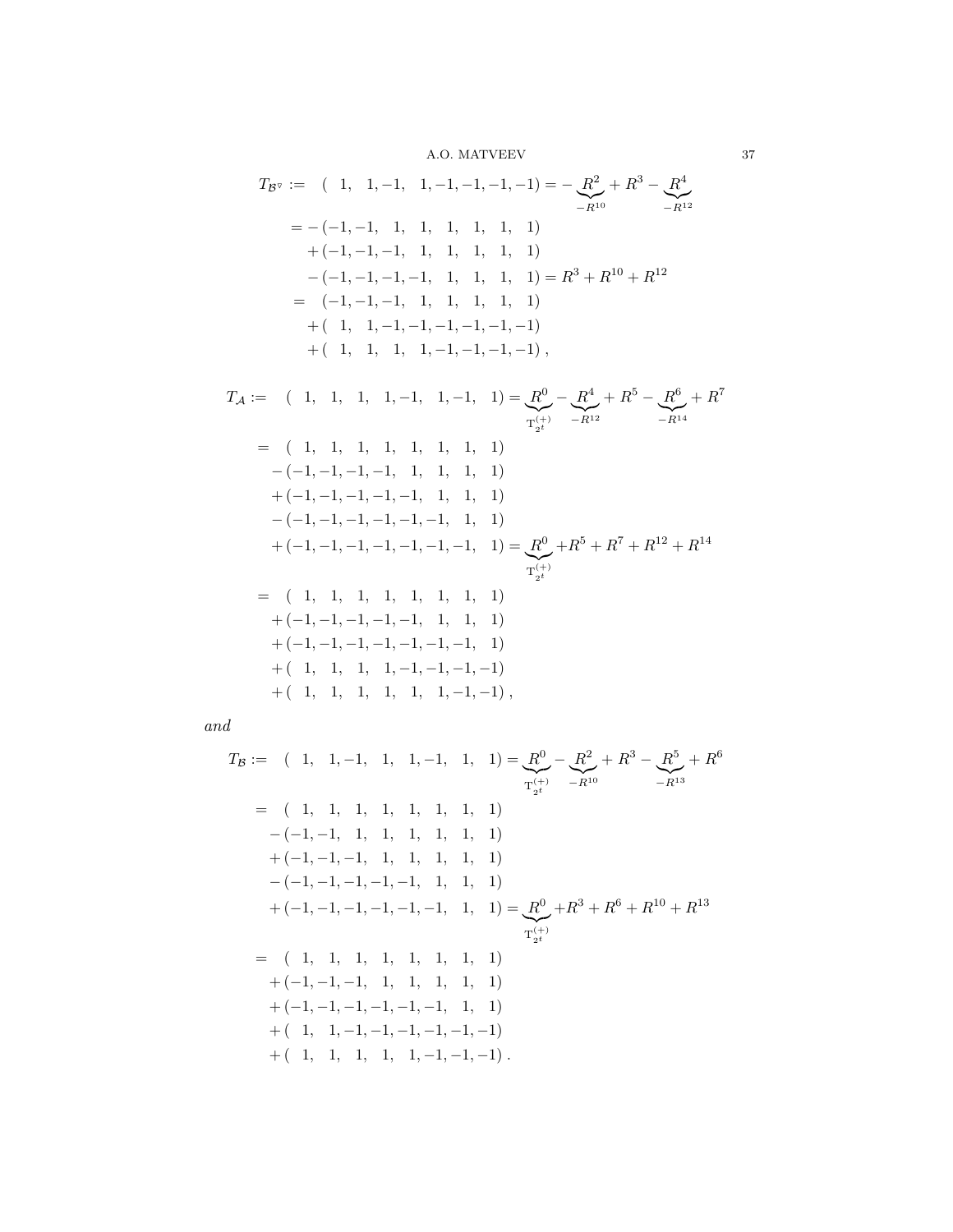Relations of the form [\(6.5\)](#page-34-1) imply that

γ(A O ) := ( 0, 0, 0, 0, 1, 0, 1, 1) = −T (+) 2 <sup>t</sup> <sup>+</sup> <sup>R</sup>e<sup>5</sup> <sup>+</sup> <sup>R</sup>e<sup>12</sup> <sup>+</sup> <sup>R</sup>e<sup>14</sup> = (−1, −1, −1, −1, −1, −1, −1, −1) + ( 1, 1, 1, 1, 1, 0, 0, 0) + ( 0, 0, 0, 0, 1, 1, 1, 1) + ( 0, 0, 0, 0, 0, 0, 1, 1) , γ(B O ) := ( 0, 0, 1, 0, 1, 1, 1, 1) = −T (+) 2 <sup>t</sup> <sup>+</sup> <sup>R</sup>e<sup>3</sup> <sup>+</sup> <sup>R</sup>e<sup>10</sup> <sup>+</sup> <sup>R</sup>e<sup>12</sup> = (−1, −1, −1, −1, −1, −1, −1, −1) + ( 1, 1, 1, 0, 0, 0, 0, 0) + ( 0, 0, 1, 1, 1, 1, 1, 1) + ( 0, 0, 0, 0, 1, 1, 1, 1) , γ(A) := ( 0, 0, 0, 0, 1, 0, 1, 0) = −2T(+) 2 <sup>t</sup> <sup>+</sup> <sup>R</sup>e<sup>0</sup> |{z} (0,...,0) <sup>+</sup>Re<sup>5</sup> <sup>+</sup> <sup>R</sup>e<sup>7</sup> <sup>+</sup> <sup>R</sup>e<sup>12</sup> <sup>+</sup> <sup>R</sup>e<sup>14</sup> = − 2T(+) 2 <sup>t</sup> <sup>+</sup> <sup>R</sup>e<sup>5</sup> <sup>+</sup> <sup>R</sup>e<sup>7</sup> <sup>+</sup> <sup>R</sup>e<sup>12</sup> <sup>+</sup> <sup>R</sup>e<sup>14</sup> = (−2, −2, −2, −2, −2, −2, −2, −2) + ( 1, 1, 1, 1, 1, 0, 0, 0) + ( 1, 1, 1, 1, 1, 1, 1, 0) + ( 0, 0, 0, 0, 1, 1, 1, 1) + ( 0, 0, 0, 0, 0, 0, 1, 1) , and γ(B) := ( 0, 0, 1, 0, 0, 1, 0, 0) = −2T(+) 2 <sup>t</sup> <sup>+</sup> <sup>R</sup>e<sup>0</sup> |{z} (0,...,0) <sup>+</sup>Re<sup>3</sup> <sup>+</sup> <sup>R</sup>e<sup>6</sup> <sup>+</sup> <sup>R</sup>e<sup>10</sup> <sup>+</sup> <sup>R</sup>e<sup>13</sup> = − 2T(+) 2 <sup>t</sup> <sup>+</sup> <sup>R</sup>e<sup>3</sup> <sup>+</sup> <sup>R</sup>e<sup>6</sup> <sup>+</sup> <sup>R</sup>e<sup>10</sup> <sup>+</sup> <sup>R</sup>e<sup>13</sup> = (−2, −2, −2, −2, −2, −2, −2, −2) + ( 1, 1, 1, 0, 0, 0, 0, 0) + ( 1, 1, 1, 1, 1, 1, 0, 0) + ( 0, 0, 1, 1, 1, 1, 1, 1) + ( 0, 0, 0, 0, 0, 1, 1, 1) .

• Corollary [2.3\(](#page-11-2)i) and Proposition [2.2\(](#page-9-1)iv), restated in dimensionality  $2^t$ , suggest the following:

**Theorem 6.3.** Let **R** be the symmetric cycle in the hypercube graph  $H(2^t, 2)$ on the vertex set  $\{1, -1\}^{2^t}$ , defined by  $(6.1)(6.2)$  $(6.1)(6.2)$ .

Let  $\mathcal{A} \subset 2^{[t]}$  be a nontrivial clutter on the ground set  $E_t$ , and let  $\mathcal{B} :=$  $\mathfrak{B}(\mathcal{A})$  be its blocker. Since the characteristic topes of the increasing families  $\mathcal{A}^{\nabla}$  and  $\mathcal{B}^{\nabla}$  obey the relation

$$
T_{\mathcal{B}^\nabla} = \text{ro}(T_{\mathcal{A}^\nabla}) \ ,
$$

we have: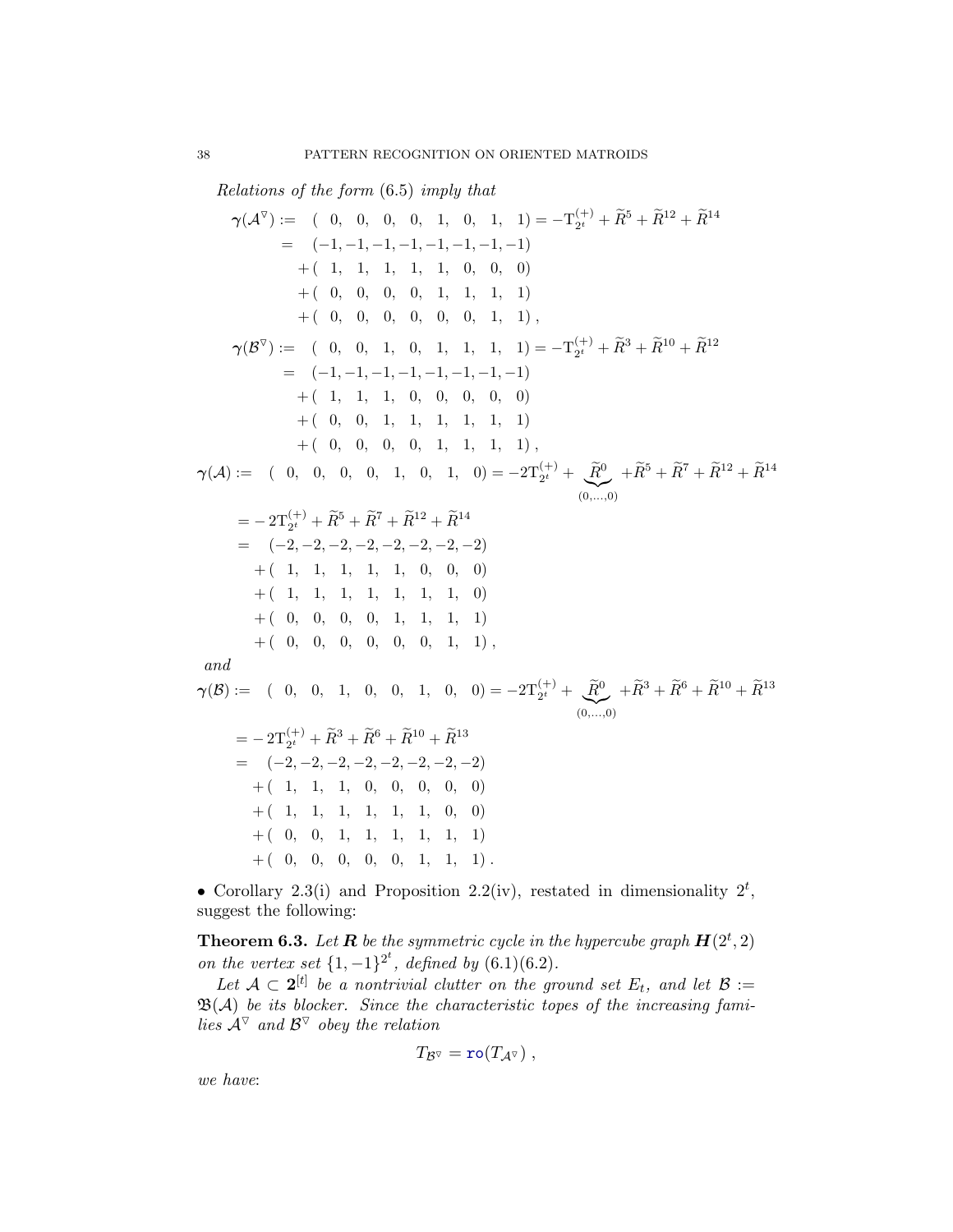(i)

$$
\mathfrak{q}(T_{\mathcal{B}^{\nabla}}) := |\mathbf{Q}(T_{\mathcal{B}^{\nabla}}, \mathbf{R})| = |\mathbf{Q}(T_{\mathcal{A}^{\nabla}}, \mathbf{R})| =: \mathfrak{q}(T_{\mathcal{A}^{\nabla}}) ,
$$

and

$$
\boldsymbol{x}(T_{\mathcal{B}^\triangledown}) = \boldsymbol{x}(T_{\mathcal{A}^\triangledown}) \cdot \overline{\mathbf{U}}(2^t) \cdot \overline{\mathbf{T}}(2^t) \ .
$$

(ii) Suppose that the subset  $(T_{\mathcal{A}^{\nabla}})^{-} = \text{supp}(\gamma(\mathcal{A}^{\nabla})) \subset E_{2^{t}}$  is a disjoint union

$$
[i_1, j_1] \cup [i_2, j_2] \cup \cdots \cup [i_{\varrho-1}, j_{\varrho-1}] \cup [i_{\varrho}, j_{\varrho}]
$$

of intervals such that

$$
j_1 + 2 \le i_2, \quad j_2 + 2 \le i_3, \quad \dots, \quad j_{\varrho-2} + 2 \le i_{\varrho-1}, \quad j_{\varrho-1} + 2 \le i_{\varrho},
$$
  
for some  $\varrho$ . We have

$$
\mathfrak{q}(T_{\mathcal{B}^\nabla}) = \mathfrak{q}(T_{\mathcal{A}^\nabla}) = 2\varrho - 1 ;
$$

$$
\boldsymbol{x}(T_{\mathcal{A}^{\triangledown}})=\sum_{1\leq k\leq \varrho-1}\boldsymbol{\sigma}(j_k+1)-\sum_{1\leq \ell\leq \varrho}\boldsymbol{\sigma}(i_\ell),
$$

and

$$
\boldsymbol{x}(T_{\mathcal{B}^\nabla}) = \sum_{1 \leq k \leq \varrho-1} \boldsymbol{\sigma}(2^t - j_k + 1) - \sum_{1 \leq \ell \leq \varrho} \boldsymbol{\sigma}(2^t - i_\ell + 2) .
$$

See expressions  $(6.6)(6.7)$  $(6.6)(6.7)$  and  $(6.14)(6.15)$  $(6.14)(6.15)$  in Example [6.2.](#page-35-2)

## <span id="page-38-0"></span>6.1. **A clutter**  $\{\{a\}\}.$

As earlier (in Section [5.1\)](#page-21-0), let  $\{\{a\}\}\$ be a clutter on the ground set  $E_t$ , whose only member is a *one-element* subset  $\{a\} \subset E_t$ .

• Let us associate with the characteristic tope  $\mathfrak{a}(a) := T_{\{\{a\}\}}\sigma$  of the principal increasing family  $\{\{a\}\}^{\triangledown}$  the row vector  $\boldsymbol{x}(\mathfrak{a}(a)) := \boldsymbol{x}(\mathfrak{a}(a), \boldsymbol{R}) \in \{-1, 0, 1\}^{2^t},$ described in  $(6.3)$ , where  $\boldsymbol{R}$  is the symmetric cycle in the hypercube graph  $H(2^t, 2)$ , defined by  $(6.1)(6.2)$  $(6.1)(6.2)$ . Recall that

<span id="page-38-2"></span>
$$
\boldsymbol{x}(\mathfrak{a}(a)) = \mathfrak{a}(a) \cdot \mathbf{M}^{-1} , \qquad (6.18)
$$

where the matrix  $M$  is defined by  $(6.4)$  $(6.4)$ , and

$$
Q(\mathfrak{a}(a), R) := \{x_i \cdot R^{i-1} \colon x_i \neq 0\}
$$
, and  $\mathfrak{a}(a) = \sum_{Q \in \mathbf{Q}(\mathfrak{a}(a), R)} Q$ ,

see Example [6.4.](#page-38-1)

<span id="page-38-1"></span>**Example 6.4.** Suppose  $t := 3$ , and  $E_t = \{1, 2, 3\}$ .

The characteristic topes associated with the principal increasing families that are generated by the clutters  $\{\{a\}\}\$ , for the elements  $a \in E_t$  of the ground set, are as follows:

$$
\mathfrak{a}(1) := \mathfrak{a}(1; 2^t) := T_{\{\{1\}^{\} \vee}} = (1, -1, 1, 1, -1, -1, 1, -1) \in \{1, -1\}^{2^t},
$$
  
\n
$$
\mathfrak{a}(2) := \mathfrak{a}(2; 2^t) := T_{\{\{2\}^{\}vee}} = (1, 1, -1, 1, -1, 1, -1, -1),
$$
  
\n
$$
\mathfrak{a}(3) := \mathfrak{a}(3; 2^t) := T_{\{\{3\}^{\}vee}} = (1, 1, 1, -1, 1, -1, -1, -1).
$$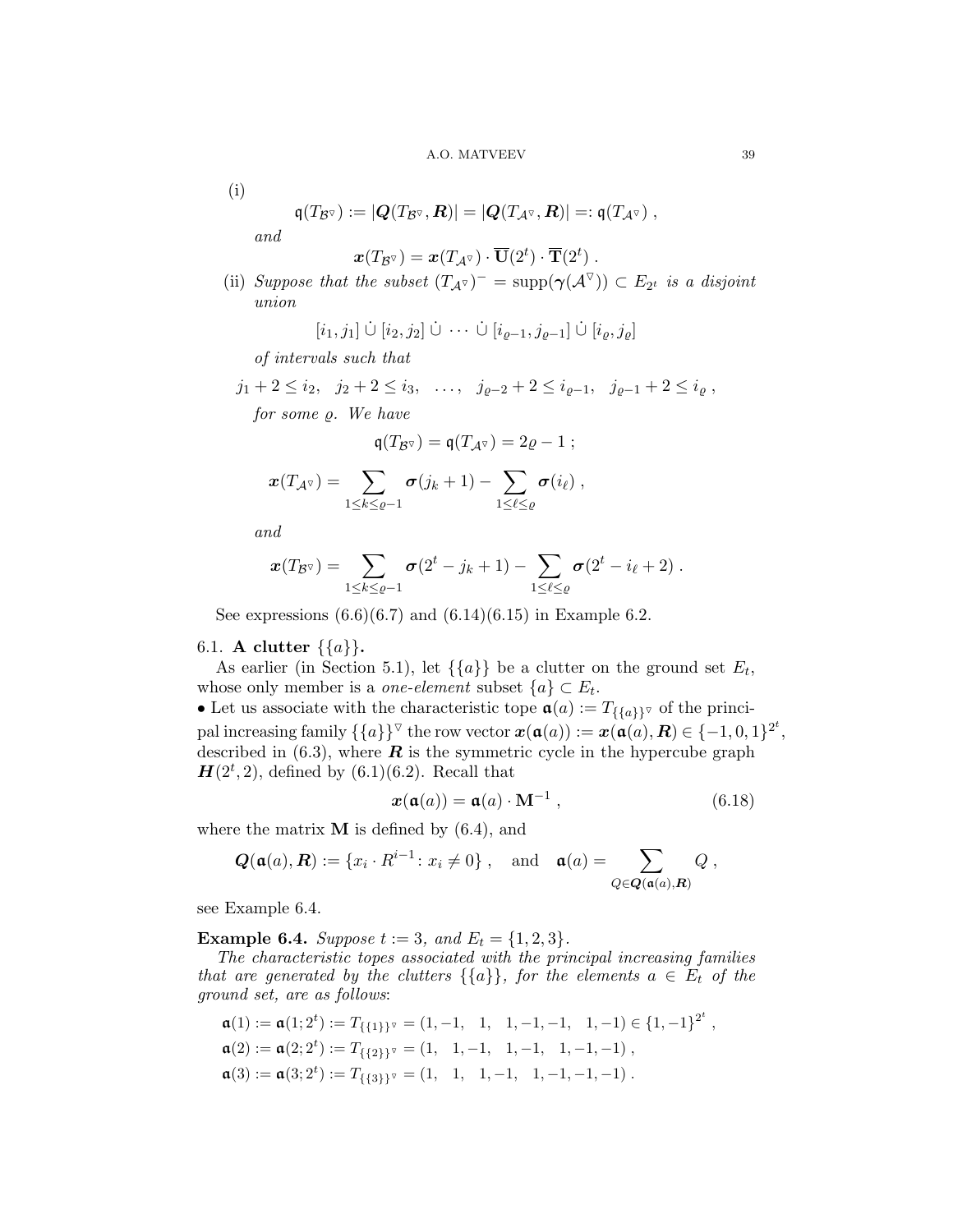The corresponding " $x$ -vectors", given in [\(6.18\)](#page-38-2) for the symmetric cycle  $R$ in the hypercube graph  $H(2^t, 2)$  defined by [\(6.1\)](#page-33-0)[\(6.2\)](#page-33-1), are:

$$
x(\mathfrak{a}(1)) := x(\mathfrak{a}(1), R) = (0, -1, 1, 0, -1, 0, 1, -1) \in \{-1, 0, 1\}^{2^t},
$$
  
\n
$$
x(\mathfrak{a}(2)) := x(\mathfrak{a}(2), R) = (0, 0, -1, 1, -1, 1, -1, 0),
$$
  
\n
$$
x(\mathfrak{a}(3)) := x(\mathfrak{a}(3), R) = (0, 0, 0, -1, 1, -1, 0, 0).
$$

Indeed, we see that

$$
\boldsymbol{x}(\mathfrak{a}(2)) \cdot \mathbf{M} = \begin{pmatrix} 0 & 0 & -1 & 1 & -1 & 1 & -1 & 0 \end{pmatrix} \cdot \begin{pmatrix} 1 & 1 & 1 & 1 & 1 & 1 & 1 & 1 & 1 \\ -1 & 1 & 1 & 1 & 1 & 1 & 1 & 1 \\ -1 & -1 & -1 & 1 & 1 & 1 & 1 & 1 & 1 \\ -1 & -1 & -1 & -1 & 1 & 1 & 1 & 1 & 1 \\ -1 & -1 & -1 & -1 & -1 & 1 & 1 & 1 \\ -1 & -1 & -1 & -1 & -1 & -1 & 1 & 1 \\ -1 & -1 & -1 & -1 & -1 & -1 & -1 & 1 \end{pmatrix}
$$

$$
= \begin{pmatrix} 1 & 1 & -1 & 1 & -1 & -1 & -1 \\ 1 & -1 & 1 & 1 & 1 & 1 & 1 \\ -1 & -1 & -1 & -1 & -1 & -1 & -1 & 1 \\ -1 & -1 & -1 & -1 & -1 & -1 & -1 & 1 \end{pmatrix}
$$

• For the row vector  $y(1 + a) := y(1 + a; 2^t) \in \{-1, 0, 1\}^{2^t}$ , defined by

$$
\mathbf{y}(1+a) := \mathbf{x} \left( \begin{smallmatrix} -\{1+a\} & T_{2}^{(+)} \end{smallmatrix} \right) =: \mathbf{x}(T_{\{\{a\}\}}),
$$

we have (see  $[69, Sect. 2]$  $[69, Sect. 2]$ ):

$$
\mathbf{y}(1+a) = \boldsymbol{\sigma}(1) - \boldsymbol{\sigma}(1+a) + \boldsymbol{\sigma}(2+a) .
$$

In other words,

$$
\mathbf{Q}(T_{\{\{a\}\}},\mathbf{R})=\{\underbrace{R^0}_{T_{2^t}^{(+)}},R^{1+a},R^{2^t+a}\},\,
$$

and

$$
T_{\mathfrak{B}(\{\{a\}\})} = T_{\{\{a\}\}} = \mathrm{T}_{2^t}^{(+)} + R^{1+a} + R^{2^t+a}.
$$

Equivalently,

$$
\widetilde{\mathbf{Q}}(\gamma(\{\{a\}\}), \widetilde{\mathbf{R}}) = \{\underbrace{\widetilde{R}^0}_{(0,\ldots,0)}, \widetilde{R}^{1+a}, \widetilde{R}^{2^t+a}\},
$$

and

$$
\gamma(\mathfrak{B}(\{\{a\}\})) = \gamma(\{\{a\}\}) = -\frac{1}{2}(3-1) \cdot \mathcal{T}_{2^t}^{(+)} + \widetilde{R}^{1+a} + \widetilde{R}^{2^t+a} = -\mathcal{T}_{2^t}^{(+)} + \widetilde{R}^{1+a} + \widetilde{R}^{2^t+a} .
$$

<span id="page-39-0"></span>6.2. A clutter  $\{A\}$ .

As in Section [5.2,](#page-25-0) let  $\{A\}$  be a clutter on the ground set  $E_t$ , whose only member is a *nonempty subset*  $A \subseteq E_t$ .

• Dealing with the symmetric cycle **R** in the hypercube graph  $H(2^t, 2)$ , defined by  $(6.1)(6.2)$  $(6.1)(6.2)$ , with the matrix **M** given in  $(6.4)$ , and with "x-vectors" described in [\(6.3\)](#page-34-0), for the row vector

<span id="page-39-1"></span>
$$
\mathbf{y}(\Gamma^{-1}(A)) := \mathbf{x}(-\{r^{-1}(A)\}T_{2^t}^{(+)}) =: \mathbf{x}(T_{\{A\}}) = T_{\{A\}} \cdot \mathbf{M}^{-1} \in \{-1, 0, 1\}^{2^t},\tag{6.19}
$$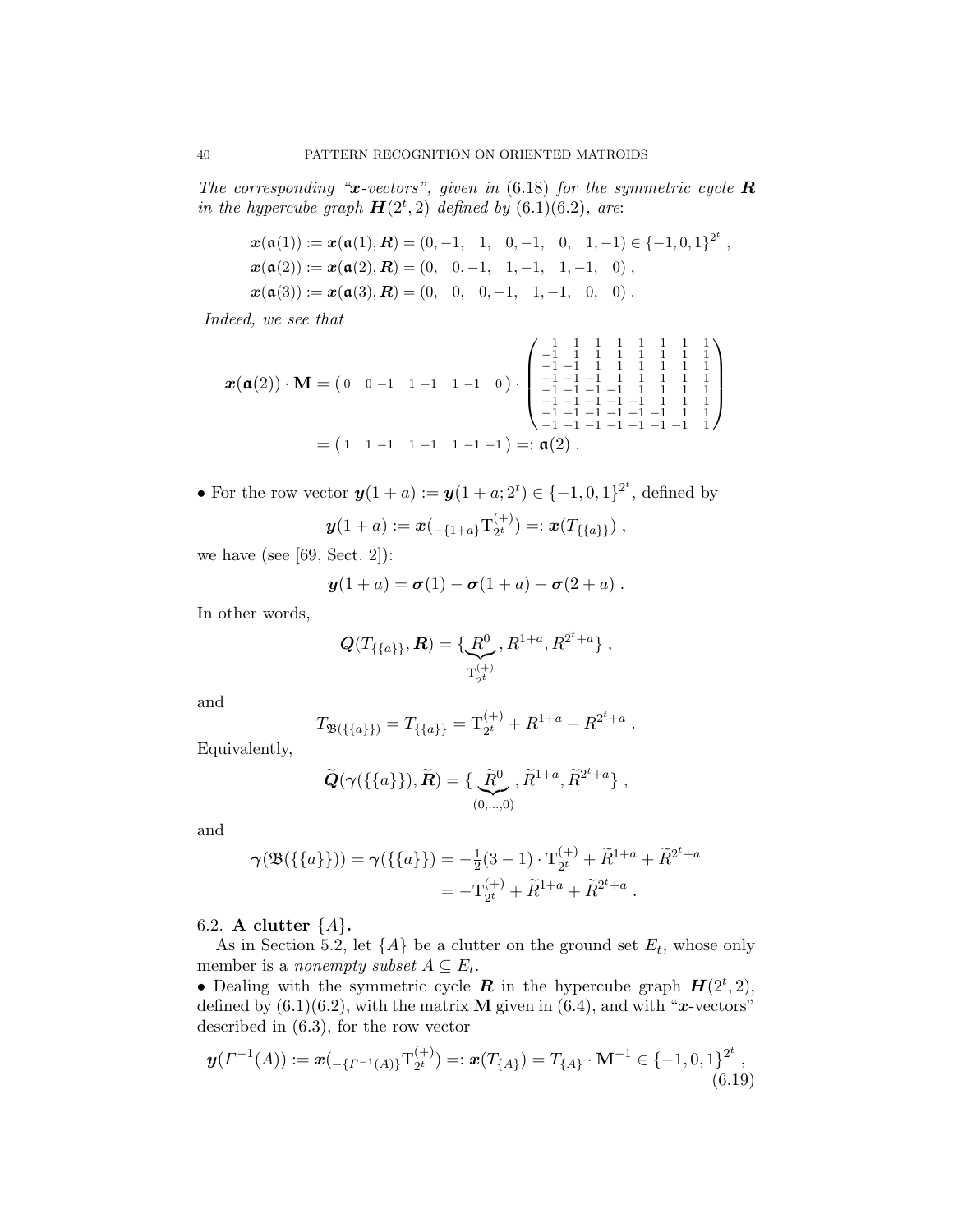we have (see [\[69,](#page-45-3) Sect. 2]):

$$
\boldsymbol{y}(\boldsymbol{\varGamma}^{-1}(A)) = \begin{cases} \boldsymbol{\sigma}(1) - \boldsymbol{\sigma}(\boldsymbol{\varGamma}^{-1}(A)) + \boldsymbol{\sigma}(1 + \boldsymbol{\varGamma}^{-1}(A)), & \text{if } A \neq E_t, \\ -\boldsymbol{\sigma}(2^t), & \text{if } A = E_t. \end{cases}
$$

In other words,

$$
\mathbf{Q}(T_{\{A\}}, \mathbf{R}) = \begin{cases} \{ \underbrace{\mathbf{R}^0}_{T_{2^t}} , R^{\Gamma^{-1}(A)}, R^{2^t + \Gamma^{-1}(A) - 1} \}, & \text{if } A \neq E_t, \\ \{ R^{2 \cdot 2^t - 1} \}, & \text{if } A = E_t, \end{cases}
$$

and

$$
T_{\{A\}} = \begin{cases} \mathbf{T}_{2^t}^{(+)} + R^{\varGamma^{-1}(A)} + R^{2^t + \varGamma^{-1}(A) - 1} \ , & \text{if } A \neq E_t, \\[2mm] R^{2 \cdot 2^t - 1} \ , & \text{if } A = E_t. \end{cases}
$$

Equivalently,

$$
\widetilde{\mathbf{Q}}(\gamma(\{A\}), \widetilde{\mathbf{R}}) = \begin{cases} \{ \widetilde{\mathbf{R}}^{0}, \widetilde{R}^{T-1(A)}, \widetilde{R}^{2^{t}+T-1(A)-1} \}, & \text{if } A \neq E_{t}, \\ (\widetilde{R}^{2 \cdot 2^{t}-1}), & \text{if } A = E_{t}, \end{cases}
$$

and

$$
\gamma(\{A\}) = \begin{cases}\n-\frac{1}{2}(3-1) \cdot \mathbf{T}_{2^{t}}^{(+)} + \widetilde{R}^{T^{-1}(A)} + \widetilde{R}^{2^{t}+T^{-1}(A)-1} \\
= -\mathbf{T}_{2^{t}}^{(+)} + \widetilde{R}^{T^{-1}(A)} + \widetilde{R}^{2^{t}+T^{-1}(A)-1}, & \text{if } A \neq E_{t}, \\
\widetilde{R}^{2 \cdot 2^{t}-1}, & \text{if } A = E_{t}.\n\end{cases}
$$

• Recall that  $\gamma(\lbrace A \rbrace^{\triangledown}) = \prod_{a \in A}^* \widetilde{\mathfrak{a}}(a)$ , and  $\gamma(\mathfrak{B}(\lbrace A \rbrace)^{\triangledown}) = \text{rn}(\gamma(\lbrace A \rbrace^{\triangledown}))$ .

**Remark 6.5** (cf. Remark [5.8\)](#page-27-3). For a nonempty subset  $A \subseteq E_t$ , we have (i)

$$
\boldsymbol{\gamma}(\{A\}^{\triangledown}) = \prod_{a \in A}^{\ast} \left(\frac{1}{2} \left(\mathbf{T}_{2^t}^{(+)} - \boldsymbol{x}(\mathfrak{a}(a)) \cdot \mathbf{M}\right)\right).
$$

(ii)

$$
\boldsymbol{\gamma}(\mathfrak{B}(\{A\})^{\triangledown})=\mathrm{T}_{2^t}^{(+)}-\Big(\prod_{a\in A}^*(\tfrac{1}{2}(\mathrm{T}_{2^t}^{(+)}-\boldsymbol{x}(\mathfrak{a}(a))\cdot\mathbf{M}))\Big)\cdot\overline{\mathbf{U}}(2^t) .
$$

• Since the *blocker* of the clutter  $\{A\}$  is the clutter  $\mathfrak{B}(\{A\}) = \{\{a\} : a \in A\},\$ and  $\gamma(\mathfrak{B}(\lbrace A \rbrace)) = \sum_{a \in A} \gamma(\lbrace \lbrace a \rbrace \rbrace)$ , we have

$$
\gamma(\mathfrak{B}(\{A\})) = \sum_{a \in A} (-\mathrm{T}_{2^t}^{(+)} + \widetilde{R}^{1+a} + \widetilde{R}^{2^t+a}),
$$

that is,

$$
\gamma(\mathfrak{B}(\{A\})) = -|A| \cdot \mathrm{T}_{2^t}^{(+)} + \sum_{a \in A} (\widetilde{R}^{1+a} + \widetilde{R}^{2^t+a}).
$$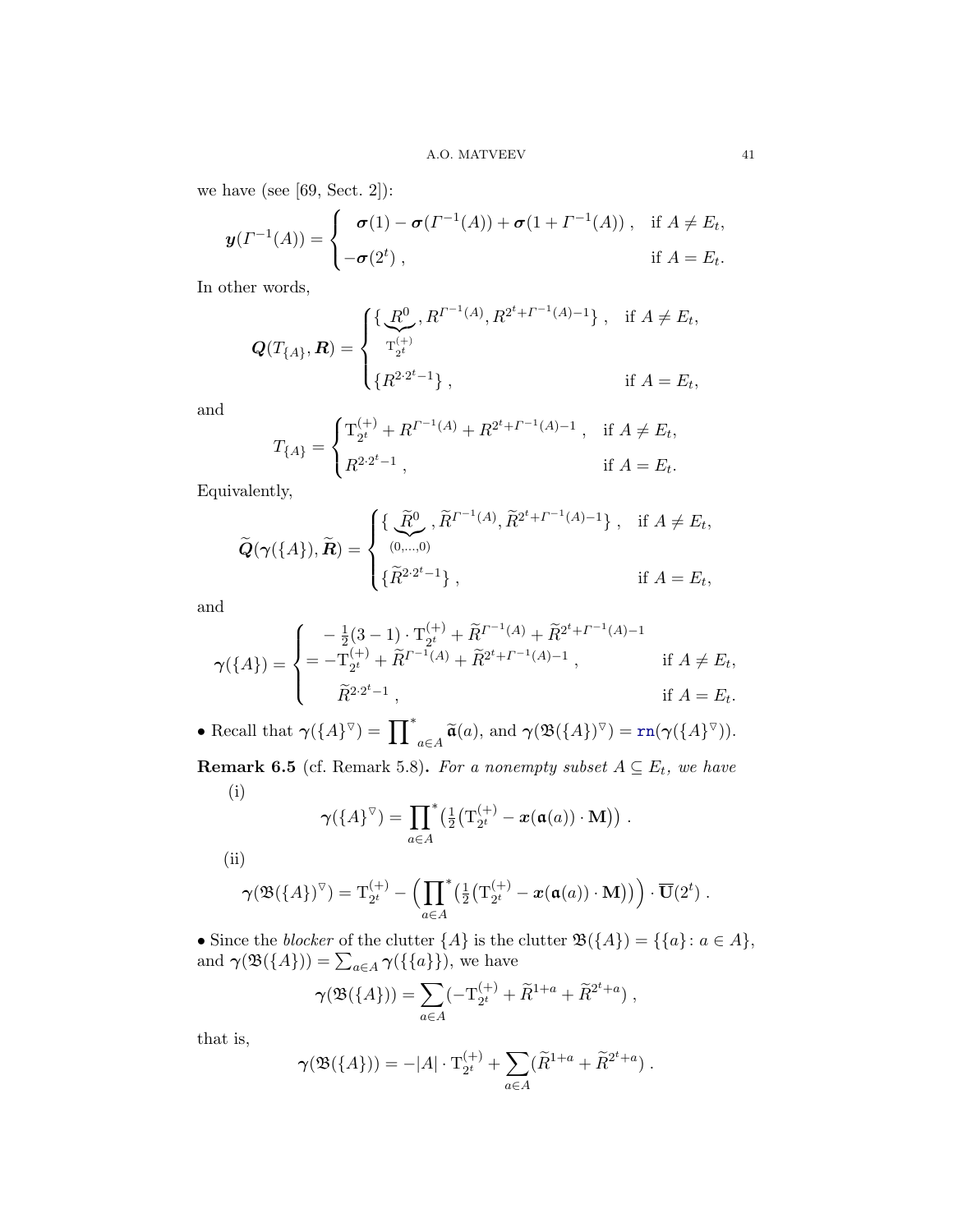<span id="page-41-0"></span>6.3. A clutter  $\mathcal{A} := \{A_1, \ldots, A_\alpha\}.$ 

As in Section [5.3,](#page-27-1) let  $A := \{A_1, \ldots, A_\alpha\}$  be a nontrivial clutter on the ground set  $E_t$ .

• In analogy with [\[69,](#page-45-3) Rem. 2.2], dealing with the symmetric cycle  $\boldsymbol{R}$  in the hypercube graph  $\mathbf{H}(2^t, 2)$ , defined by  $(6.1)(6.2)$  $(6.1)(6.2)$ , with the matrix M given in  $(6.4)$ , with "x-vectors" described in  $(6.3)$ , and with "y-vectors" given in [\(6.19\)](#page-39-1), we have

$$
\boldsymbol{x}(T_{\mathcal{A}}) = (1 - \#\mathcal{A}) \cdot \boldsymbol{\sigma}(1) + \sum_{A \in \mathcal{A}} \boldsymbol{y}(T^{-1}(A)),
$$

that is,

$$
\boldsymbol{x}(T_{\mathcal{A}}) = \begin{cases}\n\boldsymbol{\sigma}(1) + \sum_{A \in \mathcal{A}} (-\boldsymbol{\sigma}(T^{-1}(A)) + \boldsymbol{\sigma}(1 + T^{-1}(A))), & \text{if } \mathcal{A} \neq \{E_t\}, \\
-\boldsymbol{\sigma}(2^t), & \text{if } \mathcal{A} = \{E_t\},\n\end{cases}
$$

or

$$
T_{\mathcal{A}} = \begin{cases} T_{2^{t}}^{(+)} + \sum_{A \in \mathcal{A}} (R^{\Gamma^{-1}(A)} + R^{2^{t} + \Gamma^{-1}(A) - 1}), & \text{if } \mathcal{A} \neq \{E_{t}\}, \\ R^{2 \cdot 2^{t} - 1}, & \text{if } \mathcal{A} = \{E_{t}\}. \end{cases}
$$

We also have

 $(i)$ 

$$
\gamma(\mathcal{A}) = \begin{cases}\n-(\#\mathcal{A}) \cdot \mathrm{T}_{2^{t}}^{(+)} + \sum_{A \in \mathcal{A}} (\widetilde{R}^{T^{-1}(A)} + \widetilde{R}^{2^{t}+T^{-1}(A)-1}), & \text{if } \mathcal{A} \neq \{E_{t}\}, \\
\widetilde{R}^{2 \cdot 2^{t}-1}, & \text{if } \mathcal{A} = \{E_{t}\}.\n\end{cases}
$$

• Theorem [5.9](#page-29-1) can be accompanied with the following statement:

**Corollary 6.6.** If  $A := \{A_1, \ldots, A_\alpha\}$  is a nontrivial clutter on the ground set  $E_t$ , then we have:

(i)  
\n
$$
\gamma(\mathcal{A}^{\nabla}) = \mathcal{T}_{2^t}^{(+)} - \Big(\prod_{i \in [\alpha]}^* \Big(\mathcal{T}_{2^t}^{(+)} - \prod_{a^i \in A_i}^* \Big(\frac{1}{2} \big(\mathcal{T}_{2^t}^{(+)} - x(\mathfrak{a}(a^i)) \cdot \mathbf{M}\big)\big)\Big)\Big).
$$
\n(ii)  
\n
$$
\gamma(\mathfrak{R}(A)^{\nabla}) - \Big(\prod^* \big(\mathcal{T}^{(+)} - \prod^* \big(\frac{1}{2} \big(\mathcal{T}^{(+)} - x(\mathfrak{a}(a^i)) \cdot \mathbf{M}\big)\big)\Big)\Big) \cdot \overline{\mathcal{T}(\mathcal{I}^{t})}
$$

$$
\boldsymbol{\gamma}(\mathfrak{B}(\mathcal{A})^{\triangledown})=\Bigl(\prod_{i\in [\alpha]} \bigl(\mathrm{T}_{2^t}^{(+)}-\prod_{a^i\in A_i} \bigl(\tfrac{1}{2}(\mathrm{T}_{2^t}^{(+)}-x(\mathfrak{a}(a^i))\cdot\mathbf{M}\bigr)\bigr)\Bigr)\Bigr)\cdot\overline{\mathbf{U}}(2^t) \ .
$$

## <span id="page-41-1"></span>**REFERENCES**

- <span id="page-41-4"></span>[1] Abdi A., Cornuéjols G., Lee D. Identically self-blocking clutters. 20th International Conference Integer Programming and Combinatorial Optimization IPCO 2019 held in Ann Arbor, MI, USA, May 22–24, 2019. A. Lodi and V. Nagarajan (eds.). Lecture Notes in Computer Science, 11480. Cham: Springer, 2019, pp. 1–12.
- <span id="page-41-5"></span>[2] Abdi A., Pashkovich K. Delta minors, delta free clutters, and entanglement. SIAM Journal on Discrete Mathematics, 2018, 32, no. 3, pp. 1750–1774.
- <span id="page-41-2"></span>[3] Adaricheva K., Nation J.B. Discovery of the D-basis in binary tables based on hypergraph dualization. Theoretical Computer Science, 2017, 658, pp. 307–315.
- <span id="page-41-3"></span>[4] Aharoni R., Howard D. Cross-intersecting pairs of hypergraphs. Journal of Combinatorial Theory Ser. A, 2017, 148, pp. 15–26.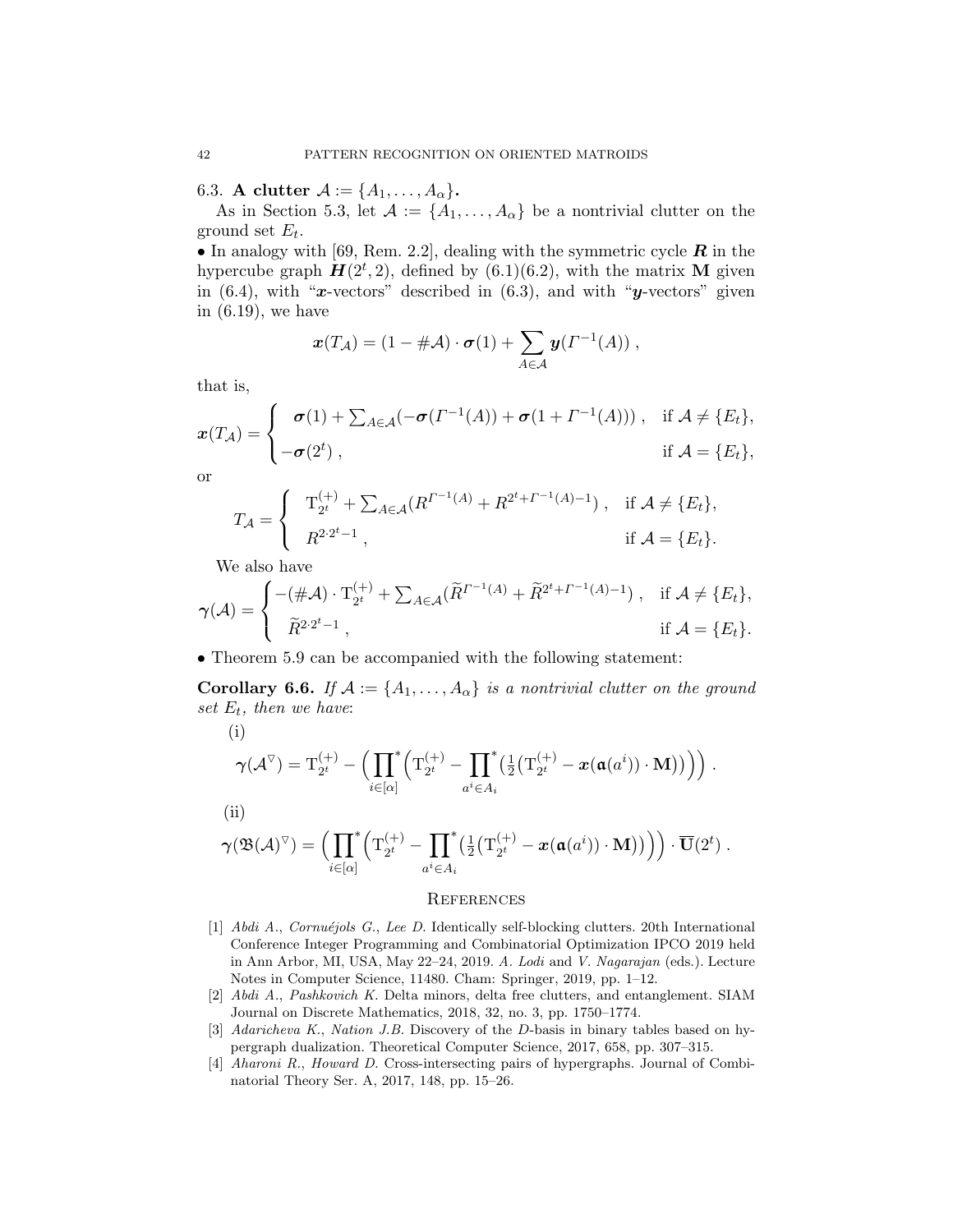#### A.O. MATVEEV 43

- <span id="page-42-6"></span>[5] Alon N. Transversal numbers of uniform hypergraphs. Graphs and Combinatorics, 1990, 6, pp. 1–4.
- <span id="page-42-7"></span>[6] Amburg I., Kleinberg J., Benson A.R. Planted hitting set recovery in hypergraphs. Journal of Physics: Complexity, 2021, 2, no. 3 (14 pp.).
- <span id="page-42-8"></span>[7]  $Araŭjo J., Bougeret M., Campos V.A., Sau I. Parameterized complexity of computing$ maximum minimal blocking and hitting sets. Preprint [arXiv:2102.03404], 2021.
- <span id="page-42-1"></span>[8] Bachem A., Kern W. Linear programming duality. An introduction to oriented matroids. Universitext. Berlin: Springer-Verlag, 1992.
- <span id="page-42-9"></span>[9] Bailey J., Stuckey P.J. Discovery of minimal unsatisfiable subsets of constraints using hitting set dualization. Practical Aspects of Declarative Languages. 7th International Symposium PADL 2005 held in Long Beach, CA, USA, January 10–11, 2005. M. Hermenegildo and D. Cabeza (eds.). Lecture Notes in Computer Science, 3350. Berlin: Springer-Verlag, 2005, pp. 174–186.
- <span id="page-42-10"></span>[10] Barát J. Intersecting and 2-intersecting hypergraphs with maximal covering number: The Erdős–Lovász theme revisited. Journal of Combinatorial Designs, 2021, 29, no. 3, pp. 193–209.
- <span id="page-42-4"></span>[11] Berge C. Hypergraphs. Combinatorics of finite sets. Translated from the French. North-Holland Mathematical Library, 45. Amsterdam: North-Holland Publishing Co., 1989.
- <span id="page-42-11"></span>[12] van Bevern R., Smirnov P.V. Optimal-size problem kernels for d-Hitting Set in linear time and space. Information Processing Letters, 2020, 163 (9 pp.).
- <span id="page-42-12"></span>[13] Björner A., Hultman A. A note on blockers in posets. Annals of Combinatorics, 2004, 8, no. 2, pp. 123–131.
- <span id="page-42-0"></span>[14] Björner A., Las Vergnas M., Sturmfels B., White N., Ziegler G.M. Oriented matroids. Second edition. Encyclopedia of Mathematics, 46. Cambridge: Cambridge University Press, 1999.
- <span id="page-42-19"></span>[15] Björner A., Tancer M. Note: Combinatorial Alexander duality — A short and elementary proof. Discrete and Computational Geometry, 2009, 42, no. 4, pp. 586–593.
- <span id="page-42-13"></span>[16] Bläsius T., Friedrich T., Lischeid J., Meeks K., Schirneck M. Efficiently enumerating hitting sets of hypergraphs arising in data profiling. Meeting on Algorithm Engineering and Experiments ALENEX 2019 held in San Diego, CA, USA, January 7–8, 2019. S. Kobourov and H. Meyerhenke (eds.), pp. 130–143.
- <span id="page-42-14"></span>[17] Bläsius T., Friedrich T., Schirneck M. The complexity of dependency detection and discovery in relational databases. Preprint [arXiv:2103.13331], 2021.
- <span id="page-42-2"></span>[18] Bokowski J.G. Computational oriented matroids. Equivalence classes of matrices within a natural framework. Cambridge: Cambridge University Press, 2006.
- <span id="page-42-3"></span>[19] Bokowski J.G., Sturmfels B. Computational synthetic geometry. Lecture Notes in Mathematics, 1355. Berlin: Springer-Verlag, 1989.
- <span id="page-42-15"></span>[20] Boros E., Makino K. A fast and simple parallel algorithm for the monotone duality problem. International Colloquium on Automata, Languages and Programming ICALP, Rhodes. Part I. S. Albers, A. Marchetti-Spaccamela, Y. Matias, S.E. Nikoletseas and W. Thomas (eds.). Lecture Notes in Computer Science, 5555. Berlin: Springer, 2009, pp. 183–194.
- <span id="page-42-16"></span>[21] Bousquet N. Hitting sets: VC-dimension and Multicut. Ph.D. Thesis. Université Montpellier II, 2013.
- <span id="page-42-5"></span>[22] Bretto A. Hypergraph theory. An introduction. Mathematical Engineering. Cham: Springer, 2013.
- <span id="page-42-17"></span>[23] Bringmann K., Kozma L., Moran S., Narayanaswamy N.S. Hitting Set in hypergraphs of low VC-dimension. 24th Annual European Symposium on Algorithms ESA 2016 held in Aarhus, Denmark, August 22–24, 2016. P. Sankowski and C. Zaroliagis (eds.). LIPIcs 57 ESA 2016, Article no. 23, pp. 23:1–23:18.
- <span id="page-42-18"></span>[24] Bujtás Cs., Henning M.A., Tuza Zs. Transversals and domination in uniform hypergraphs. European Journal of Combinatorics, 2012, 33, pp. 62–71.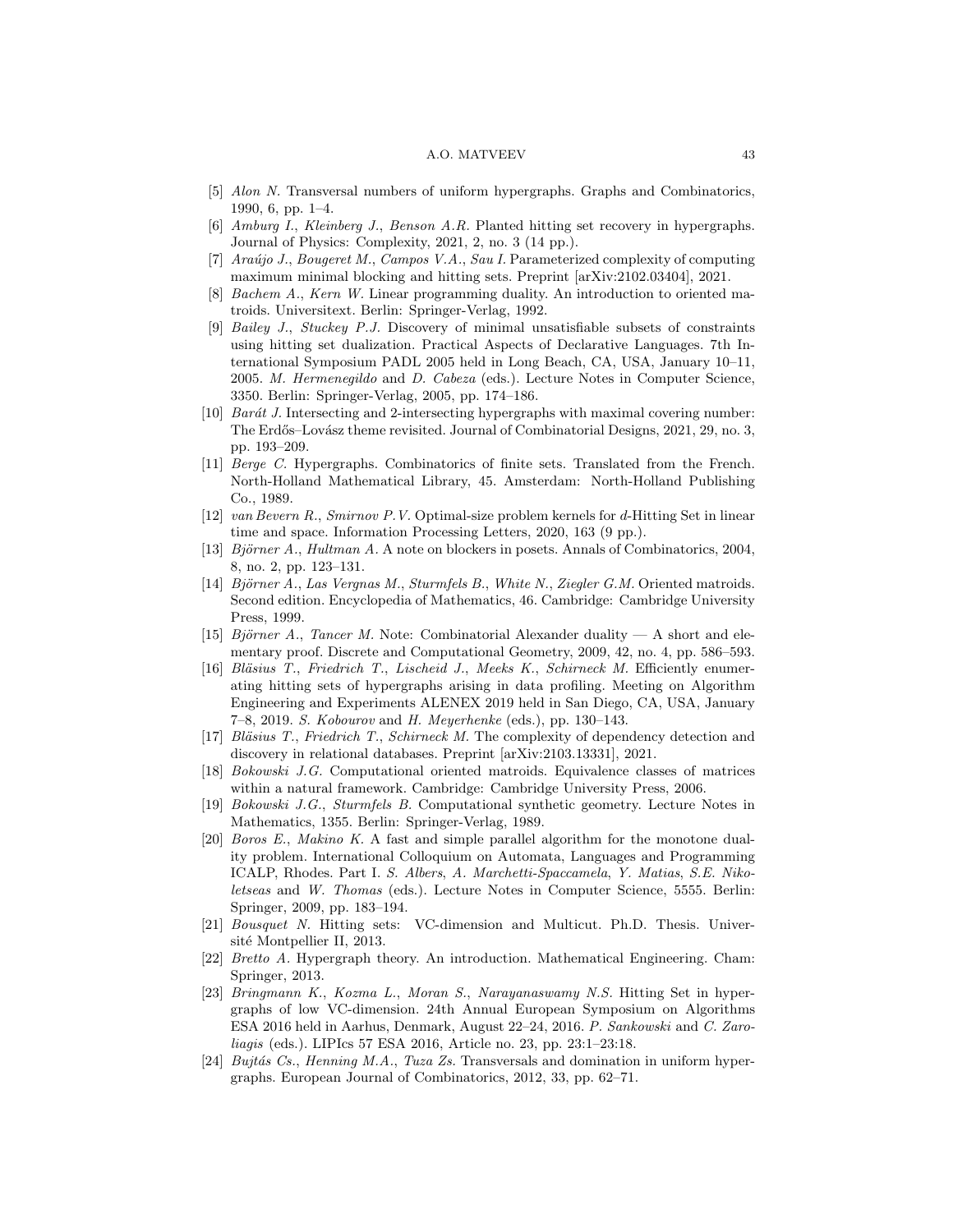- <span id="page-43-7"></span>[25] Bujtás Cs., Rote G., Tuza Zs. Optimal strategies in fractional games: vertex cover and domination. Preprint [arXiv:2105.03890], 2021.
- <span id="page-43-8"></span>[26] Chen X., Hu X., Zang W. Dual integrality in combinatorial optimization. Handbook of Combinatorial Optimization. Second edition, P.M. Pardalos, D.-Z. Du and R.L. Graham (eds.). SpringerReference. New York: Springer, 2013, pp. 995–1063.
- <span id="page-43-9"></span>[27] Chvátal V., McDiarmid C. Small transversals in hypergraphs. Combinatorica, 1992, 12, pp. 19–26.
- <span id="page-43-10"></span>[28] Cochefert M., Couturier J.-F., Gaspers S., Kratsch D. Faster algorithms to enumerate hypergraph transversals. 12th Latin American Symposium LATIN 2016: Theoretical Informatics held in Ensenada, Mexico, April 11–15, 2016. E. Kranakis, G. Navarro and E. Chávez (eds.). Lecture Notes in Computer Science, 9644. Berlin: Springer-Verlag, 2016, pp. 306–318.
- <span id="page-43-2"></span>[29] Conforti M., Cornu´ejols G., Zambelli G. Integer programming. Cham: Springer, 2014.
- <span id="page-43-11"></span>[30] Cordovil R., Fukuda K., Moreira M.L. Clutters and matroids. Discrete Mathematics, 1991, 89, no. 2, pp. 161–171.
- <span id="page-43-3"></span>[31] Cornuéjols G. Combinatorial optimization. Packing and covering. CBMS–NSF Regional Conference Series in Applied Mathematics, 74. Philadelphia, PA: Society for Industrial and Applied Mathematics (SIAM), 2001.
- <span id="page-43-4"></span>[32] Crama Y., Hammer P.L. Boolean functions. Theory, algorithms, and applications. Encyclopedia of Mathematics and its Applications, 142. Cambridge: Cambridge University Press, 2011.
- <span id="page-43-5"></span>[33] Cygan M., Fomin F.V., Kowalik L., Lokshtanov D., Marx D., Pilipczuk M., Pilipczuk M., Saurabh S. Parameterized algorithms. Cham: Springer, 2015.
- <span id="page-43-12"></span>[34] Damaschke P. Parameterized algorithms for double hypergraph dualization with rank limitation and maximum minimal vertex cover. Discrete Optimization, 2011, 8, no. 1, pp. 18–24.
- <span id="page-43-13"></span>[35] Defrain O., Nourine L., Uno T. On the dualization in distributive lattices and related problems. To appear in Discrete Applied Mathematics. Preprint [arXiv:1902.07004], 2020.
- <span id="page-43-0"></span>[36] De Loera J.A., Rambau J., Santos F. Triangulations. Structures for algorithms and applications. Algorithms and Computation in Mathematics, 25. Berlin: Springer-Verlag, 2010.
- <span id="page-43-1"></span>[37] Edmonds J. Matroid partition. 50 years of integer programming 1958–2008. From the early years to the state-of-the-art. 12th Combinatorial Optimization Workshop AUSSOIS 2008 held in Aussois, January 7–11, 2008. M. Jünger, T.M. Liebling, D. Naddef, G.L. Nemhauser, W.R. Pulleyblank, G. Reinelt, G. Rinaldi and L.A. Wolsey (eds.). Berlin: Springer-Verlag, 2010, pp. 199–217.
- <span id="page-43-19"></span>[38] Edmonds J., Fulkerson D.R. Bottleneck extrema. Journal of Combinatorial Theory, 1970, 8, pp. 299–306.
- <span id="page-43-14"></span>[39] Eiter T., Gottlob G. Identifying the minimal transversals of a hypergraph and related problems. SIAM Journal on Computing, 1995, 24, no. 6, pp. 1278–1304.
- <span id="page-43-15"></span>[40] Eiter T., Gottlob G., Makino K. New results on monotone dualization and generating hypergraph transversals. SIAM Journal on Computing, 2003, 32, no. 2, pp. 514–537.
- <span id="page-43-16"></span>[41] Eiter T., Makino K., Gottlob G. Computational aspects of monotone dualization: A brief survey. Discrete Applied Mathematics, 2008, 156, pp. 2035–2049.
- <span id="page-43-17"></span>[42] Elbassioni K.M. On the complexity of monotone dualization and generating minimal hypergraph transversals. Discrete Applied Mathematics, 2008, 156, no. 11, pp. 2109– 2123.
- <span id="page-43-18"></span>[43] Florian M., Henningsen S., Ndolo C., Scheuermann B. The sum of its parts: Analysis of Federated Byzantine Agreement Systems. Preprint [arXiv:2002.08101], 2020.
- <span id="page-43-6"></span>[44] Fomin F.V., Lokshtanov D., Saurabh S., Zehavi M. Kernelization. Theory of parameterized preprocessing. Cambridge: Cambridge University Press, 2019.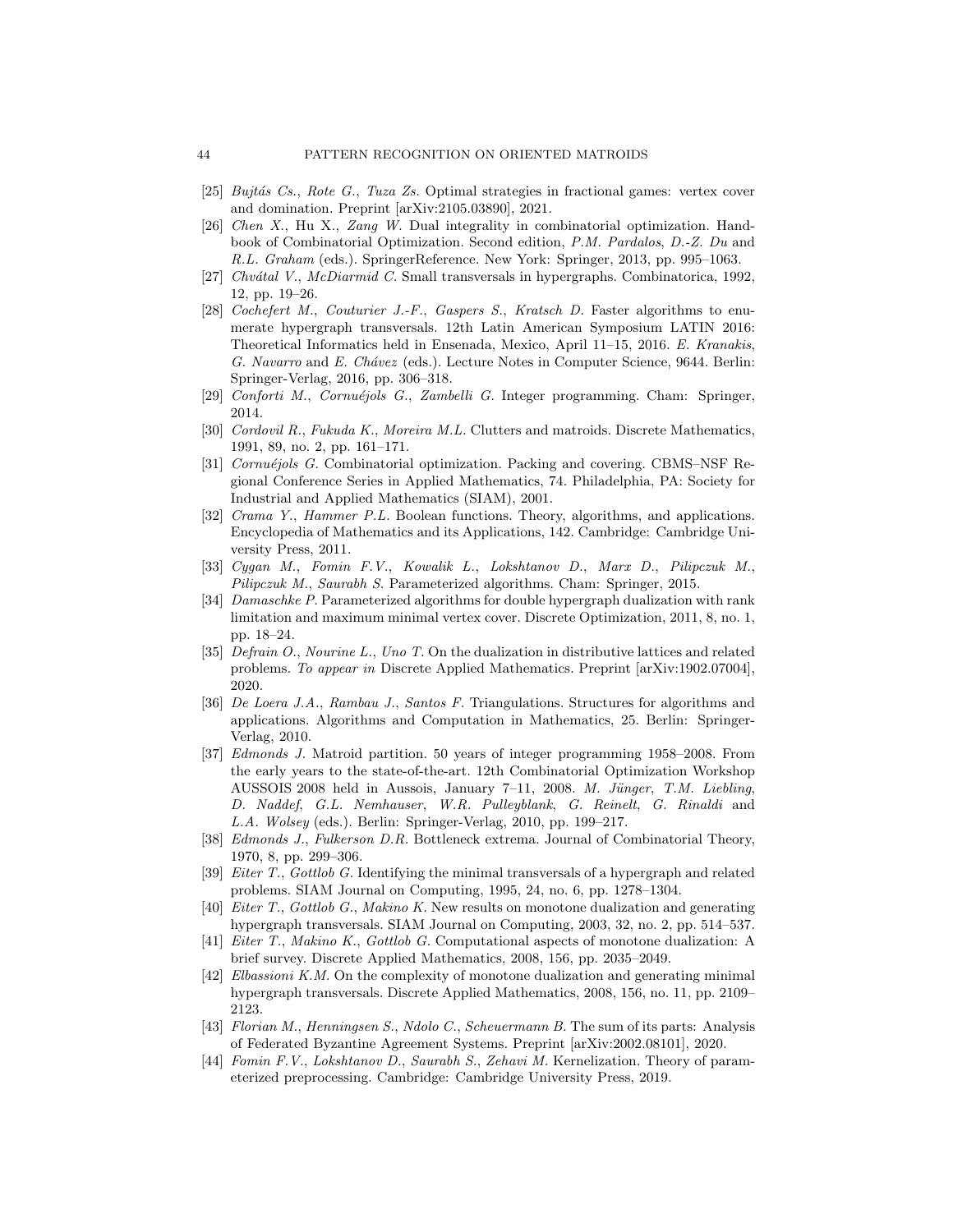#### A.O. MATVEEV 45

- <span id="page-44-8"></span>[45] Fredman M.L., Khachiyan L. On the complexity of dualization of monotone disjunctive normal forms. Journal of Algorithms, 1996, 21, no. 3, pp. 618–628.
- <span id="page-44-9"></span>[46] Füredi Z. Matchings and covers in hypergraphs. Graphs and Combinatorics, 1988, 4, no. 2, pp. 115–206.
- <span id="page-44-1"></span>[47] Gainanov D.N. Graphs for pattern recognition. Infeasible systems of linear inequalities. Berlin: De Gruyter, 2016.
- <span id="page-44-10"></span>[48] Gainer-Dewar A., Vera-Licona P. The minimal hitting set generation problem: Algorithms and computation. SIAM Journal on Discrete Mathematics, 2017, 31, no. 1, pp. 63–100.
- <span id="page-44-2"></span>[49] Garey M.R., Johnson D.S. Computers and intractability. A guide to the theory of NP-completeness. A Series of Books in the Mathematical Sciences. San Francisco, CA: W.H. Freeman and Co., 1979.
- <span id="page-44-20"></span>[50] Grabisch M. Set functions, games and capacities in decision making. With a foreword by D. Bouyssou. Theory and Decision Library C. Game Theory, Social Choice, Decision Theory, and Optimization, 46. Cham: Springer, 2016.
- <span id="page-44-3"></span>[51] Grötschel M., Lovász L., Schrijver A. Geometric algorithms and combinatorial optimization. Second edition. Algorithms and Combinatorics, 2. Berlin: Springer-Verlag, 1993.
- <span id="page-44-4"></span>[52] Haynes T.W., Hedetniemi S.T., Henning M.A. (eds.). Structures of domination in graphs. Developments in Mathematics, 66. Cham: Springer, 2021.
- <span id="page-44-11"></span>[53] Hébert C., Bretto A., Crémilleux B. A data mining formalization to improve hypergraph minimal transversal computation. Fundamenta Informaticae, 2007, 80, no. 4, pp. 415–433.
- <span id="page-44-5"></span>[54] Henning M.A., Yeo A. Total domination in graphs. Springer Monographs in Mathematics. New York: Springer, 2013.
- <span id="page-44-6"></span>[55] Henning M.A., Yeo A. Transversals in linear uniform hypergraphs. Developments in Mathematics, 63. Cham: Springer, 2020.
- <span id="page-44-16"></span>[56] Isbell J.R. A class of simple games. Duke Mathematical Journal, 1958, 25, pp. 423– 439.
- <span id="page-44-7"></span>[57] *Jukna S.* Extremal combinatorics. With applications in computer science. Second edition. Texts in Theoretical Computer Science. An EATCS Series. Heidelberg: Springer, 2011.
- <span id="page-44-12"></span>[58] Kanté M.M., Limouzy V., Mary A., Nourine L.. On the enumeration of minimal dominating sets and related notions. SIAM Journal on Discrete Mathematics, 2014, 28, no. 4, pp. 1916–1929.
- <span id="page-44-13"></span>[59] Karp R.M. Reducibility among combinatorial problems. R.E. Miller, J.W. Thatcher and J.D. Bohlinger (eds.). Complexity of Computer Computations. The IBM Research Symposia Series, IBM Thomas J. Watson Research Center, 1972. Yorktown Heights, N.Y.: Plenum, pp. 85–103.
- <span id="page-44-14"></span>[60] Kavvadias D.J., Stavropoulos E.C. An efficient algorithm for the transversal hypergraph generation. Journal of Graph Algorithms and Applications, 2005, no. 2, pp. 239–264.
- <span id="page-44-15"></span>[61] Khachiyan L., Boros E., Elbassioni K., Gurvich V. An efficient implementation of a quasi-polynomial algorithm for generating hypergraph transversals and its application in joint generation. Discrete Applied Mathematics, 2006, 154, pp. 2350–2372.
- <span id="page-44-0"></span>[62] Knuth D.E. Axioms and hulls. Lecture Notes in Computer Science, 606. Berlin: Springer-Verlag, 1992.
- <span id="page-44-19"></span>[63] Knuth D.E. The art of computer programming. Vol. 4A. Combinatorial algorithms. Part 1. Upper Saddle River, NJ: Addison-Wesley, 2011.
- <span id="page-44-17"></span>[64] Lawler E.L. Covering problems: duality relations and a new method of solution. SIAM Journal on Applied Mathematics, 1966, 14, pp. 1115–1132.
- <span id="page-44-18"></span>[65] Lehman A. A solution of the Shannon switching game. Journal of the Society for Industrial and Applied Mathematics, 1964, 12, pp. 687–725.